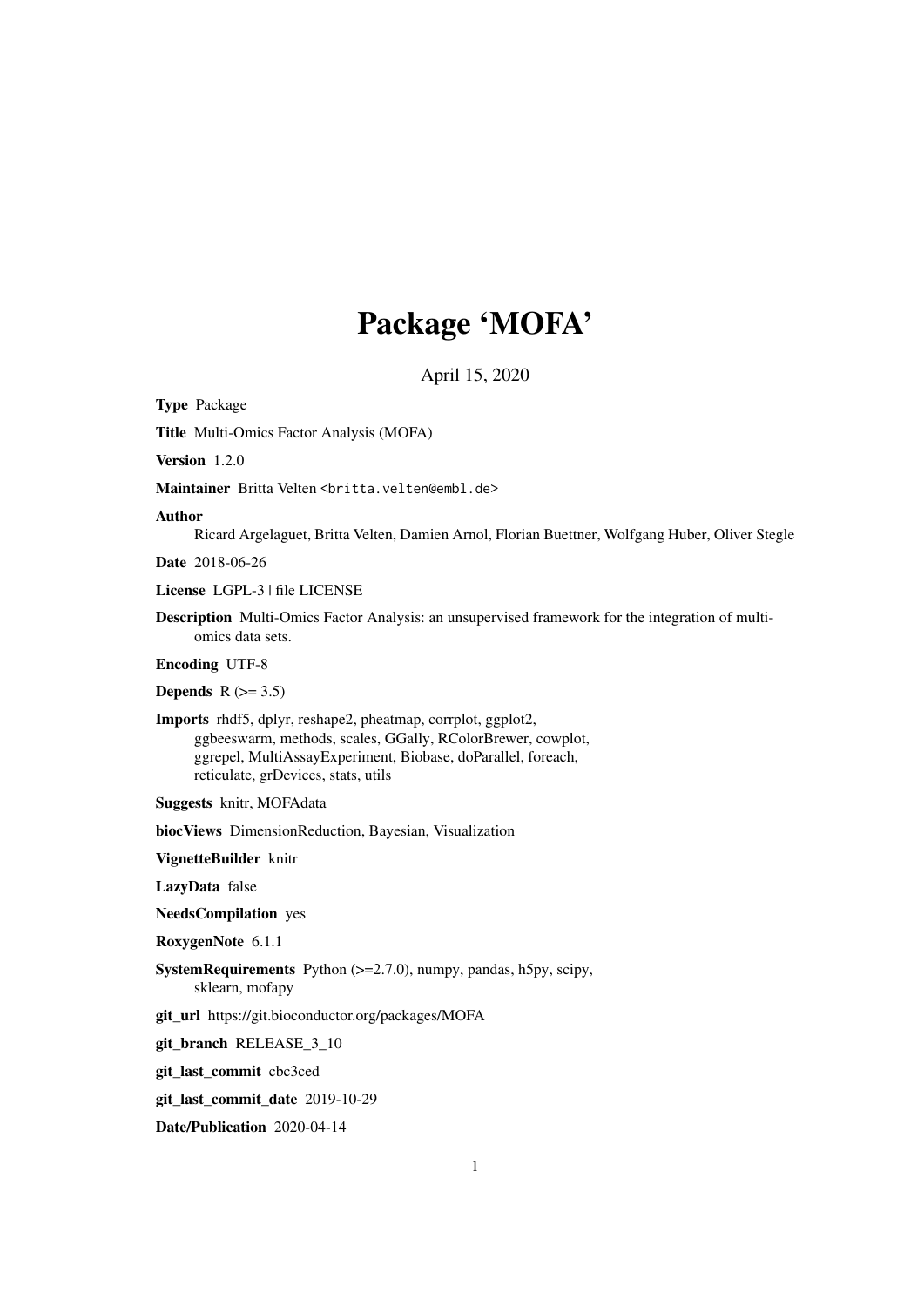# R topics documented:

|                   | 3              |
|-------------------|----------------|
|                   | $\overline{4}$ |
|                   | 5              |
|                   | 6              |
|                   | $\overline{7}$ |
|                   | 8              |
|                   | 9              |
|                   | 9              |
|                   | 10             |
|                   | 11             |
|                   | 12             |
|                   | 12             |
|                   | 13             |
|                   | 14             |
|                   | 15             |
|                   | 15             |
|                   | 16             |
|                   | 17             |
|                   | 18             |
|                   | 19             |
|                   | 19             |
|                   | 20             |
|                   | 21             |
|                   | 22             |
|                   | 23             |
|                   | 24             |
|                   | 24             |
|                   | 25             |
|                   | 26             |
|                   | 26             |
|                   | 27             |
|                   | 28             |
|                   | 29             |
|                   | 30             |
|                   | 31             |
|                   | 32             |
|                   | 33             |
|                   | 34             |
|                   | 35             |
|                   | 36             |
| plotFactorScatter | 37             |
|                   | 38             |
| plotTopWeights    | 39             |
|                   | 40             |
|                   | 41             |
|                   | 42             |
|                   | 43             |
|                   | 44             |
|                   | 45             |
|                   | 46             |
|                   |                |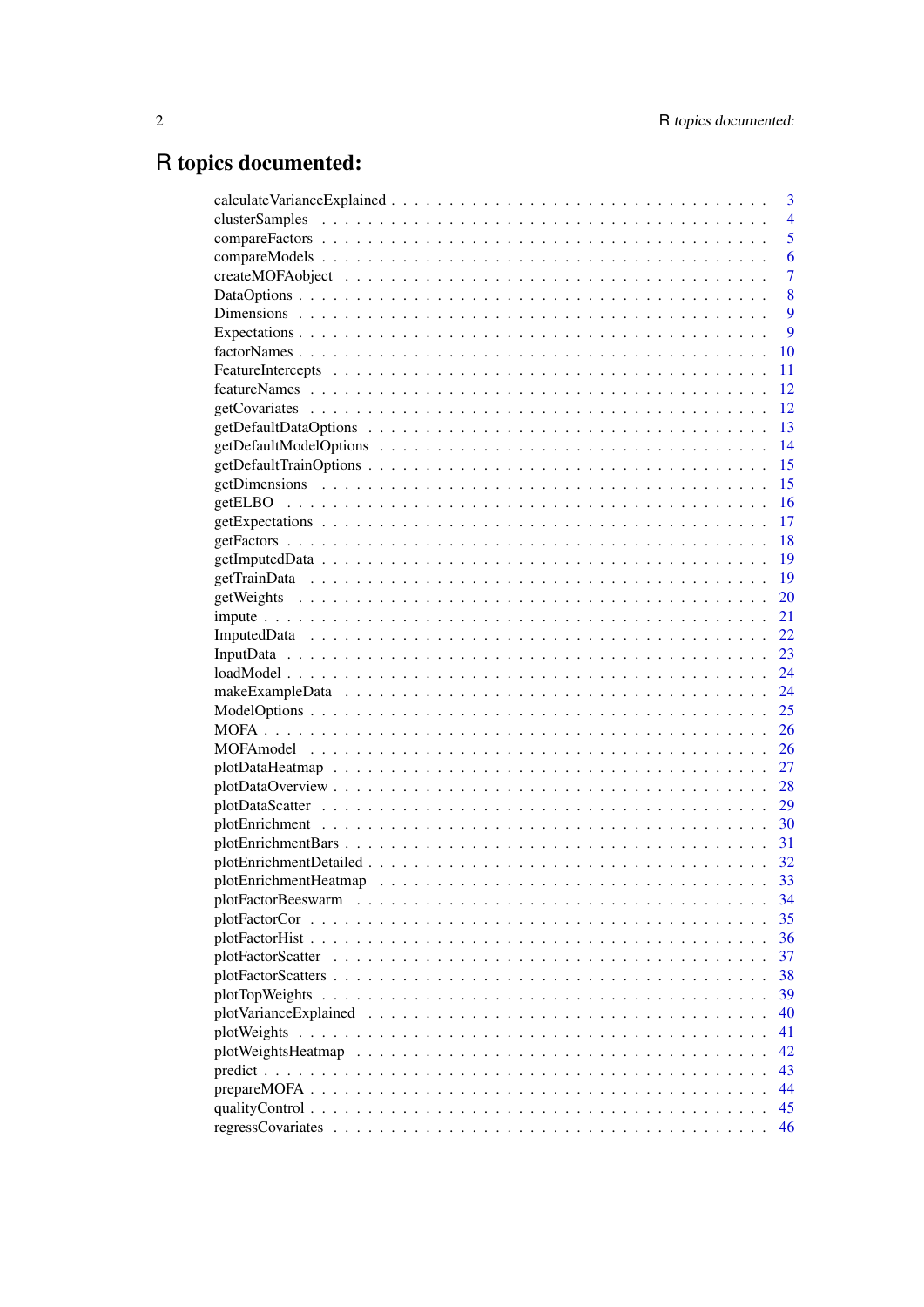<span id="page-2-0"></span>

| Index | 59 |
|-------|----|

<span id="page-2-1"></span>calculateVarianceExplained

*Calculate variance explained by the model*

# Description

Method to calculate variance explained by the MOFA model for each view and latent factor. As a measure of variance explained for gaussian data we adopt the coefficient of determination (R2).

For non-gaussian views the calculations are based on the normally-distributed pseudo-data (for more information on the non-gaussian model see Supplementary Methods of the MOFA paper or Seeger & Bouchard, 2012).

#### Usage

```
calculateVarianceExplained(object, views = "all", factors = "all")
```
#### Arguments

| object  | a trained MOFA model object.                                                                           |
|---------|--------------------------------------------------------------------------------------------------------|
| views   | character vector with the view names, or numeric vector with view indexes.<br>Default is 'all'         |
| factors | character vector with the factor names, or numeric vector with the factor indexes.<br>Default is 'all' |

#### Details

This function takes a trained MOFA model as input and calculates for each view the coefficient of determination  $(R2)$ , i.e. the proportion of variance in the data explained by the MOFA factor(s) (both jointly and for each individual factor). In case of non-Gaussian data the variance explained on the Gaussian pseudo-data is calculated.

# Value

a list with matrices with the amount of variation explained per factor and view and the total variance explained per view.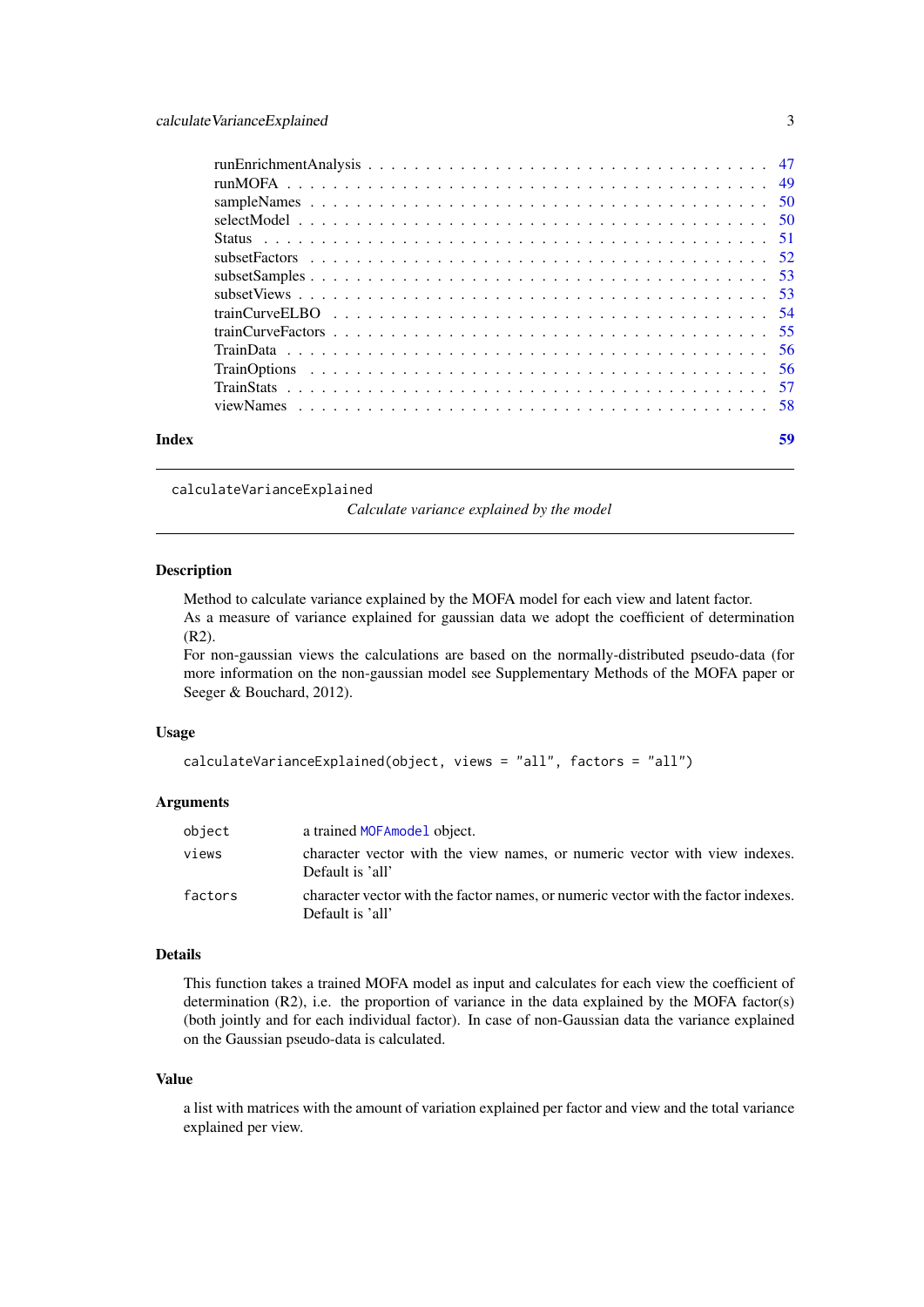#### Examples

```
# Using an existing trained model on the CLL data
filepath <- system.file("extdata", "CLL_model.hdf5", package = "MOFAdata")
MOFA_CLL <- loadModel(filepath)
calculateVarianceExplained(MOFA_CLL)
# Using an existing trained model on the scMT data
filepath <- system.file("extdata", "scMT_model.hdf5", package = "MOFAdata")
MOFA_scMT <- loadModel(filepath)
calculateVarianceExplained(MOFA_scMT)
```

| clusterSamples | clusterSamples: K-means clustering on samples based on latent fac- |  |  |
|----------------|--------------------------------------------------------------------|--|--|
|                | tors                                                               |  |  |

# Description

MOFA factors are continuous in nature but they can be used to predict discrete clusters of samples, similar to the iCluster model (Shen, 2009).

The clustering can be performed in a single factor, which is equivalent to setting a manual threshold; or using multiple factors, where multiple sources of variation are aggregated.

Importantly, this type of clustering is not weighted and does not take into account the different importance of the latent factors.

#### Usage

```
clusterSamples(object, k, factors = "all", ...)
```
# Arguments

| object   | a trained MOFA model object.                                                                                              |
|----------|---------------------------------------------------------------------------------------------------------------------------|
| k        | number of clusters                                                                                                        |
| factors  | character vector with the factor name(s), or numeric vector with the index of the<br>$factor(s)$ to use. Default is 'all' |
| $\cdots$ | extra arguments passed to kmeans                                                                                          |

# Details

In some cases, samples can have missing values in the factor space. This occurs when a factor is active in a single view and some samples are missing this data. In such a case, there are several strategies to follow:

- Use clustering approaches that deal with NAs (not implemented in MOFA)
- If the factor in question is not important, you can remove it with [subsetFactors](#page-51-1)
- If the factor in question is important and just a small number of samples are conflictive, you can manually set them to 0 using object@Expectations\$Z[is.na(object@Expectations\$Z)]  $< -\omega$

By default, the conflictive samples are ignored in the clustering procedure and NAs are returned.

<span id="page-3-0"></span>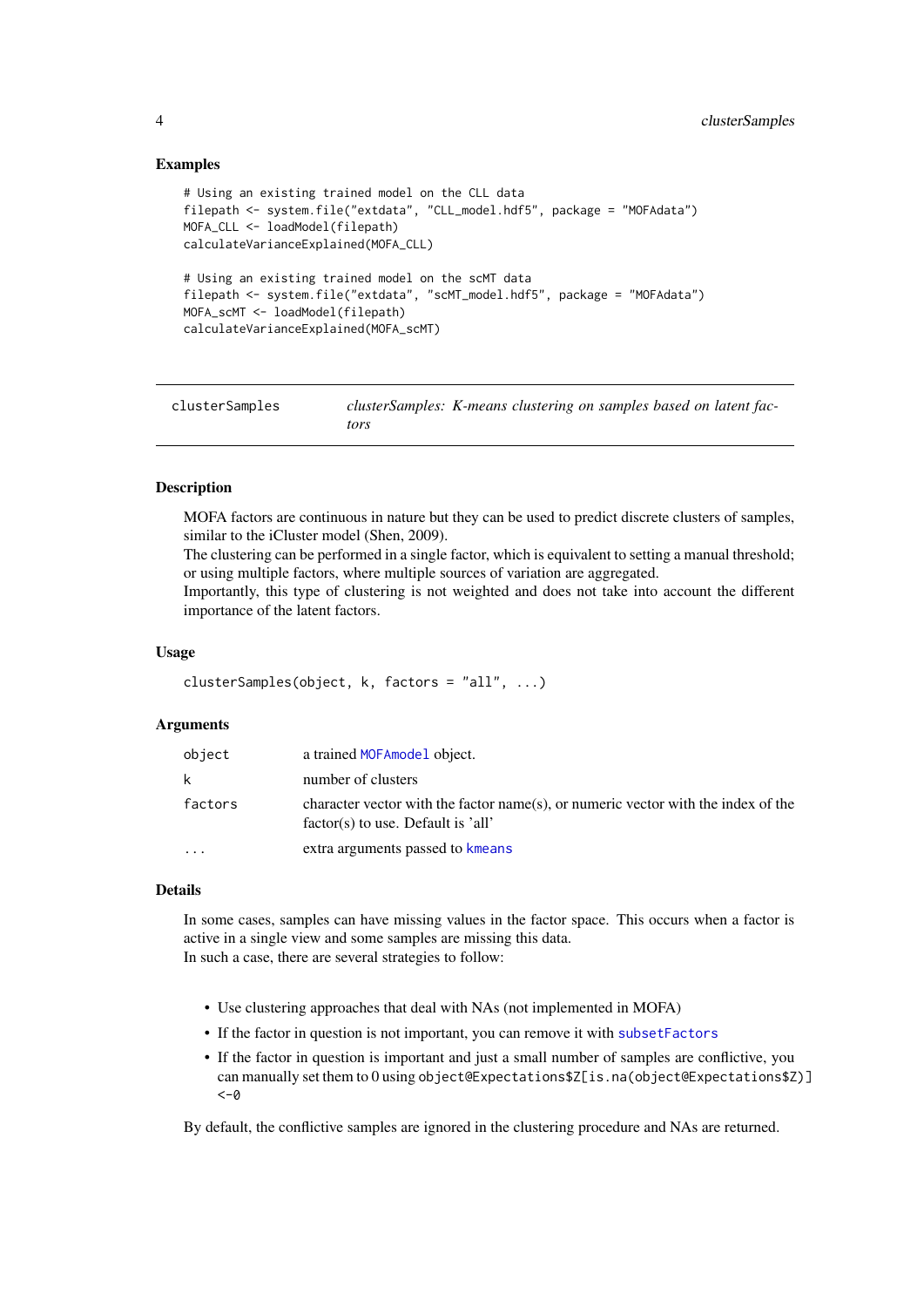#### <span id="page-4-0"></span>compareFactors 5

#### Value

output from [kmeans](#page-0-0) function

#### Examples

```
# Example on the CLL data
filepath <- system.file("extdata", "CLL_model.hdf5", package = "MOFAdata")
MOFA_CLL <- loadModel(filepath)
# cluster samples based into 3 groups based on all factors
clusterSamples(MOFA_CLL, k=3, factors="all")
# cluster samples based into 2 groups based on factor 1
clusters <- clusterSamples(MOFA_CLL, k=2, factors=1)
# cluster can be visualized for example on the factors values:
plotFactorBeeswarm(MOFA_CLL, factor=1, color_by=clusters)
# Example on the scMT data
filepath <- system.file("extdata", "scMT_model.hdf5", package = "MOFAdata")
MOFA_scMT <- loadModel(filepath)
# cluster samples based into 2 groups based on all factor 1 and 2
clusters <- clusterSamples(MOFA_CLL, k=2, factors=1:2)
# cluster can be visualized for example on the factors values:
plotFactorScatter(MOFA_CLL, factors=1:2, color_by=clusters)
```

```
compareFactors Correlation of the latent factors across different trials
```
#### Description

Different objects of [MOFAmodel](#page-25-1) are compared in terms of correlation between their latent factors. The correlation is calculated only on those samples which are present in all models. Ideally, the output should look like a block diagonal matrix, suggesting that all detected factors are robust under different initializations. If not, it suggests that some factors are weak and not captured by all models.

#### Usage

```
compareFactors(models, comparison = "all", show_rownames = FALSE,
  show_colnames = FALSE, ...)
```
#### Arguments

| models        | a list containing MOFA model objects.                                                                                                                                                                     |
|---------------|-----------------------------------------------------------------------------------------------------------------------------------------------------------------------------------------------------------|
| comparison    | type of comparison, either 'pairwise', i.e. compare one model with another one<br>at a time, or 'all', i.e. calculate correlation between factors from all model. By<br>default, all models are compared. |
| show_rownames | logical indicating whether to show rownames in heatmap (see also pheatmap)<br>documentation)                                                                                                              |
| show_colnames | logical indicating whether to show colnames in heatmap (see also pheatmap<br>documentation)                                                                                                               |
| $\cdot$       | extra arguments passed to pheatmap                                                                                                                                                                        |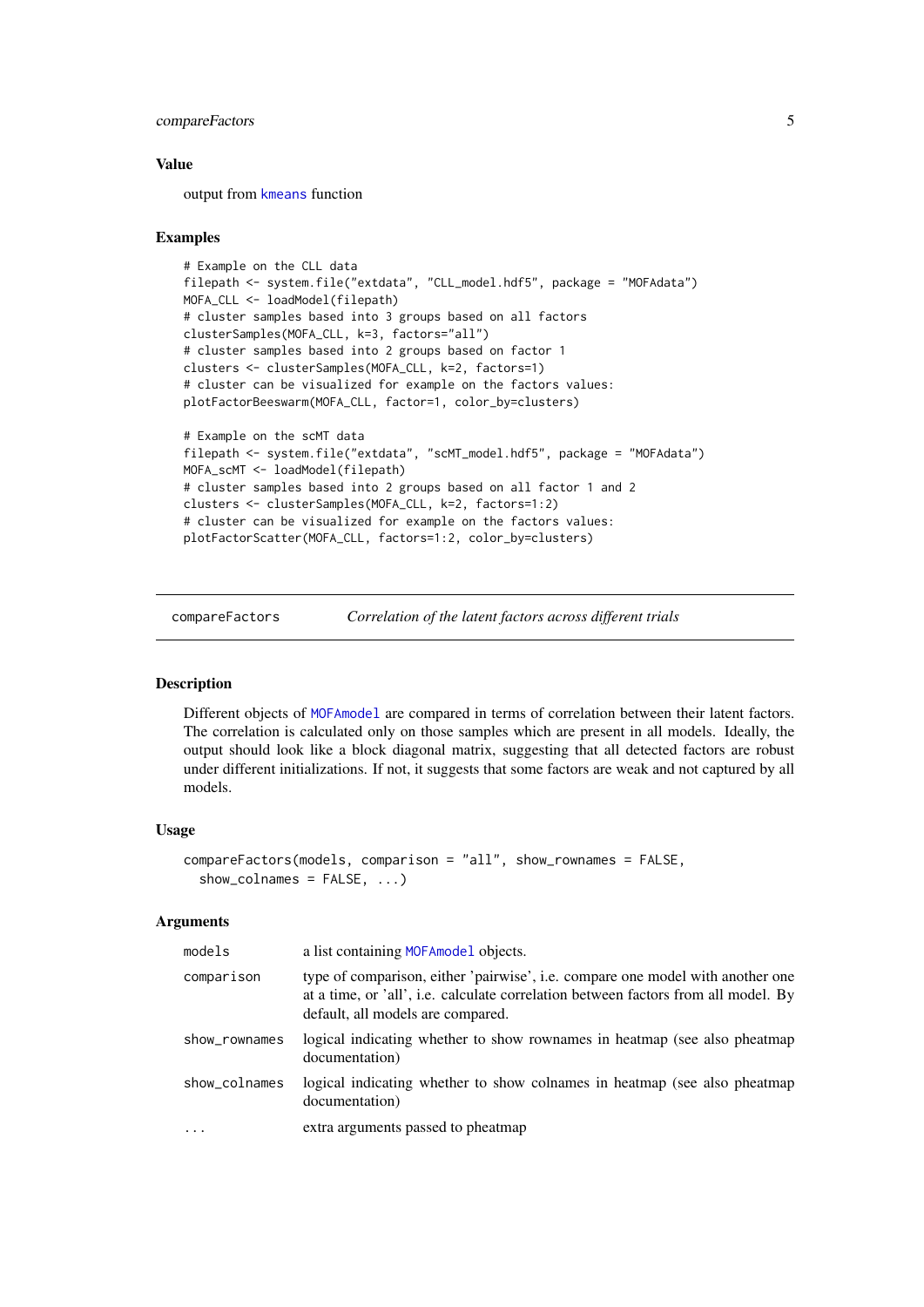#### <span id="page-5-0"></span>Details

This function can be helpful to evaluate the robustness of factors across different random initilizations. Large block of factors from different models in the correlation matrix show consistent factors, while stand-alone factors that are only recovered in a single model instance are less reliable.

#### Value

Plots a heatmap of correlation of Latent Factors in all models when 'comparison' is 'all'. Otherwise, for each pair of models, a seperate heatmap is produced comparing one model againt the other. The corresponding correlation matrix or list or pairwise correlation matrices is returned

#### Examples

```
### Example on simulated data
# Simulate Data
data <- makeExampleData()
# Create MOFA model
MOFAobject <- createMOFAobject(data)
# Prepare MOFA model
MOFAobject <- prepareMOFA(MOFAobject)
# Train several instances of MOFA models
n_inits <- 3
MOFAlist <- lapply(seq_len(n_inits), function(i) runMOFA(MOFAobject, outfile=tempfile()))
compareFactors(MOFAlist, comparison="all")
compareFactors(MOFAlist, comparison="pairwise")
```
compareModels *Compare different instances of trained* [MOFAmodel](#page-25-1)

#### Description

Different objects of [MOFAmodel](#page-25-1) are compared in terms of the final value of the ELBO statistics. For model selection the model with the highest ELBO value is selected. The height of the bar indicates the number of inferred factors and the color of the bar the value of the ELBO statistic.

# Usage

```
compareModels(models, show_modelnames = FALSE)
```
#### Arguments

models a list containing [MOFAmodel](#page-25-1) objects.

show\_modelnames

boolean, whether to indicate the name of each model instance (names of the list in models) or not

# Value

a ggplot showing the number of factors and the ELBO statistics of the given models as a barplot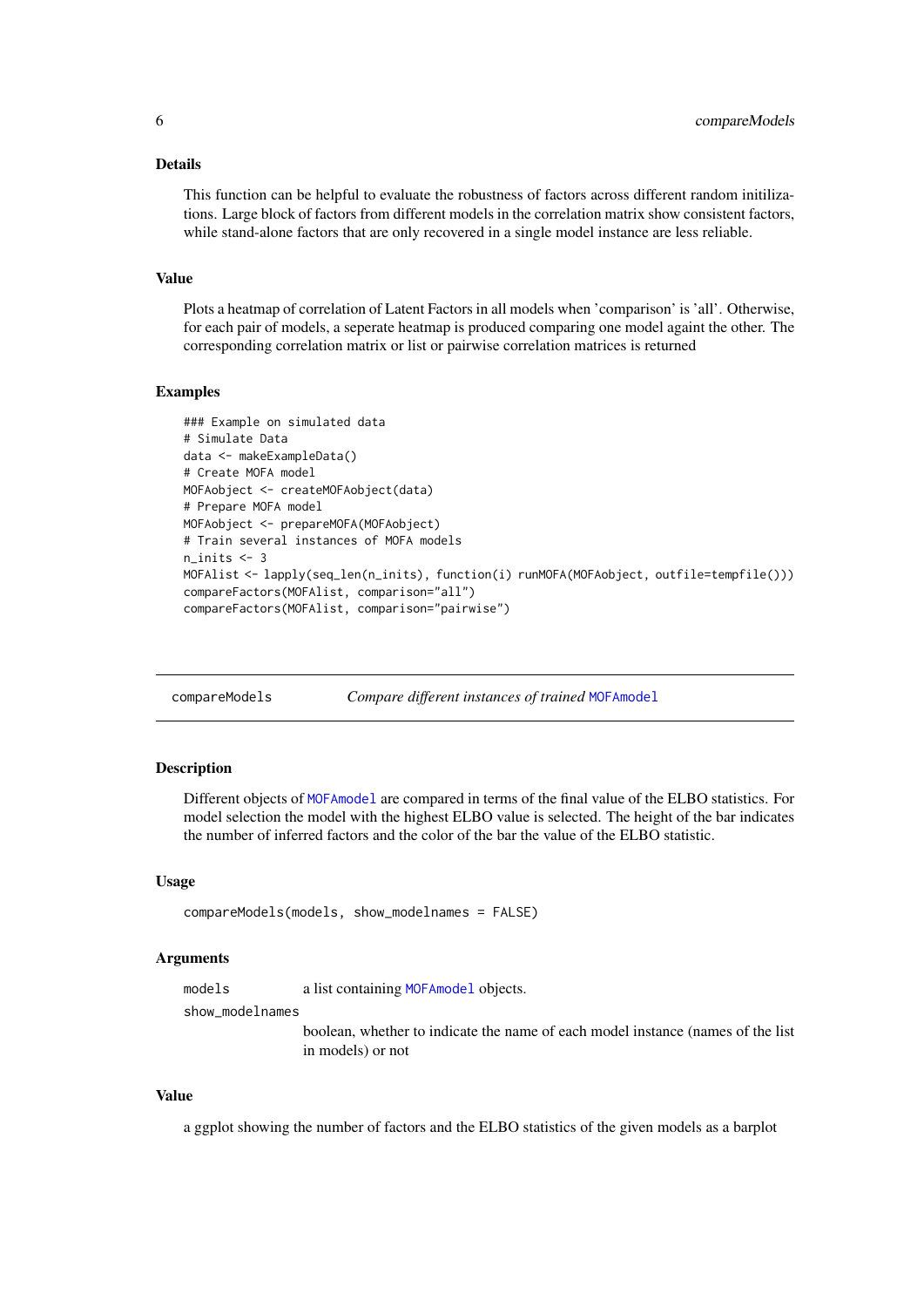#### <span id="page-6-0"></span>createMOFAobject 7

#### Examples

```
### Example on simulated data
# Simulate Data
data <- makeExampleData()
# Create MOFA model
MOFAobject <- createMOFAobject(data)
# Prepare MOFA model
MOFAobject <- prepareMOFA(MOFAobject)
# Train several instances of MOFA models
n_inits <- 3
MOFAlist <- lapply(seq_len(n_inits), function(i) runMOFA(MOFAobject, outfile=tempfile()))
compareModels(MOFAlist)
```
<span id="page-6-1"></span>createMOFAobject *Initialize a MOFA object*

# Description

Method to initialize a [MOFAmodel](#page-25-1) object with a multi-omics data set.

# Usage

createMOFAobject(data)

#### Arguments

data either a [MultiAssayExperiment](#page-0-0) or a list of matrices with features as rows and samples as columns.

# Details

If the multi-omics data is provided as a list of matrices, please make sure that features are stored as rows and samples are stored as columns.

If the matrices have sample names, we will use them to match the different matrices, filling the corresponding missing values.

If matrices have no column names, all matrices must have the same number of columns, and you are responsible for filling any missing values.

# Value

Returns an untrained [MOFAmodel](#page-25-1) object.

Next step is to define the training, model and data processing options (see [prepareMOFA](#page-43-1))

```
# Option 1: Create a MOFAobject from a list of matrices, features in rows and samples in columns.
data("CLL_data", package = "MOFAdata")
MOFAobject <- createMOFAobject(CLL_data)
```

```
# Option 2: Create a MOFAobject from a MultiAssayExperiment
library(MultiAssayExperiment)
data("CLL_data", package = "MOFAdata")
data("CLL_covariates", package = "MOFAdata")
```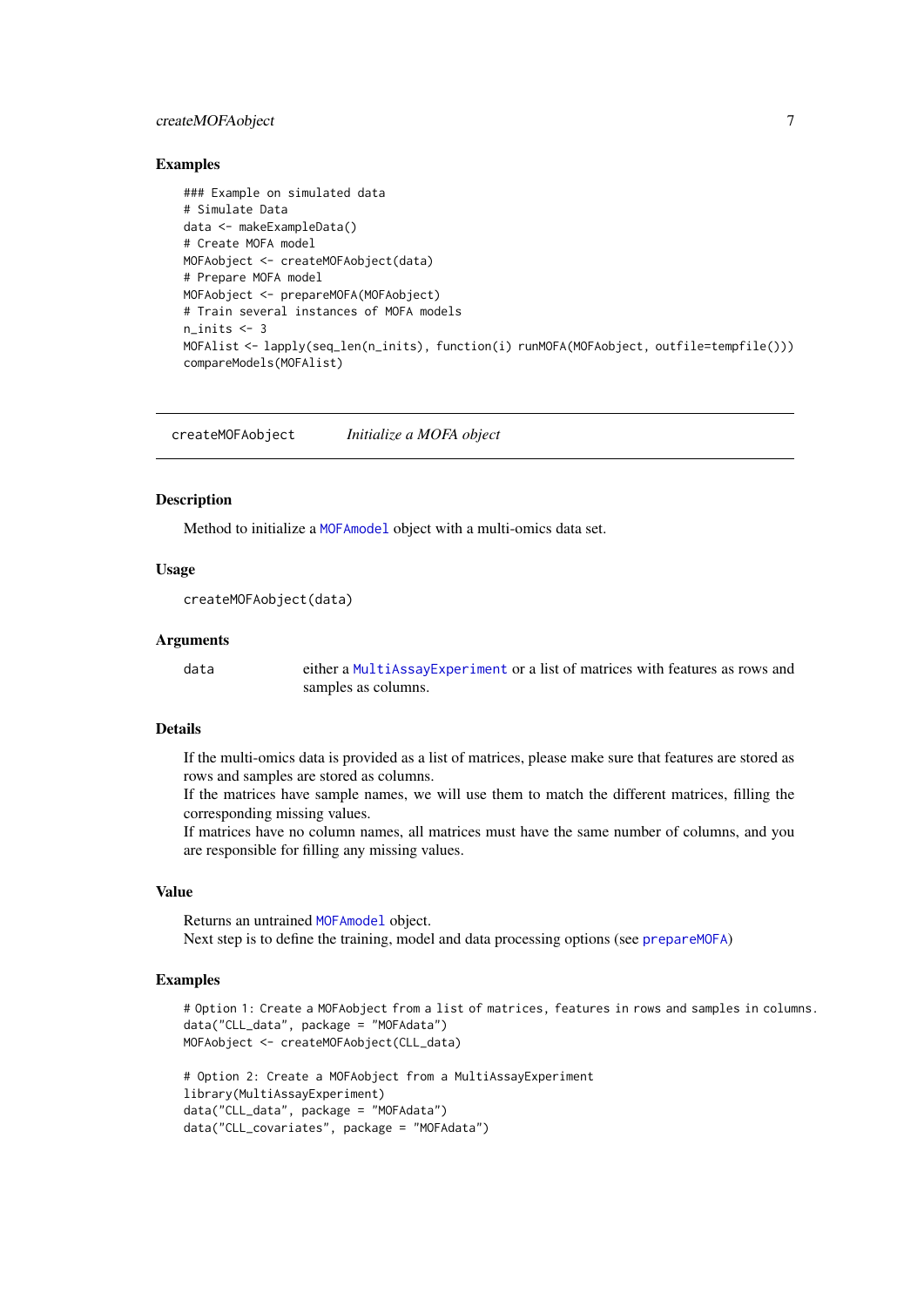```
mae_CLL <- MultiAssayExperiment(experiments = CLL_data, colData = CLL_covariates)
MOFAobject <- createMOFAobject(mae_CLL)
# next, this object can be passed to prepareMOFA and runMOFA
# (training in runMOFA can take some time):
## Not run:
# MOFAobject <- prepareMOFA(MOFAobject)
# MOFAobject <- runMOFA(MOFAobject)
## End(Not run)
```

```
DataOptions DataOptions: set and retrieve data options
```
#### Description

Function to set and retrieve data options.

#### Usage

```
DataOptions(object)
```
DataOptions(object) <- value

## S4 method for signature 'MOFAmodel' DataOptions(object)

```
## S4 replacement method for signature 'MOFAmodel, list'
DataOptions(object) <- value
```
# Arguments

| object | a MOFAmodel object.      |
|--------|--------------------------|
| value  | a list with data options |

#### Value

list of data options

```
# load a trained MOFAmodel object
filepath <- system.file("extdata", "scMT_model.hdf5", package = "MOFAdata")
MOFAobject <- loadModel(filepath)
DataOptions(MOFAobject)
```
<span id="page-7-0"></span>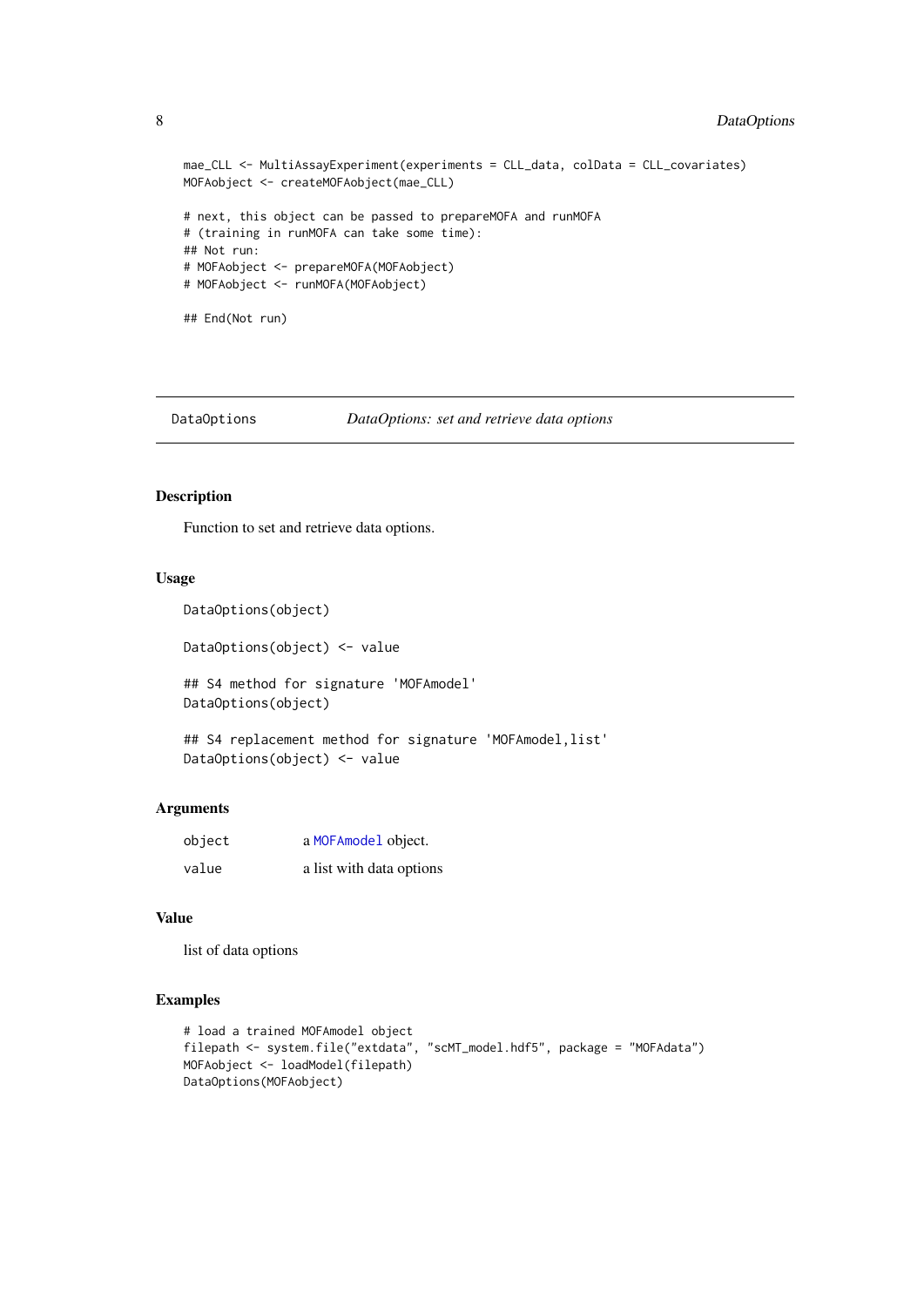<span id="page-8-0"></span>

# Description

Function to set and retrieve model dimensions.

# Usage

```
Dimensions(object)
```

```
Dimensions(object) <- value
```
## S4 method for signature 'MOFAmodel' Dimensions(object)

## S4 replacement method for signature 'MOFAmodel, list' Dimensions(object) <- value

# Arguments

| object | a MOFAmodel object. |
|--------|---------------------|
| value  | list of dimensions  |

#### Value

list of dimensions of the model

#### Examples

```
# load a trained MOFAmodel object
filepath <- system.file("extdata", "scMT_model.hdf5", package = "MOFAdata")
MOFAobject <- loadModel(filepath)
Dimensions(MOFAobject)
```
Expectations *Expectations: set and retrieve expectations of model components*

#### Description

Function to set and retrieve expectations of model components.

# Usage

```
Expectations(object)
Expectations(object) <- value
## S4 method for signature 'MOFAmodel'
Expectations(object)
```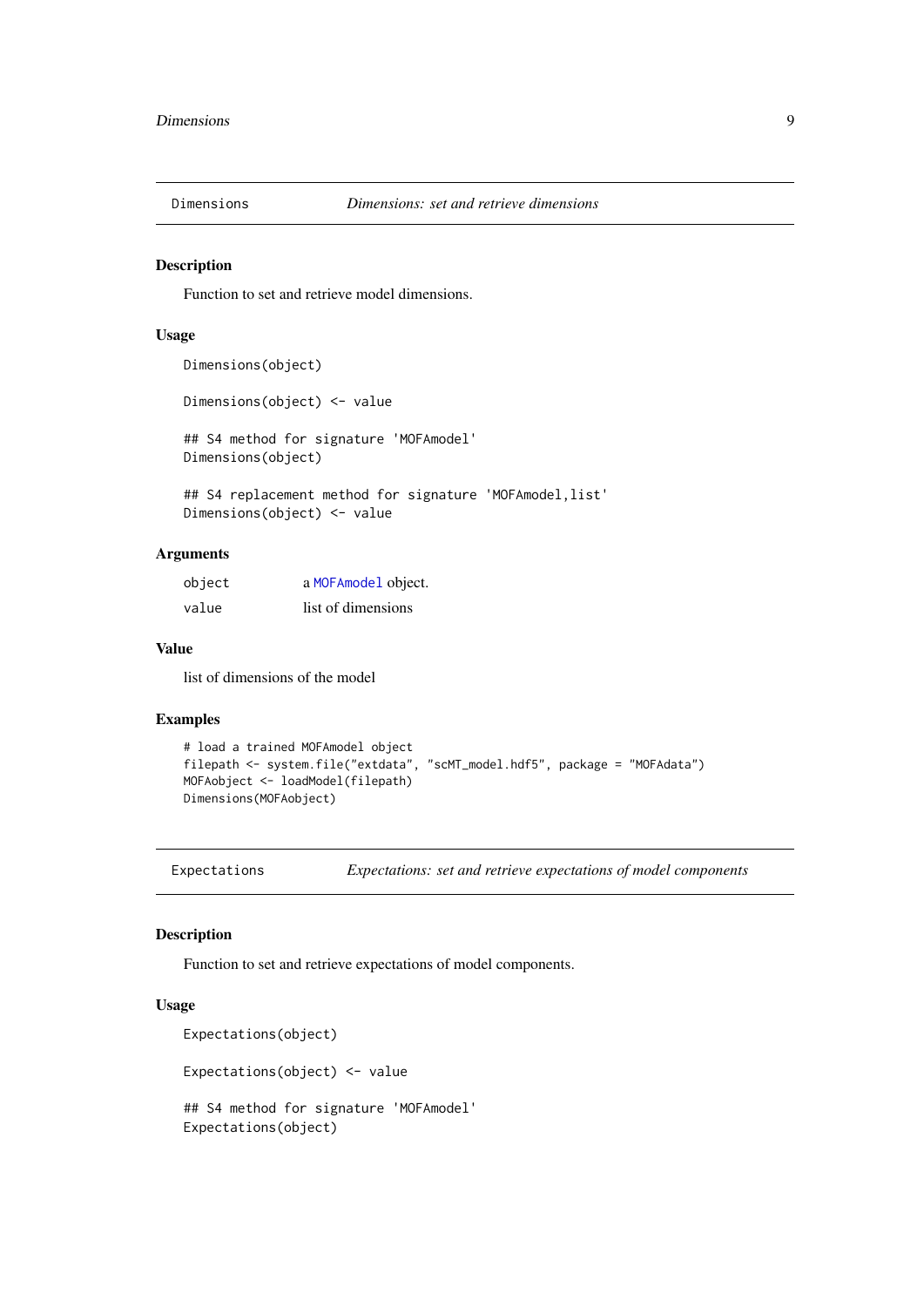```
## S4 replacement method for signature 'MOFAmodel, list'
Expectations(object) <- value
```
# Arguments

| object | a MOFAmodel object.                                                  |
|--------|----------------------------------------------------------------------|
| value  | a list with matrices for expectations of unobserved model components |

# Value

list of matrices containing expectations of model components

# Examples

```
# load a trained MOFAmodel object
filepath <- system.file("extdata", "scMT_model.hdf5", package = "MOFAdata")
MOFAobject <- loadModel(filepath)
names(Expectations(MOFAobject))
```
factorNames *factorNames: set and retrieve factor names*

#### Description

Function to set and retrieve factor names.

# Usage

```
factorNames(object)
```
factorNames(object) <- value

## S4 method for signature 'MOFAmodel' factorNames(object)

## S4 replacement method for signature 'MOFAmodel, vector' factorNames(object) <- value

# Arguments

| object | a MOFAmodel object.                |
|--------|------------------------------------|
| value  | a character vector of factor names |

# Value

character vector with the features names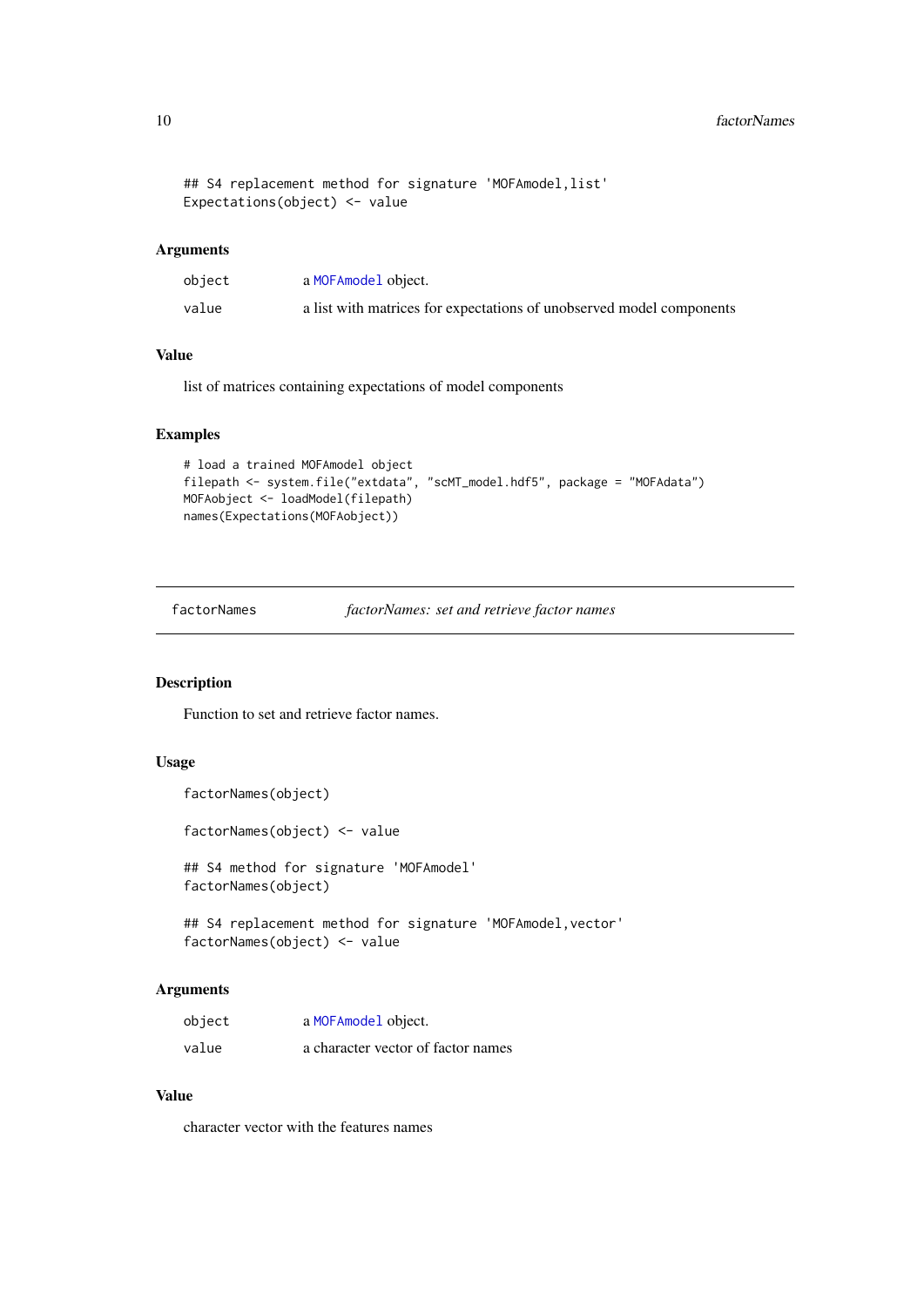#### <span id="page-10-0"></span>FeatureIntercepts 11

# Examples

```
# load a trained MOFAmodel object
filepath <- system.file("extdata", "scMT_model.hdf5", package = "MOFAdata")
MOFAobject <- loadModel(filepath)
factorNames(MOFAobject)
factorNames(MOFAobject) <- paste("Factor",1:3,sep="_")
factorNames(MOFAobject)
```
FeatureIntercepts *FeatureIntercepts: set and retrieve feature intercepts*

# Description

Function to set and retrieve feature intercepts

# Usage

```
FeatureIntercepts(object)
```
FeatureIntercepts(object) <- value

## S4 method for signature 'MOFAmodel' FeatureIntercepts(object)

```
## S4 replacement method for signature 'MOFAmodel, list'
FeatureIntercepts(object) <- value
```
# Arguments

| object | a MOFAmodel object.                   |
|--------|---------------------------------------|
| value  | list of feature intercepts (per view) |

# Value

list of feature intercepts (per view)

```
# load a trained MOFAmodel object
filepath <- system.file("extdata", "scMT_model.hdf5", package = "MOFAdata")
MOFAobject <- loadModel(filepath)
str(FeatureIntercepts(MOFAobject))
```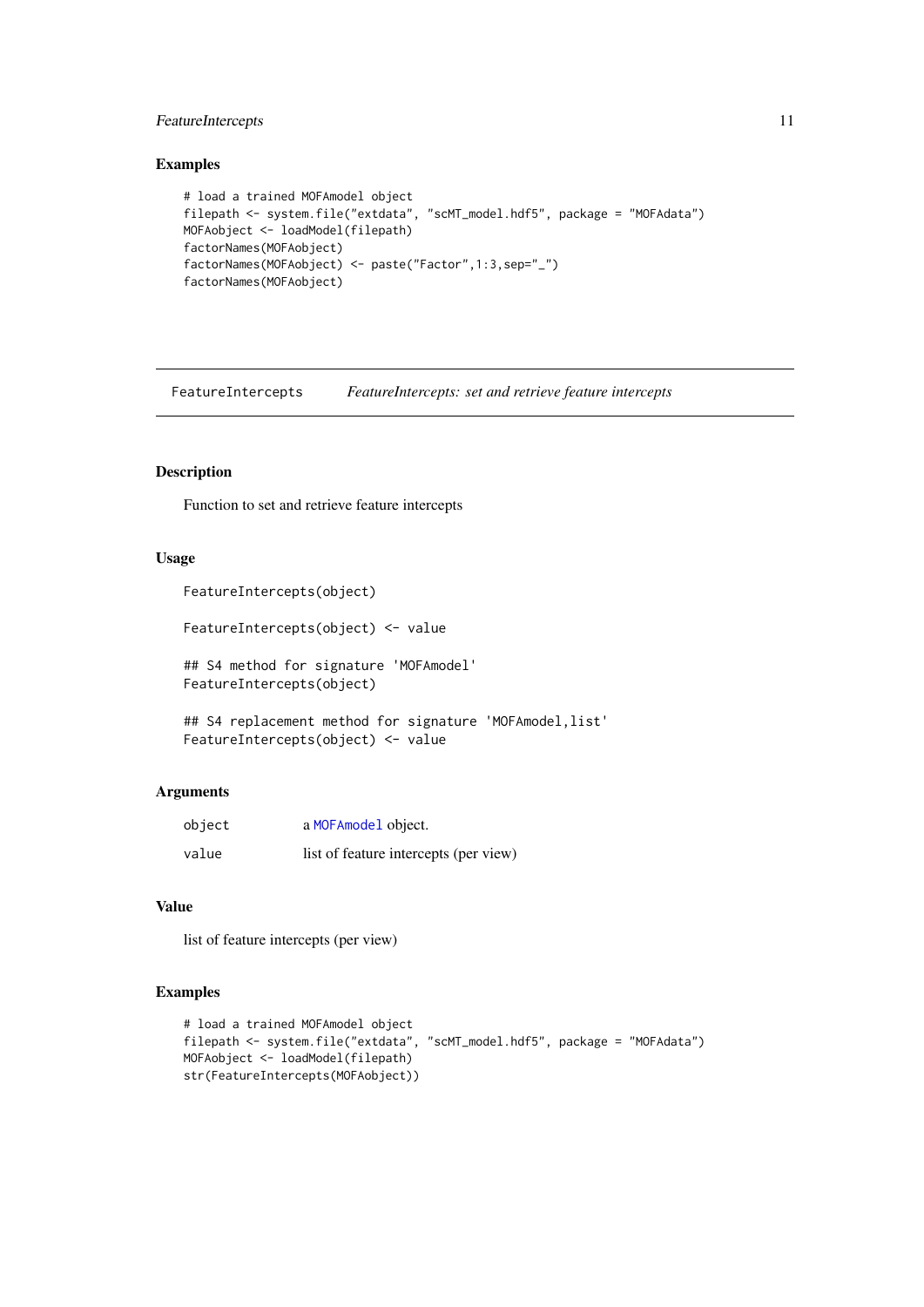<span id="page-11-0"></span>

#### Description

Function to set and retrieve feature names.

# Usage

```
featureNames(object)
featureNames(object) <- value
## S4 method for signature 'MOFAmodel'
featureNames(object)
## S4 replacement method for signature 'MOFAmodel, list'
featureNames(object) <- value
```
# Arguments

| object | a MOFAmodel object.                                            |
|--------|----------------------------------------------------------------|
| value  | list of character vectors with the feature names for each view |

#### Value

list of character vectors with the feature names for each view

# Examples

```
data("CLL_data", package = "MOFAdata")
MOFAobject <- createMOFAobject(CLL_data)
featureNames(MOFAobject)$Mutations
head(featureNames(MOFAobject)$Drugs)
```
getCovariates *getCovariates*

#### Description

This function extracts covariates from the colData in the input MultiAssayExperiment object. Note that if you did not use MultiAssayExperiment to create your [createMOFAobject](#page-6-1), this function will not work.

# Usage

```
getCovariates(object, covariate)
```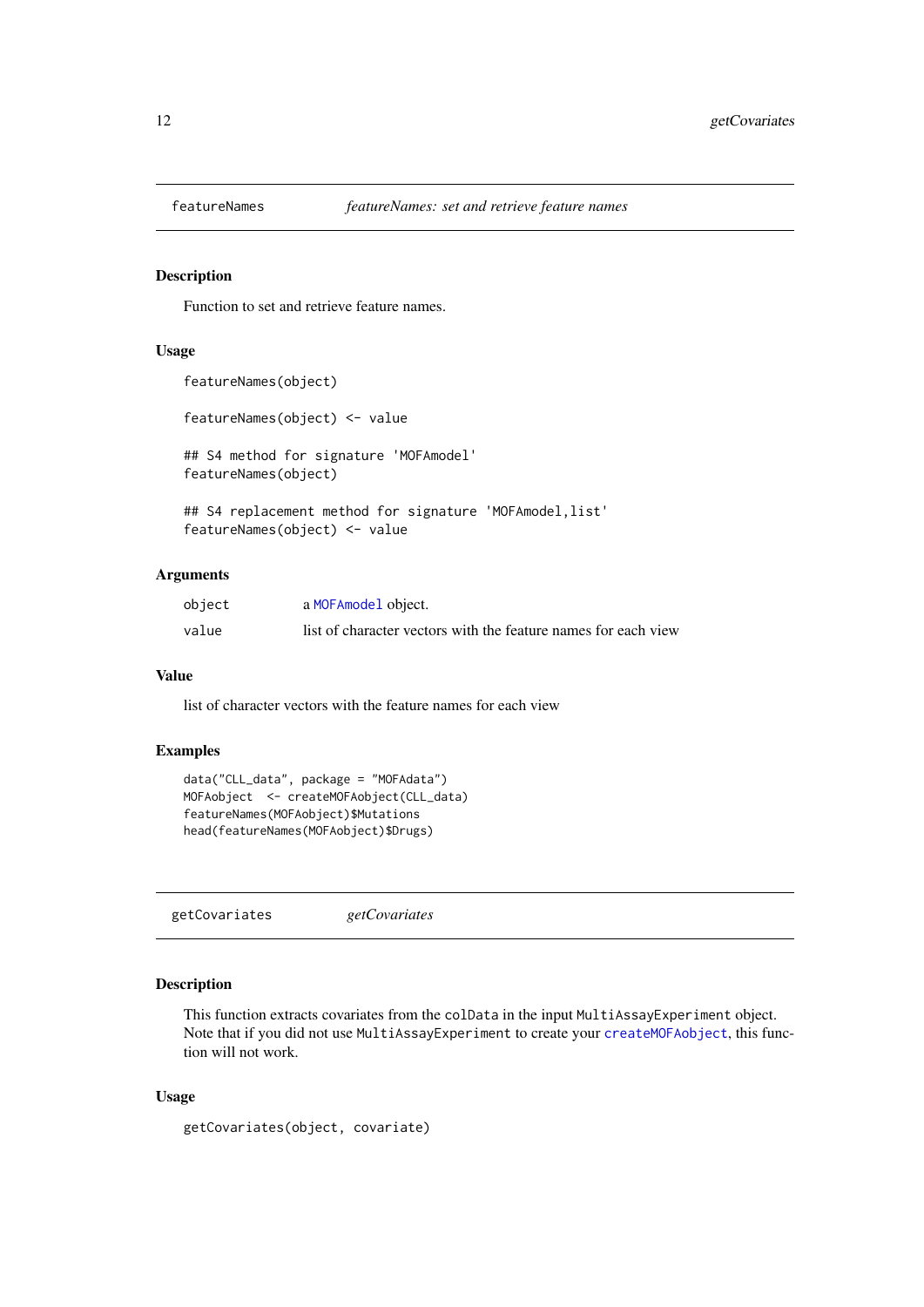#### <span id="page-12-0"></span>Arguments

| object    | a MOFAmodel object.    |
|-----------|------------------------|
| covariate | names of the covariate |

#### Value

a vector containing the covariate

# Examples

```
# Example on the CLL data
library(MultiAssayExperiment)
data("CLL_data", package = "MOFAdata")
data("CLL_covariates", package = "MOFAdata")
# Create MultiAssayExperiment object
mae_CLL <- MultiAssayExperiment(CLL_data, colData=CLL_covariates)
MOFAobject <- createMOFAobject(mae_CLL)
# Extract covariates from the colData of a MultiAssayExperiment
gender <- getCovariates(MOFAobject, "Gender")
diagnosis <- getCovariates(MOFAobject, "Diagnosis")
# Example on the scMT data
data("scMT_data", package = "MOFAdata")
MOFAobject <- createMOFAobject(scMT_data)
# Extract covariates from the colData of a MultiAssayExperiment
culture <- getCovariates(MOFAobject, "culture")
# Extract covariates from the phenoData of the RNA assay
cdr <- getCovariates(MOFAobject, "cellular_detection_rate")
```
<span id="page-12-1"></span>getDefaultDataOptions *Get default data options*

# Description

Function to obtain the default data options.

#### Usage

```
getDefaultDataOptions()
```
#### Details

The data options are the following:

- scale Views: logical indicating whether to scale views to have the same unit variance. As long as the scale differences between the data sets is not too high, this is not required. Default is FALSE.
- removeIncompleteSamples: logical indicating whether to remove samples that are not profiled in all omics. We recommend this only for testing, as the model can cope with samples having missing assays. Default is FALSE.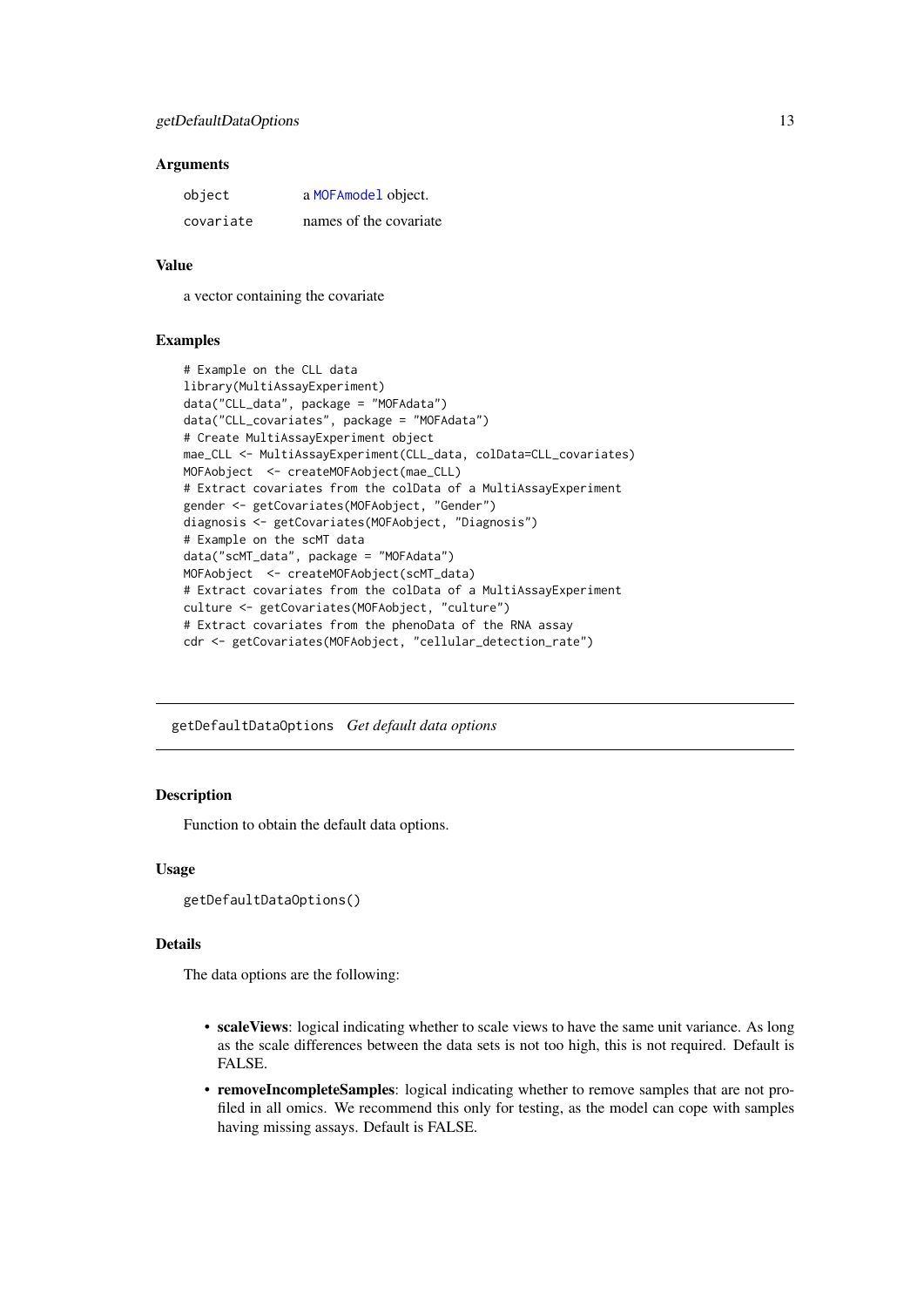# Value

Returns a list with the default data options, which have to be passed as an argument to [prepareMOFA](#page-43-1)

#### Examples

```
DataOptions <- getDefaultDataOptions()
DataOptions
```
<span id="page-13-1"></span>getDefaultModelOptions

*Get default model options*

#### Description

Function to obtain the default model options.

# Usage

getDefaultModelOptions(object)

# Arguments

object an untrained [MOFAmodel](#page-25-1) object

#### Details

The model options are the following:

- likelihood: character vector with data likelihoods per view: 'gaussian' for continuous data, 'bernoulli' for binary data and 'poisson' for count data. By default, they are guessed internally.
- numFactors: numeric value indicating the initial number of factors. If you want to learn the number of factors automatically we recommend setting this to a large value, default is 25.
- sparsity: logical indicating whether to use sparsity. This is always recommended, as it will make the loadings more interpretable. Default is TRUE.

#### Value

Returns a list with the default model options, which have to be passed as an argument to [prepareMOFA](#page-43-1)

```
# load data
data("CLL_data", package = "MOFAdata")
#create a MOFAmodel object
MOFAobject <- createMOFAobject(CLL_data)
# set model options
ModelOptions <- getDefaultModelOptions(MOFAobject)
ModelOptions
```
<span id="page-13-0"></span>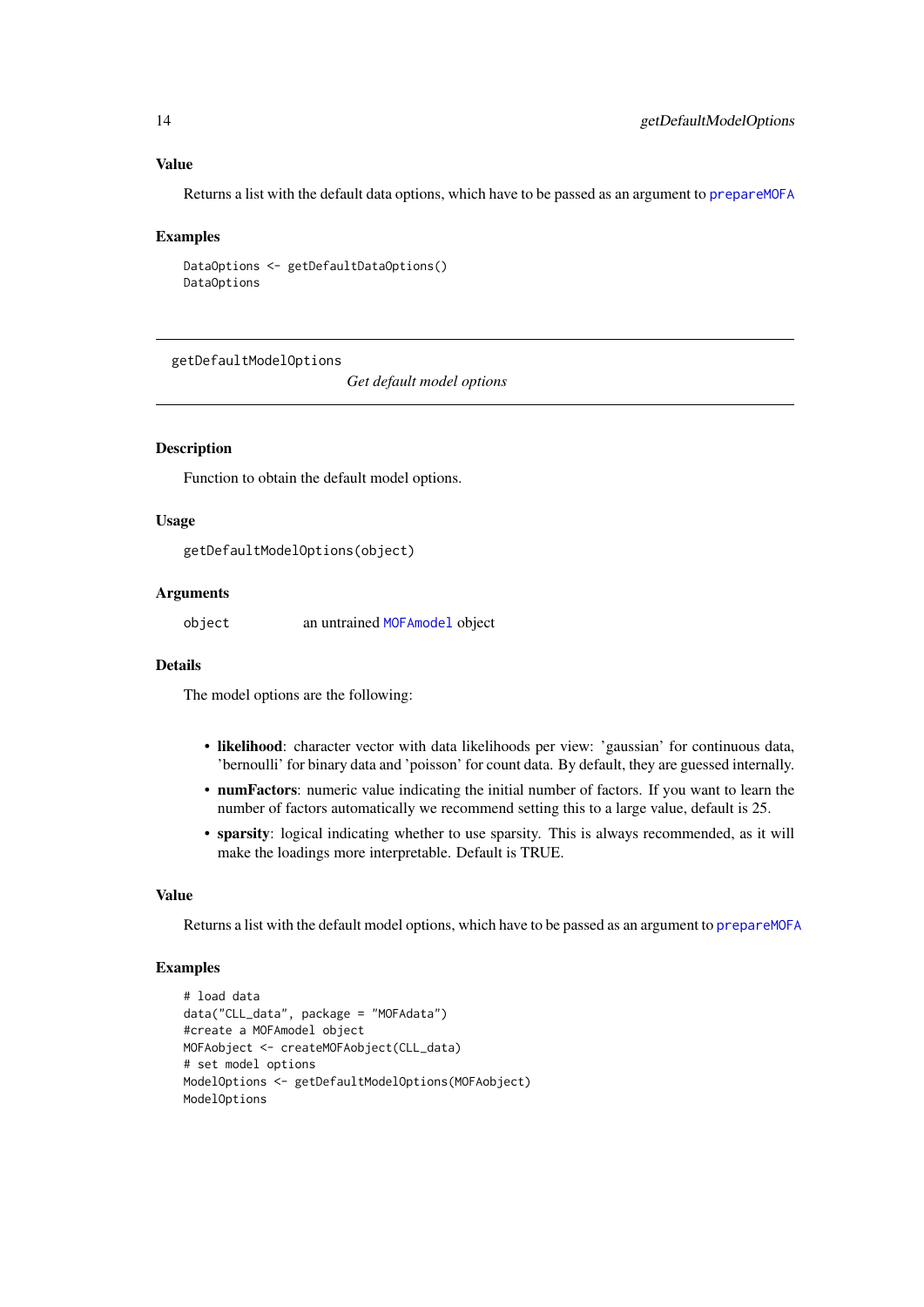<span id="page-14-1"></span><span id="page-14-0"></span>getDefaultTrainOptions

*Get default training options*

# Description

Function to obtain the default training options.

#### Usage

```
getDefaultTrainOptions()
```
# Details

The training options are the following:

- maxiter: numeric value indicating the maximum number of iterations. Default is 5000, but we recommend using the 'tolerance' as convergence criteria.
- tolerance: numeric value indicating the convergence threshold based on the change in Evidence Lower Bound (deltaELBO). For quick exploration we recommend this to be around 1.0, and for a thorough training we recommend a value of 0.01. Default is 0.1
- DropFactorThreshold: numeric hyperparamter to automatically learn the number of factors. It indicates the threshold on fraction of variance explained to consider a factor inactive and automatically drop it from the model during training. For example, a value of 0.01 implies that factors explaining less than 1% of variance (in each view) will be dropped. Default is 0, which implies that only factors that explain no variance at all will be removed
- verbose: logical indicating whether to generate a verbose output.
- seed: random seed for reproducibility (default is NULL, which samples a random seed).

#### Value

Returns a list with default training options, which have to be passed as an argument to [prepareMOFA](#page-43-1)

# Examples

```
TrainOptions <- getDefaultTrainOptions()
TrainOptions
```
getDimensions *getDimensions*

#### Description

Extract dimensionalities from the model.

# Usage

getDimensions(object)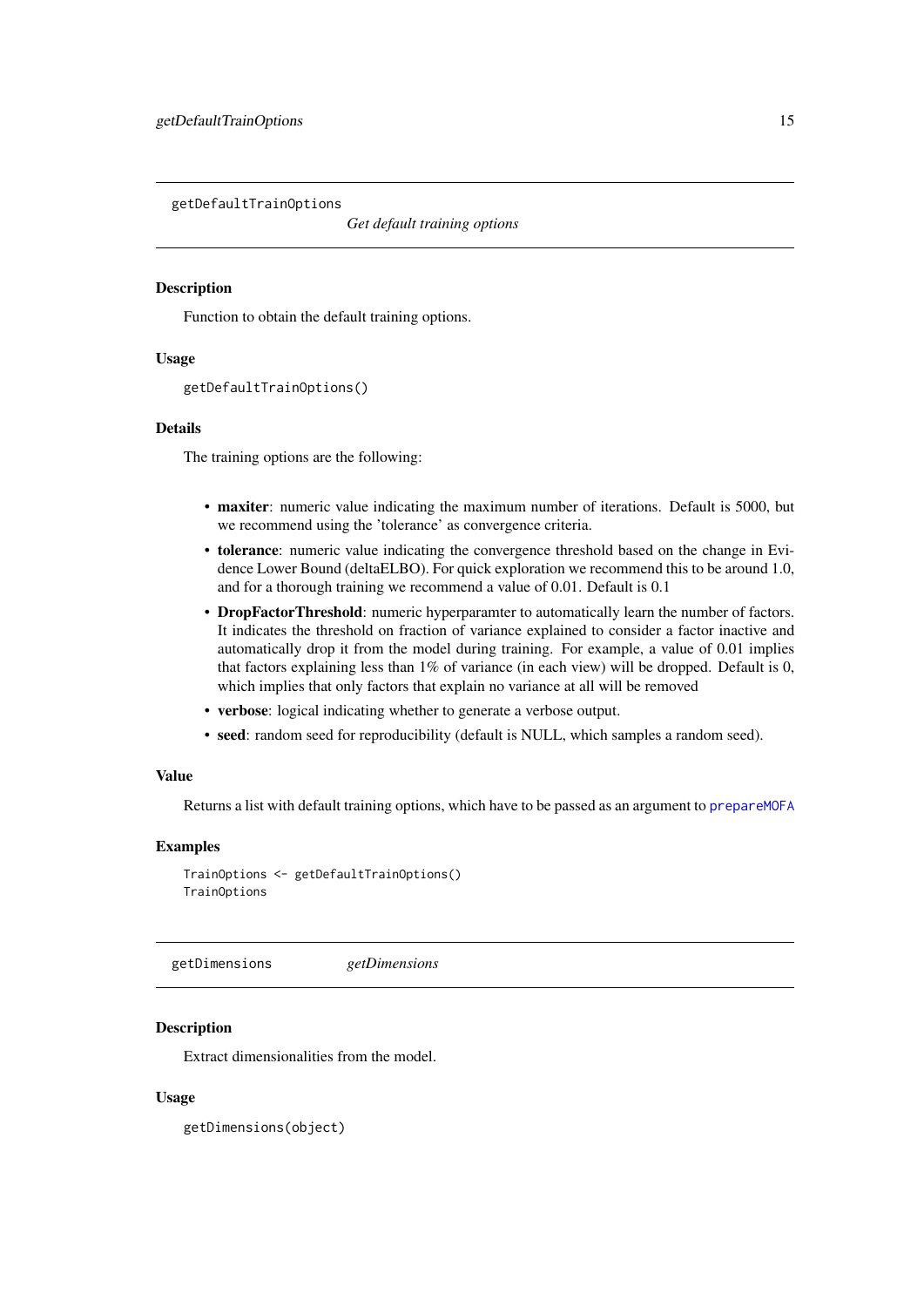#### Arguments

object a [MOFAmodel](#page-25-1) object.

# Details

K indicates the number of factors, D indicates the number of features, N indicates the (total) number of samples and M indicates the number of views.

# Value

list with the relevant dimensionalities of the model. N for the number of samples, M for the number of views, D for the number of features of each view and K for the number of infered latent factors.

# Examples

```
# load a trained MOFAmodel object
filepath <- system.file("extdata", "CLL_model.hdf5", package = "MOFAdata")
MOFAobject <- loadModel(filepath)
# get dimensions
getDimensions(MOFAobject)
```
getELBO *getELBO*

# Description

Extract the value of the ELBO statistics after model training. This can be useful for model selection.

# Usage

```
getELBO(object)
```
# Arguments

object a [MOFAmodel](#page-25-1) object.

# Value

value of the ELBO statistic at end of training

```
# load a trained MOFAmodel object
filepath <- system.file("extdata", "scMT_model.hdf5", package = "MOFAdata")
MOFAobject <- loadModel(filepath)
# get ELBO statistic
getELBO(MOFAobject)
```
<span id="page-15-0"></span>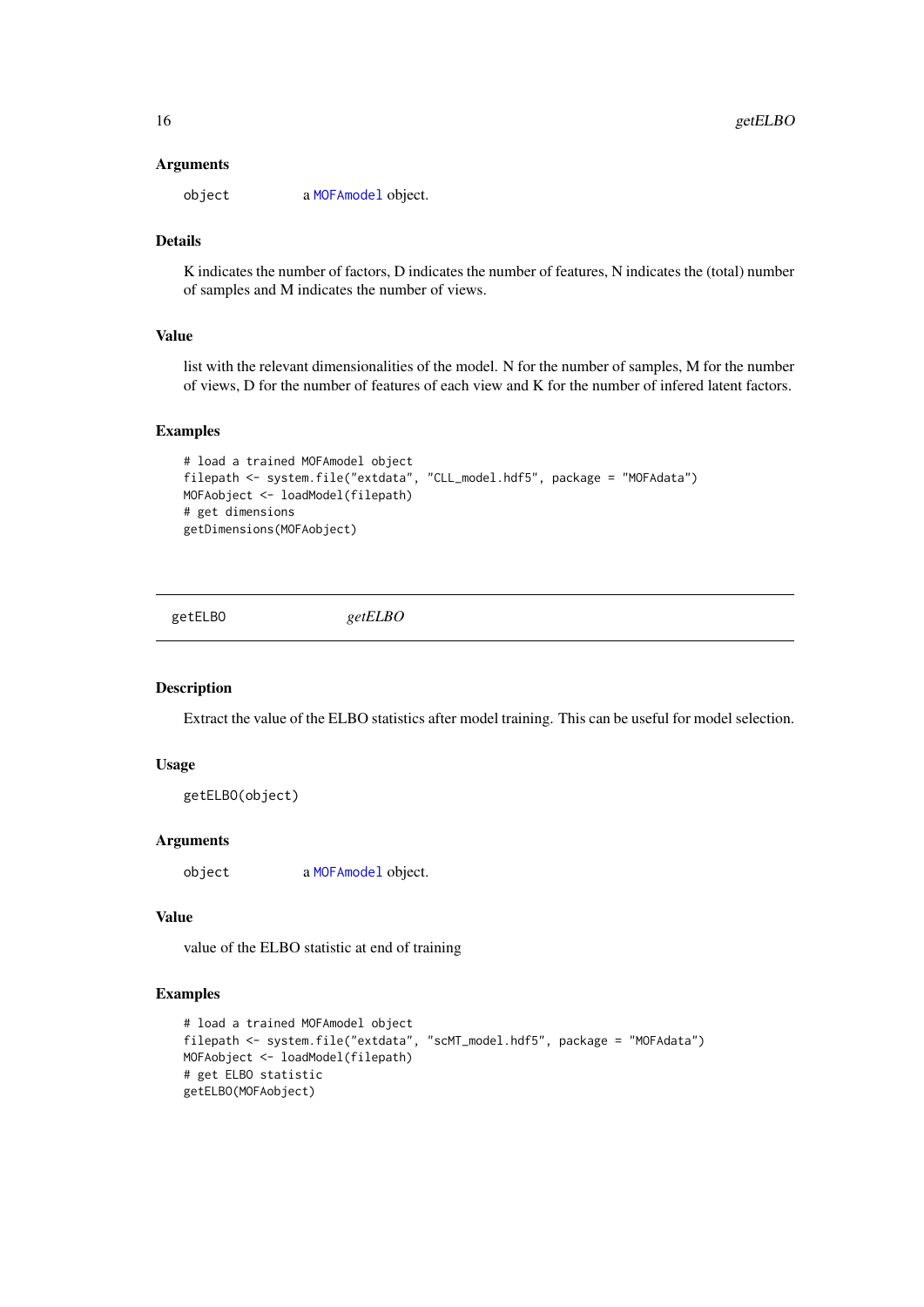<span id="page-16-0"></span>getExpectations *getExpectations*

#### Description

Function to extract the expectations from the (variational) posterior distributions of a trained [MOFAmodel](#page-25-1) object.

# Usage

```
getExpectations(object, variable, as.data.frame = FALSE)
```
#### Arguments

| object        | a trained MOFAmodel object.                                                                                                                                                                   |
|---------------|-----------------------------------------------------------------------------------------------------------------------------------------------------------------------------------------------|
| variable      | variable name: 'Z' for factors, 'W' for weights, 'Tau' for noise, 'Y' for pseu-<br>dodata, 'Theta' for feature-wise spike-and-slab sparsity, 'Alpha' for view and<br>factor-wise ARD sparsity |
| as.data.frame | logical indicating whether to output the result as a long data frame, default is<br>FALSE.                                                                                                    |

#### Details

Technical note: MOFA is a Bayesian model where each variable has a prior distribution and a posterior distribution. In particular, to achieve scalability we used the variational inference framework, thus true posterior distributions are replaced by approximated variational distributions. This function extracts the expectations of the variational distributions, which can be used as final point estimates to analyse the results of the model.

The priors and variational distributions of each variable are extensively described in the supplementary methods of the original paper.

#### Value

the output varies depending on the variable of interest:

- "Z": a matrix with dimensions (samples,factors). If as.data.frame is TRUE, a long-formatted data frame with columns (sample,factor,value)
- "W": a list of length (views) where each element is a matrix with dimensions (features,factors). If as.data.frame is TRUE, a long-formatted data frame with columns (view,feature,factor,value)
- "Y": a list of length (views) where each element is a matrix with dimensions (features,samples). If as.data.frame is TRUE, a long-formatted data frame with columns (view,feature,sample,value)
- "Theta": a list of length (views) where each element is a vector of containing the values for each factor
- "Alpha": a list of length (views) where each element is a vector of containing the values for each factor
- "Tau": a list of length (views) where each element is a matrix with dimensions (samples, features)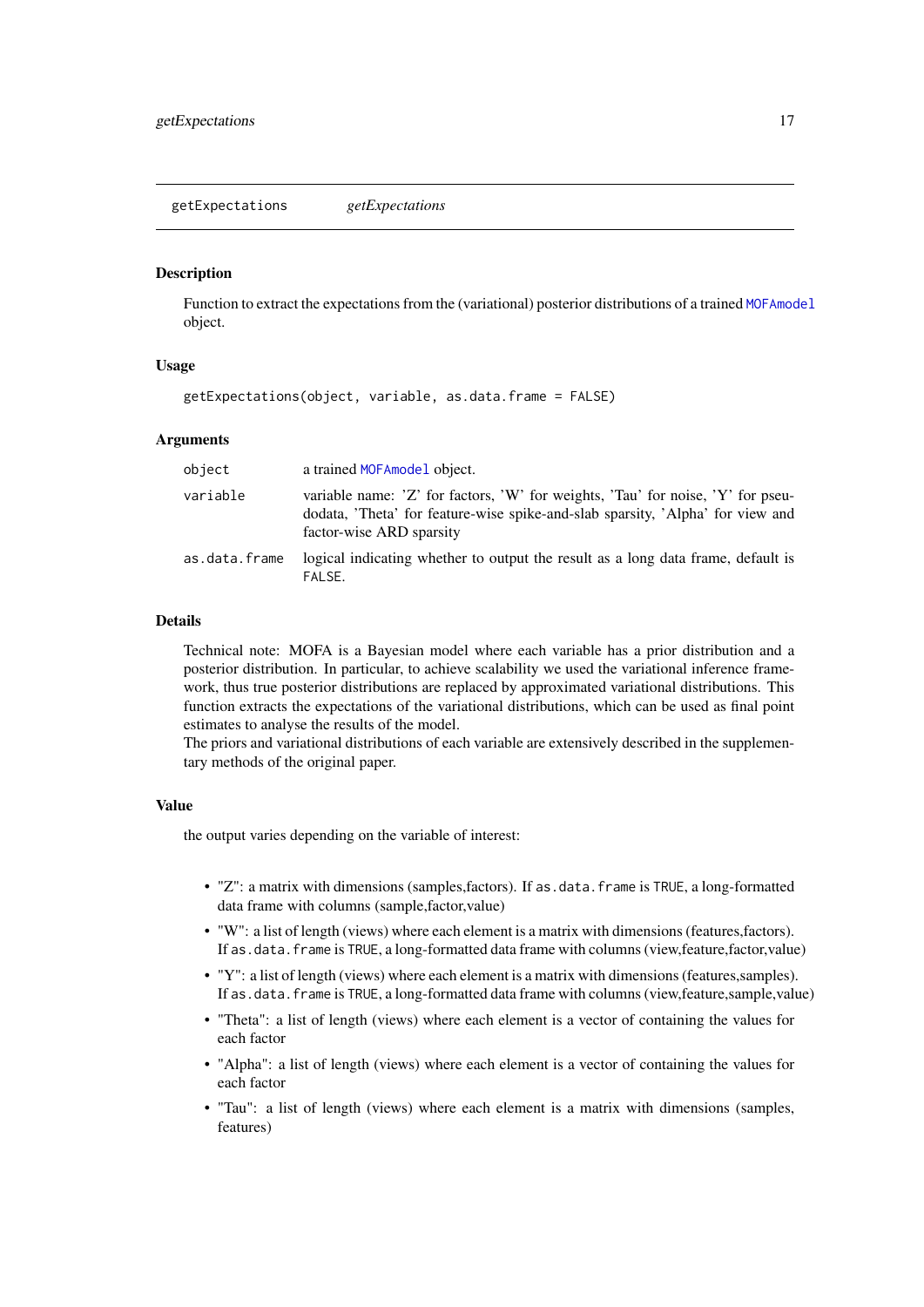# Examples

```
# load a trained MOFAmodel object
filepath <- system.file("extdata", "CLL_model.hdf5", package = "MOFAdata")
MOFAobject <- loadModel(filepath)
# get expectations of Alpha as matrix
getExpectations(MOFAobject, variable="Alpha")
```
getFactors *getFactors*

# Description

Extract the latent factors from the model.

# Usage

```
getFactors(object, factors = "all", as.data.frame = FALSE)
```
# Arguments

| object        | a trained MOFA model object.                                                                                     |
|---------------|------------------------------------------------------------------------------------------------------------------|
| factors       | character vector with the factor name(s), or numeric vector with the factor in-<br>$dex$ (es). Default is "all". |
| as.data.frame | logical indicating whether to return a long data frame instead of a matrix. De-<br>fault is FALSE.               |

#### Value

By default it returns the latent factor matrix of dimensionality  $(N,K)$ , where N is number of samples and K is number of factors.

Alternatively, if as.data.frame is TRUE, returns a long-formatted data frame with columns (sample,factor,value).

```
# load a trained MOFAmodel object
filepath <- system.file("extdata", "CLL_model.hdf5", package = "MOFAdata")
MOFAobject <- loadModel(filepath)
# get factors as matrix
getFactors(MOFAobject, factors = 1:3)
# get factors as data.frame
head(getFactors(MOFAobject, factors = 1:5, as.data.frame = TRUE))
```
<span id="page-17-0"></span>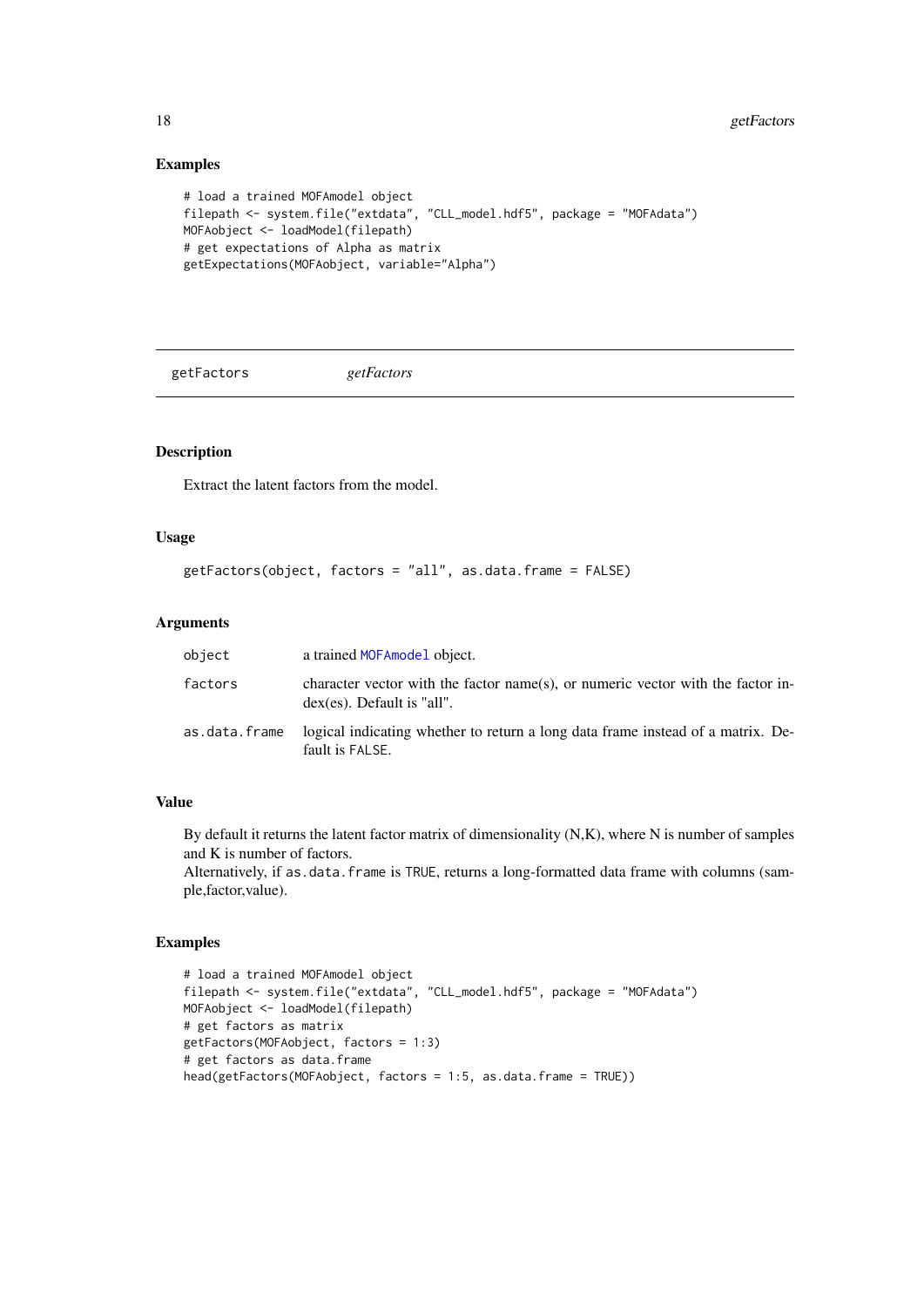<span id="page-18-0"></span>getImputedData *getImputedData*

#### Description

Function to get the imputed data. It requires the previous use of the [impute](#page-20-1) method.

# Usage

```
getImputedData(object, views = "all", features = "all",
  as.data.frame = FALSE)
```
#### Arguments

| object        | a trained MOFA model object.                                                                                              |
|---------------|---------------------------------------------------------------------------------------------------------------------------|
| views         | character vector with the view name(s), or numeric vector with the view in-<br>$dex$ (es). Default is "all".              |
| features      | list of character vectors with the feature names or list of numeric vectors with<br>the feature indices. Default is "all" |
| as.data.frame | logical indicating whether to return a long-formatted data frame instead of a list<br>of matrices. Default is FALSE.      |

# Value

By default returns a list where each element is a matrix with dimensionality (D,N), where D is the number of features in this view and N is the number of samples. Alternatively, if as.data.frame is TRUE, returns a long-formatted data frame with columns (view,feature,sample,value).

#### Examples

```
# load a trained MOFAmodel object
filepath <- system.file("extdata", "CLL_model.hdf5", package = "MOFAdata")
MOFAobject <- loadModel(filepath)
# impute missing values
MOFAobject <- impute(MOFAobject)
# get imputations for a single view
imputedDrugs <- getImputedData(MOFAobject,view="Drugs")
head(imputedDrugs)
```
getTrainData *getTrainData*

# Description

Fetch the training data

#### Usage

```
getTrainData(object, views = "all", features = "all",
 as.data.frame = FALSE)
```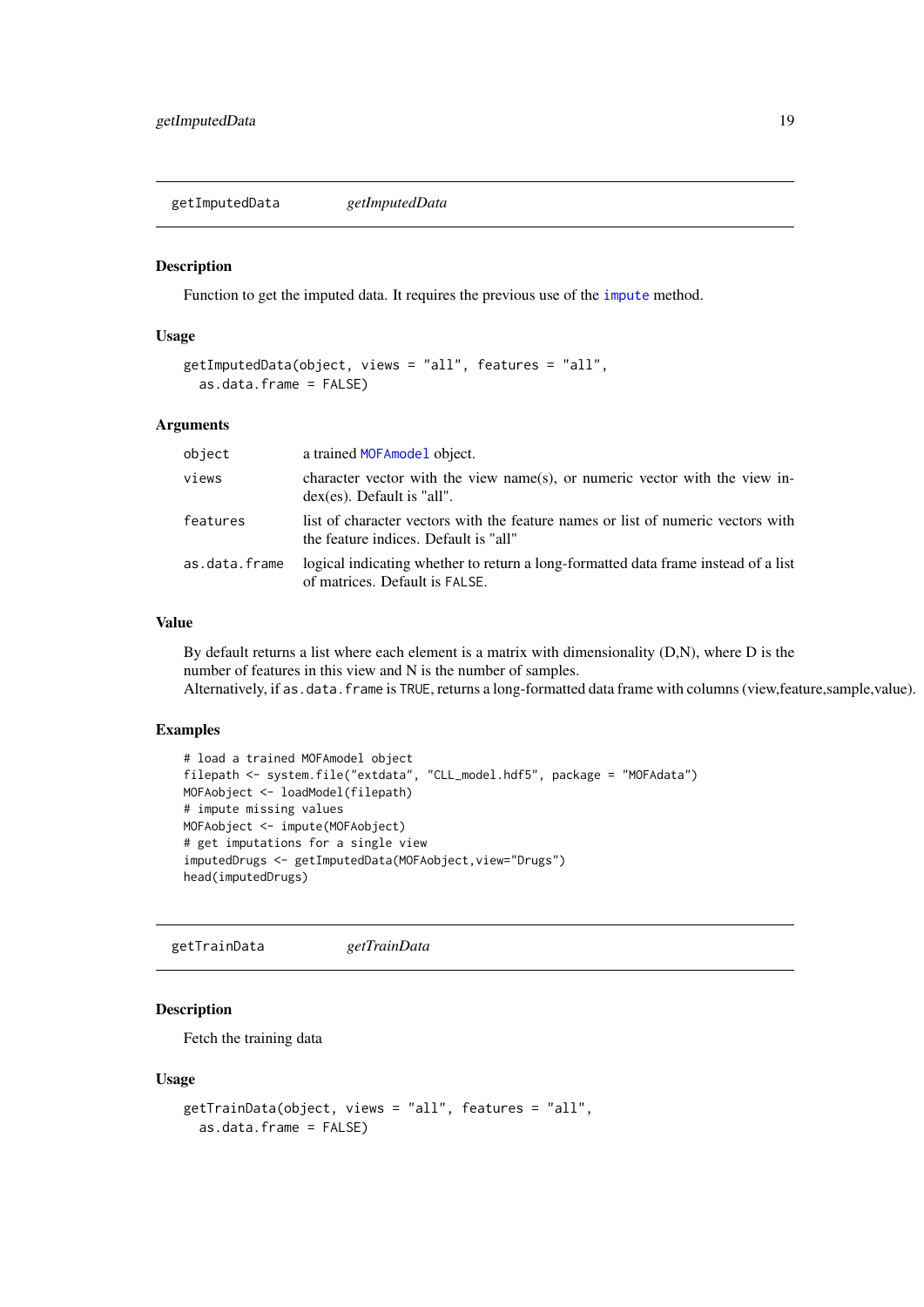# <span id="page-19-0"></span>Arguments

| object        | a MOFAmodel object.                                                                                                       |
|---------------|---------------------------------------------------------------------------------------------------------------------------|
| views         | character vector with the view name(s), or numeric vector with the view in-<br>$dex$ (es). Default is "all".              |
| features      | list of character vectors with the feature names or list of numeric vectors with<br>the feature indices. Default is "all" |
| as.data.frame | logical indicating whether to return a long data frame instead of a list of matrices.<br>Default is FALSE.                |

# Details

By default this function returns a list where each element is a data matrix with dimensionality (D,N) where D is the number of features and N is the number of samples.

Alternatively, if as.data.frame is TRUE, the function returns a long-formatted data frame with columns (view,feature,sample,value).

# Value

A list with one numeric matrix per view, containing the parsed data used to fit the MOFA model.

# Examples

```
data("scMT_data", package = "MOFAdata")
MOFAobject <- createMOFAobject(scMT_data)
trainData_scMT <- getTrainData(MOFAobject, as.data.frame = FALSE)
(trainData_scMT[["RNA expression"]])[1:10,1:10]
data("CLL_data", package = "MOFAdata")
MOFAobject <- createMOFAobject(CLL_data)
trainData_CLL <- getTrainData(MOFAobject, as.data.frame = TRUE)
```
getWeights *getWeights*

head(trainData\_CLL)

#### Description

Extract the weights from the model.

# Usage

```
getWeights(object, views = "all", factors = "all",
 as.data.frame = FALSE)
```
#### Arguments

| object | a trained MOFAmodel object.                                                                                  |
|--------|--------------------------------------------------------------------------------------------------------------|
| views  | character vector with the view name(s), or numeric vector with the view in-<br>$dex$ (es). Default is "all". |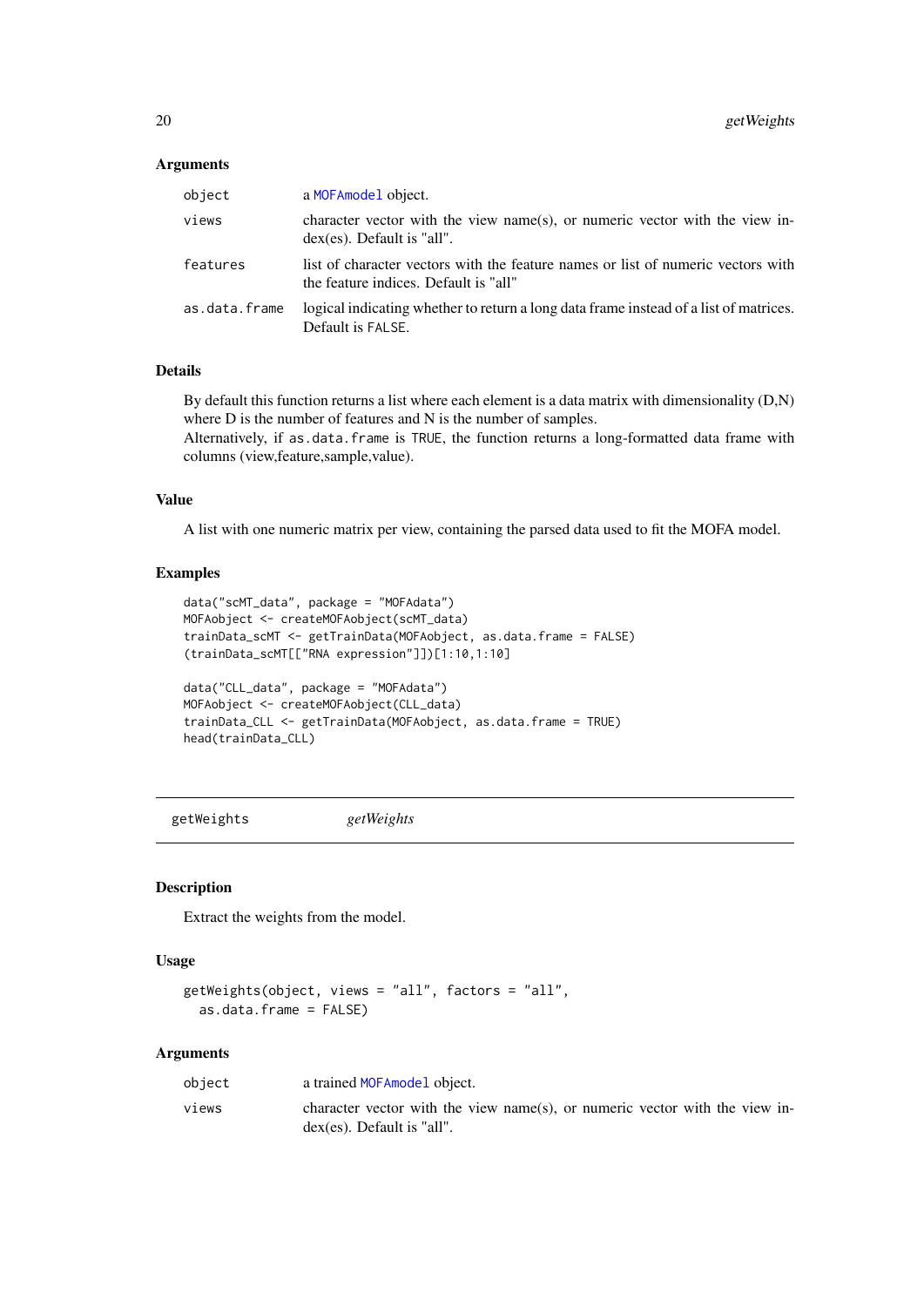#### <span id="page-20-0"></span>impute 21 and 22 and 22 and 22 and 22 and 22 and 22 and 22 and 22 and 22 and 22 and 22 and 22 and 22 and 22 and 22 and 22 and 22 and 22 and 22 and 22 and 22 and 22 and 22 and 22 and 22 and 22 and 22 and 22 and 22 and 22 an

| factors       | character vector with the factor name(s) or numeric vector with the factor in-<br>$dex$ (es).<br>Default is "all". |
|---------------|--------------------------------------------------------------------------------------------------------------------|
| as.data.frame | logical indicating whether to return a long data frame instead of a list of matrices.<br>Default is FALSE.         |

# Value

By default it returns a list where each element is a loading matrix with dimensionality (D,K), where D is the number of features and K is the number of factors. Alternatively, if as .data. frame is TRUE, returns a long-formatted data frame with columns (view,feature,factor,value).

# Examples

```
# load a trained MOFAmodel object
filepath <- system.file("extdata", "CLL_model.hdf5", package = "MOFAdata")
MOFAobject <- loadModel(filepath)
# get weights as a list of matrices
weightList <- getWeights(MOFAobject, view = "all", factors = 1:4)
# get weights as a data.frame
head(getWeights(MOFAobject, view = "Mutations", as.data.frame = TRUE))
```

```
impute Impute missing values from a fitted MOFA model
```
# Description

This function uses the latent factors and the loadings inferred in order to impute missing values.

#### Usage

```
impute(object, views = "all", factors = "all", type = c("inRange",
 "response", "link"))
```
#### Arguments

| object  | a MOFAmodel object.                                                                                                   |
|---------|-----------------------------------------------------------------------------------------------------------------------|
| views   | character vector with the view names, or numeric vector with view indexes.                                            |
| factors | character vector with the factor names, or numeric vector with the factor indexes.                                    |
| type    | type of prediction returned, either:                                                                                  |
|         | • response: gives the response vector, the mean for Gaussian and Poisson,<br>and success probabilities for Bernoulli. |
|         | • link: gives the linear predictions.                                                                                 |

• inRange: rounds the fitted values of integer-valued distributions (Poisson and Bernoulli) to the next integer. This is the default option.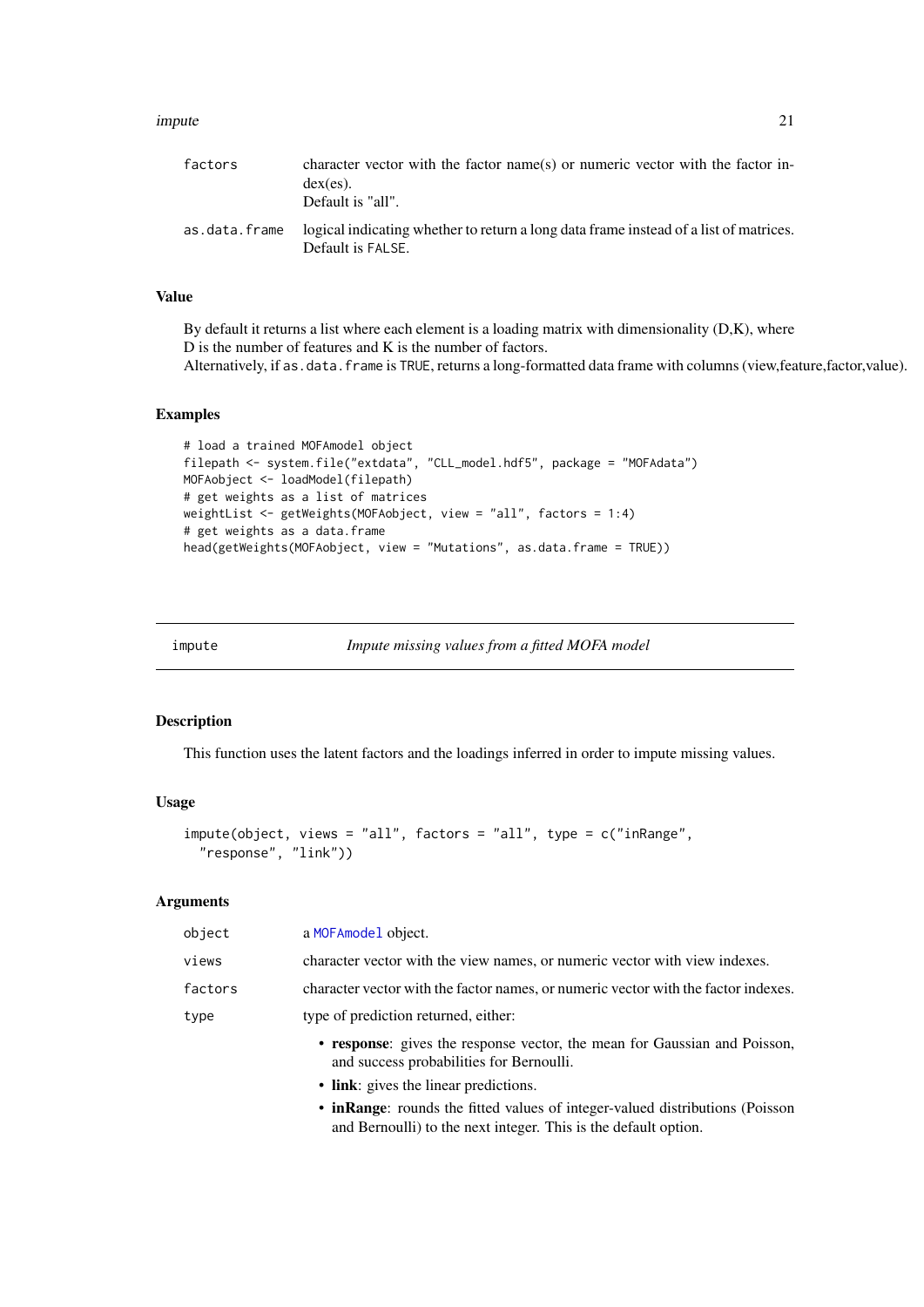#### Details

Matrix factorization models generate a denoised and condensed low-dimensional representation of the data which capture the main sources of heterogeneity of the data. Such representation can be used to do predictions via the equation  $Y = WZ$ .

This method fills the ImputedData slot by replacing the missing values in the training data with the model predictions.

For more details see the Methods section of the MOFA article.

#### Value

a [MOFAmodel](#page-25-1) object with imputed data in the ImputedData slot

#### Examples

```
# Load CLL data
filepath <- system.file("extdata", "CLL_model.hdf5", package = "MOFAdata")
MOFA_CLL <- loadModel(filepath)
# impute missing data in all views using all factors
MOFA_CLL <- impute(MOFA_CLL)
# Load scMT data
filepath <- system.file("extdata", "scMT_model.hdf5", package = "MOFAdata")
MOFA_scMT <- loadModel(filepath)
# impute missing data in the RNA view using Factor 1
MOFA_scMT <- impute(MOFA_scMT, views="RNA expression", factors="LF1")
```
ImputedData *ImputedData: set and retrieve imputed data*

#### Description

Function to set and retrieve imputed data.

#### Usage

```
ImputedData(object)
```
ImputedData(object) <- value

## S4 method for signature 'MOFAmodel' ImputedData(object)

## S4 replacement method for signature 'MOFAmodel, list' ImputedData(object) <- value

#### Arguments

| object | a MOFAmodel object.                            |
|--------|------------------------------------------------|
| value  | a list of matrices containing the imputed data |

# Value

list of matrices containing the imputed data

<span id="page-21-0"></span>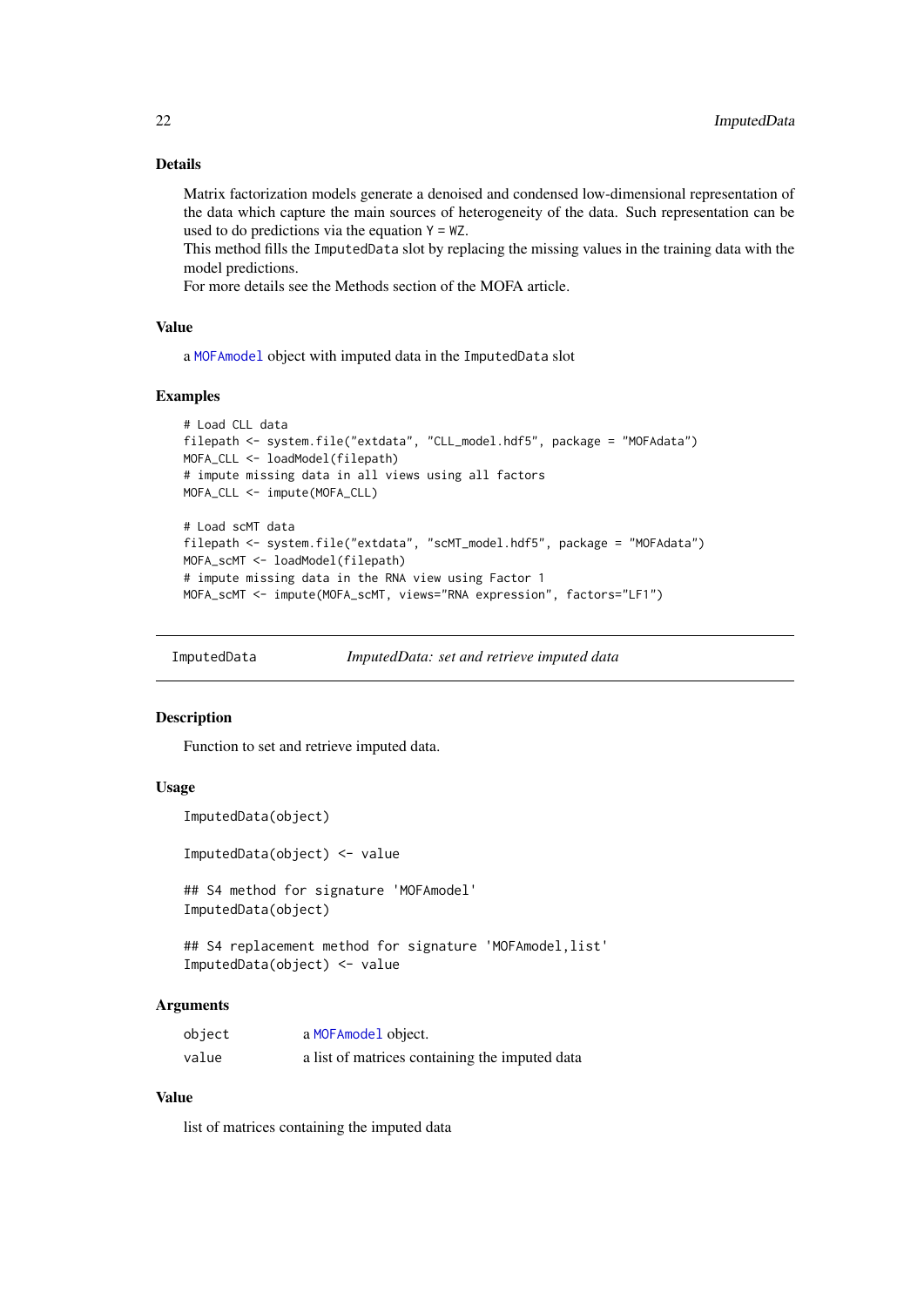#### <span id="page-22-0"></span>InputData 23

# Examples

```
# load a trained MOFAmodel object
filepath <- system.file("extdata", "scMT_model.hdf5", package = "MOFAdata")
MOFAobject <- loadModel(filepath)
MOFAobject <- impute(MOFAobject)
str(ImputedData(MOFAobject))
```
InputData *InputData: set and retrieve input data*

# Description

Function to set and retrieve input data.

## Usage

InputData(object)

InputData(object) <- value

## S4 method for signature 'MOFAmodel' InputData(object)

```
## S4 replacement method for signature 'MOFAmodel, MultiAssayExperiment'
InputData(object) <- value
```
# Arguments

| object | a MOFAmodel object.      |
|--------|--------------------------|
| value  | a multi-assay experiment |

# Value

input data as a multi-assay experiment

```
# load a trained MOFAmodel object
filepath <- system.file("extdata", "scMT_model.hdf5", package = "MOFAdata")
MOFAobject <- loadModel(filepath)
InputData(MOFAobject)
```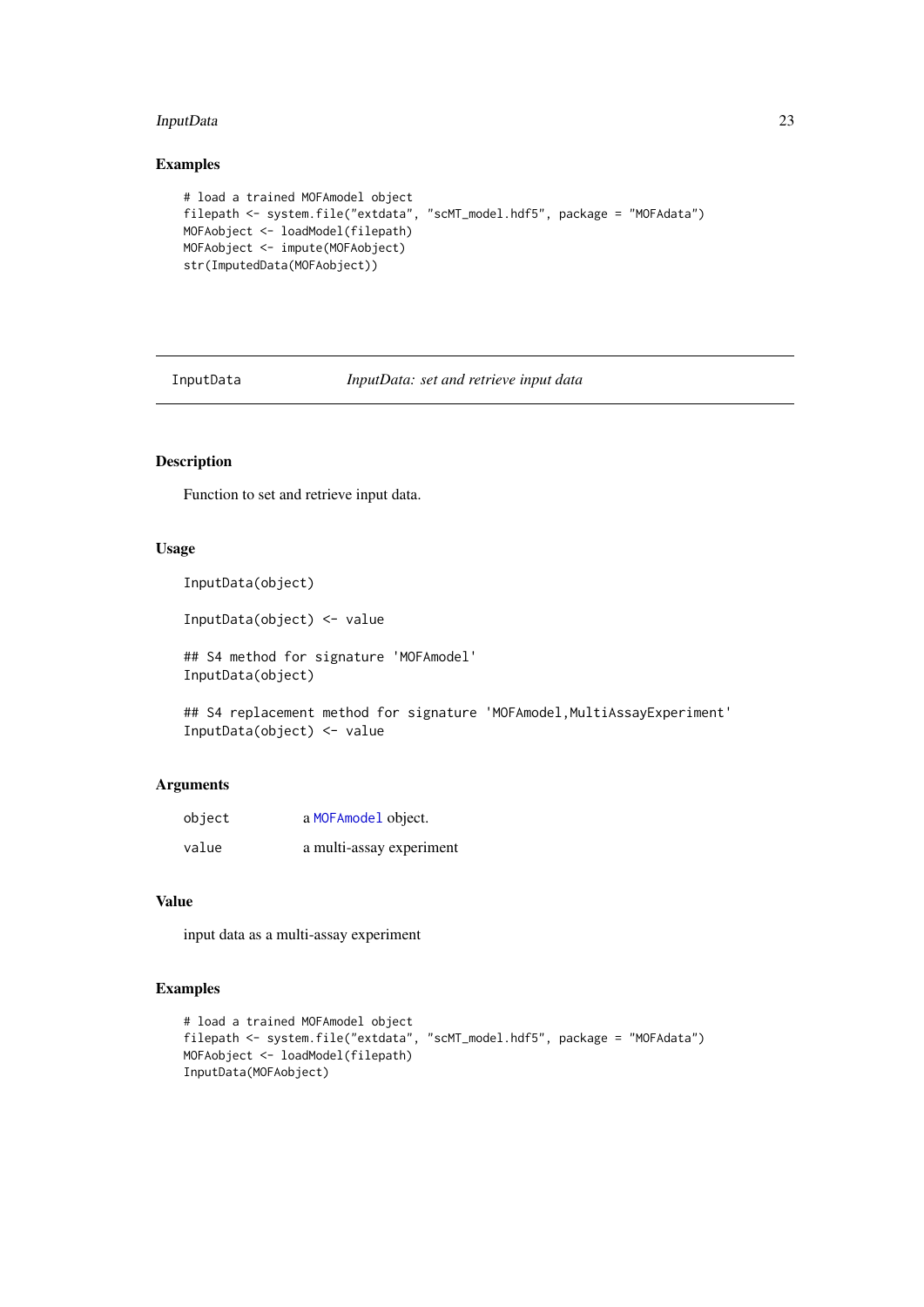<span id="page-23-0"></span>

#### Description

Method to load a trained MOFA model. The training of MOFA is done using a Python framework, and the model output is saved as an .hdf5 file, which has to be loaded in the R package.

# Usage

```
loadModel(file, object = NULL, sortFactors = TRUE, minR2 = 0.01)
```
# Arguments

| file        | an hdf5 file saved by the MOFA python framework.                                                                              |
|-------------|-------------------------------------------------------------------------------------------------------------------------------|
| object      | either NULL (default) or an an existing untrained MOFA object. If NULL, the<br>MOFA model object is created from the scratch. |
| sortFactors | boolean indicating whether factors should be sorted by variance explained (de-<br>fault is TRUE)                              |
| minR2       | minimum R2 threshold to call 'active' factors (default is 0.01).                                                              |

# Value

a [MOFAmodel](#page-25-1) model.

# Examples

```
# path to the hdf5 file
filepath <- system.file("extdata", "CLL_model.hdf5", package = "MOFAdata")
# load the model
MOFAobject <- loadModel(filepath)
```
makeExampleData *make an example multi-view data set for illustration of MOFA*

# Description

Function to simulate an example multi-view data set according to the generative model of MOFA.

# Usage

```
makeExampleData(n_views = 3, n_features = 100, n_samples = 50,
 n_factors = 5, likelihood = "gaussian")
```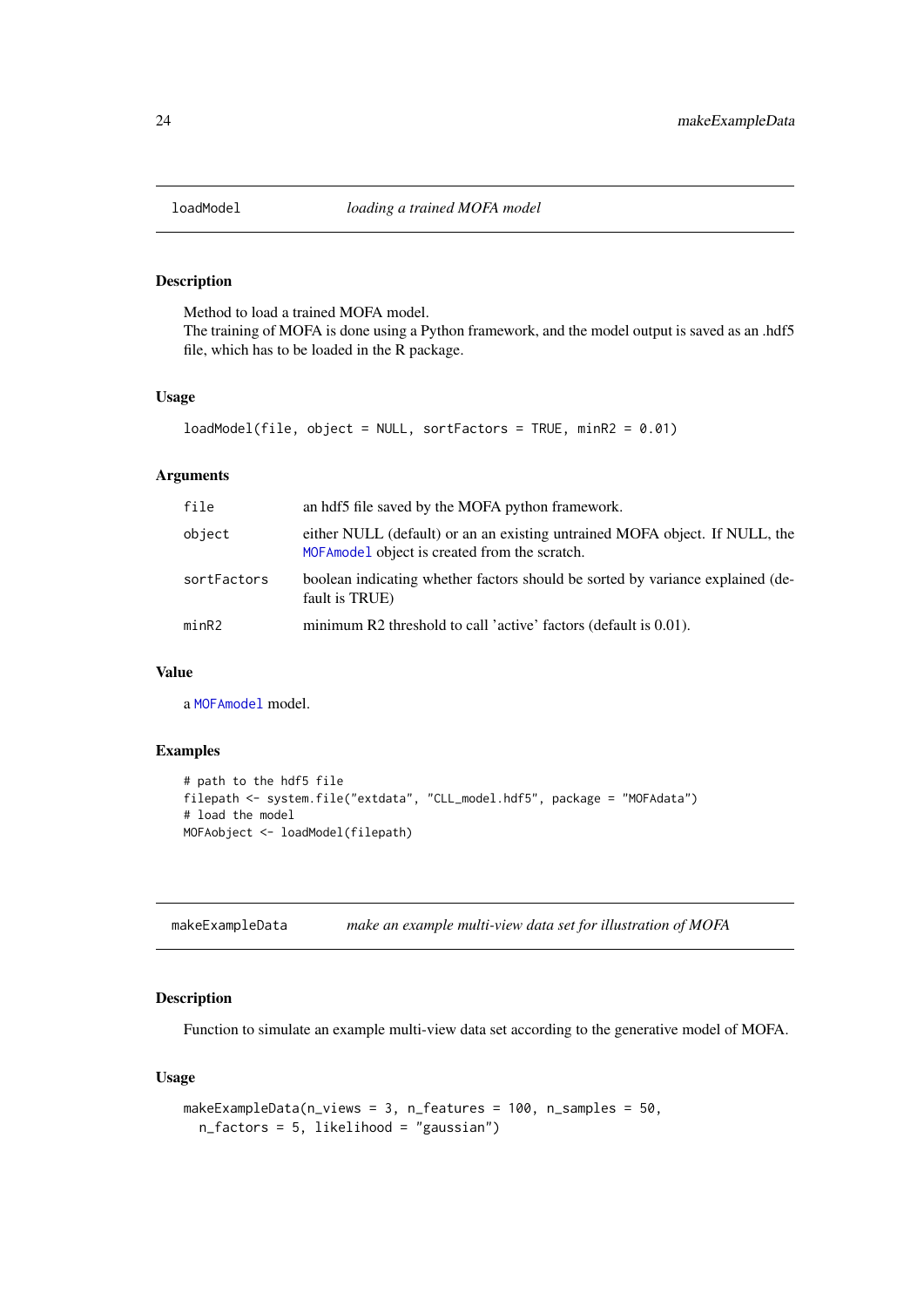# <span id="page-24-0"></span>ModelOptions 25

# Arguments

| n_views    | number of views                                                                                                   |
|------------|-------------------------------------------------------------------------------------------------------------------|
| n_features | number of features in each view                                                                                   |
| n_samples  | number of samples                                                                                                 |
| n_factors  | number of factors                                                                                                 |
| likelihood | likelihood for each view, one of "gaussian", "bernoulli", "poisson", or a charac-<br>ter vector of length n_views |

# Value

Returns an untrained [MOFAmodel](#page-25-1) containing simulated data as training data.

# Examples

```
# Generate a data set
MOFAexample <- makeExampleData()
str(MOFAexample)
```
ModelOptions *ModelOptions: set and retrieve model options*

# Description

Function to set and retrieve model options.

# Usage

```
ModelOptions(object)
```
ModelOptions(object) <- value

## S4 method for signature 'MOFAmodel' ModelOptions(object)

## S4 replacement method for signature 'MOFAmodel, list' ModelOptions(object) <- value

# Arguments

| object | a MOFAmodel object.       |
|--------|---------------------------|
| value  | a list with model options |

# Value

list of model options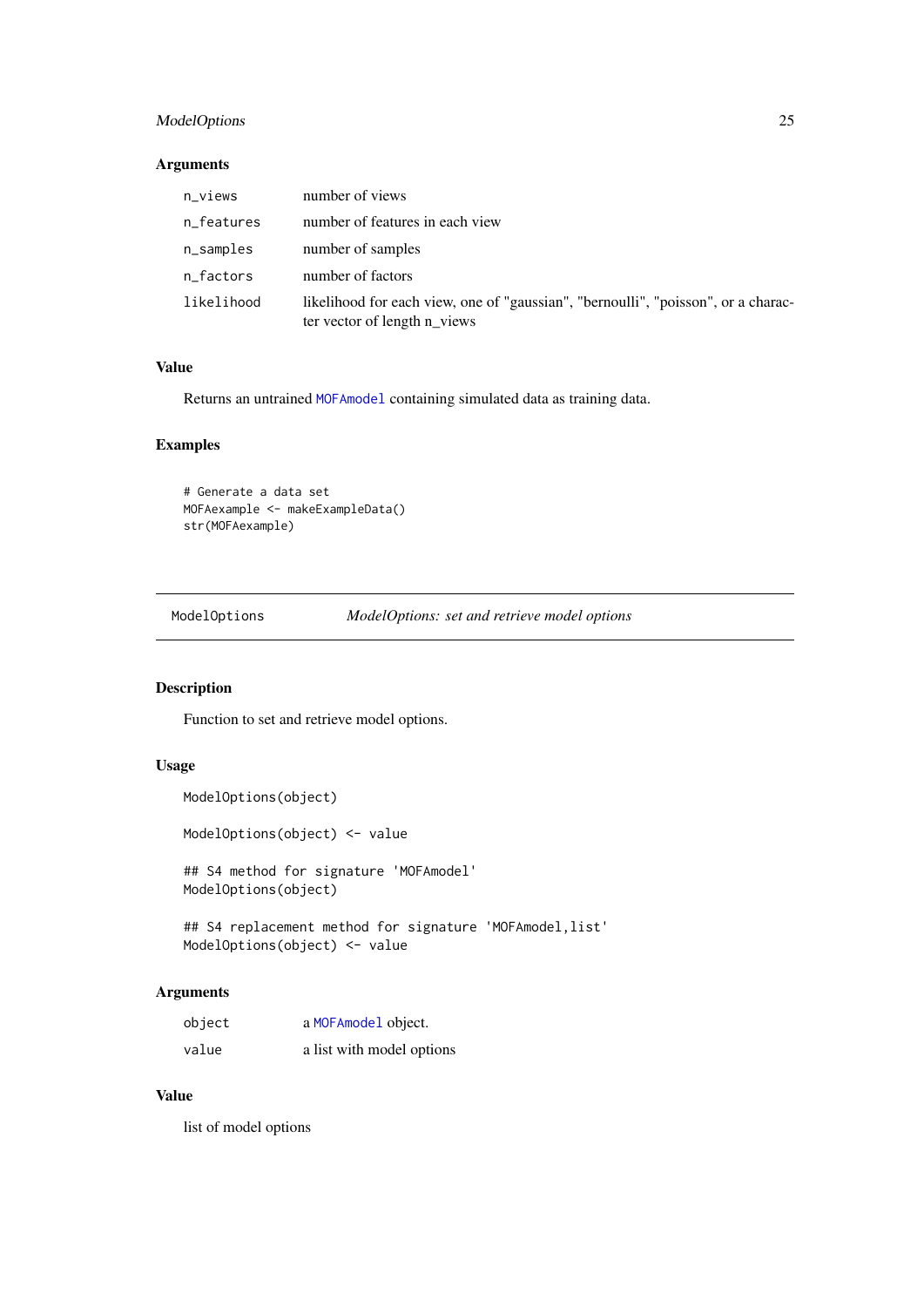#### Examples

```
# load a trained MOFAmodel object
filepath <- system.file("extdata", "scMT_model.hdf5", package = "MOFAdata")
MOFAobject <- loadModel(filepath)
ModelOptions(MOFAobject)
```
MOFA *Multi-Omics Factor Analysis (MOFA)*

#### Description

MOFA provides an unsupervised framework for the integration of multi-omics data sets. Given several data matrices with measurements of multiple 'omics data types on the same or on overlapping sets of samples, MOFA infers an interpretable low-dimensional data representation in terms of (hidden) factors. These learnt factors represent the driving sources of variation across data modalities, thus facilitating the identification of cellular states or disease subgroups.

The package contains all function required for training MOFA on a multi-omics data set as well as for different downstream analyes, such as visualisation of samples in factor space, annotation of factors to molecular markers or gene sets, outlier identification and imputation of missing values.

#### Details

Please have a look at the vignette "MOFA" for a in-depth introduction to the package.

<span id="page-25-1"></span>MOFAmodel *Class to store a Multi-Omics Factor Analysis (MOFA) model*

#### Description

The MOFAmodel is an S4 class used to store all relevant data to analyse a MOFA model.

#### Slots

- InputData the input data before being parsed to Training Data. Either a MultiAssayExperiment object or a list of matrices, one per view.
- TrainData the parsed data used to fit the MOFA model A list with one matrix per view.
- ImputedData the parsed data with the missing values imputed using the MOFA model. A list with one matrix per view.
- Expectations expected values of the different variables of the model. A list of matrices, one per variable. The most relevant are "W" for weights and "Z" for factors.
- TrainStats list with training statistics such as evidence lower bound (ELBO), number of active factors, etc.
- DataOptions list with the data processing options such as whether to center or scale the data.
- TrainOptions list with the training options such as maximum number of iterations, tolerance for convergence, etc.
- ModelOptions list with the model options such as likelihoods, number of factors, etc.

<span id="page-25-0"></span>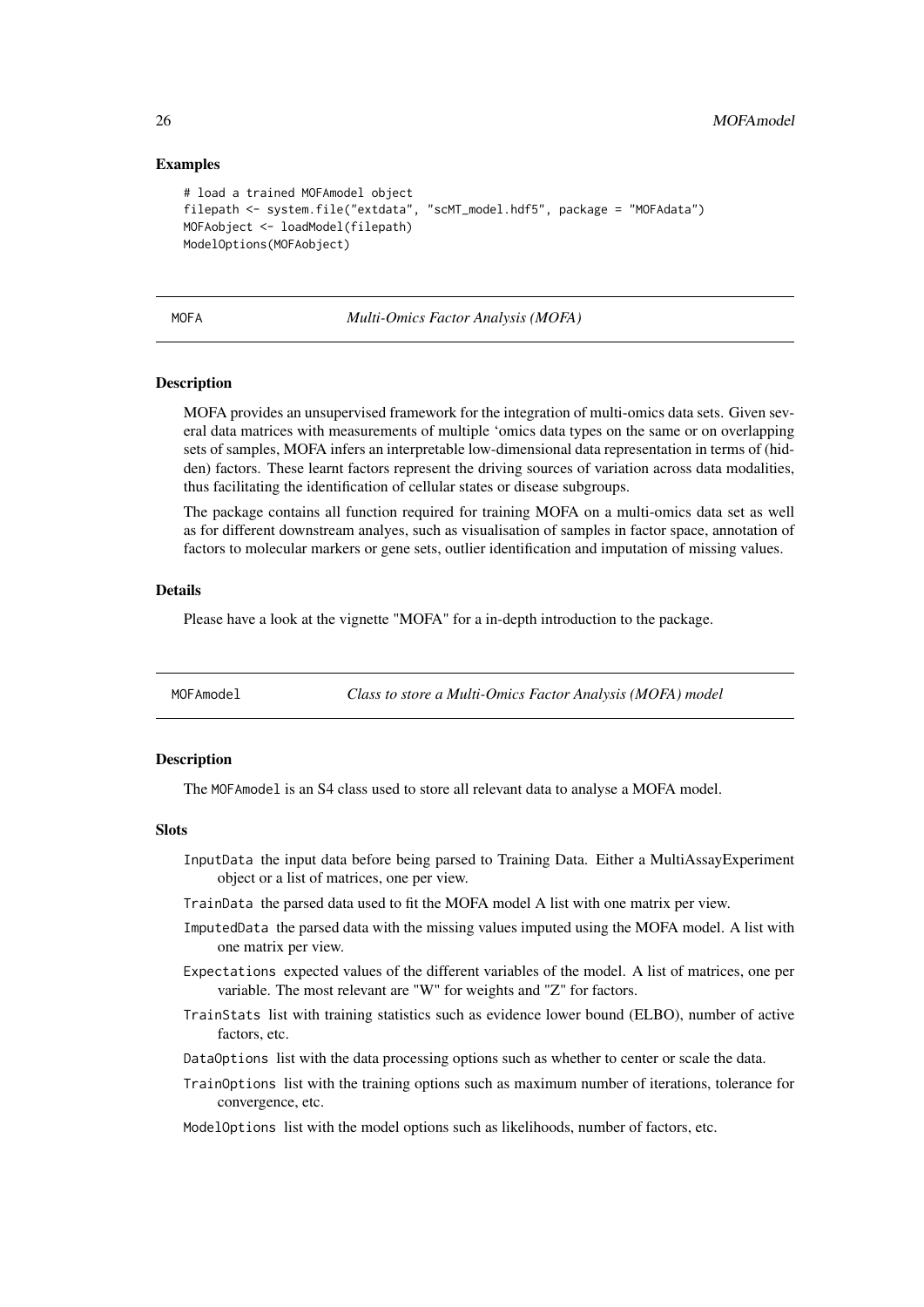<span id="page-26-0"></span>FeatureIntercepts list with the feature-wise intercepts. Only used internally.

Dimensions list with the relevant dimensionalities of the model. N for the number of samples, M for the number of views, D for the number of features of each view and K for the number of infered latent factors.

Status Auxiliary variable indicating whether the model has been trained.

<span id="page-26-1"></span>plotDataHeatmap *Plot heatmap of relevant features*

#### Description

Function to plot a heatmap of the input data for relevant features, usually the ones with highest loadings in a given factor.

#### Usage

```
plotDataHeatmap(object, view, factor, features = 50,
  include \space FeH \text{ is the total of the image.} includeWeights = FALSE, transpose = FALSE, ...
```
# Arguments

| object         | a MOFAmodel object.                                                                                                                                                                     |
|----------------|-----------------------------------------------------------------------------------------------------------------------------------------------------------------------------------------|
| view           | character vector with the view name, or numeric vector with the index of the<br>view.                                                                                                   |
| factor         | character vector with the factor name, or numeric vector with the index of the<br>factor.                                                                                               |
| features       | if an integer, the total number of top features to plot, based on the absolute value<br>of the loading. If a character vector, a set of manually-defined features. Default<br>is $50$ . |
| includeWeights | logical indicating whether to include the weight of each feature as an extra an-<br>notation in the heatmap. Default is FALSE.                                                          |
| transpose      | logical indicating whether to transpose the output heatmap. Default corresponds<br>to features as rows and samples as columns.                                                          |
| imputed        | logical indicating whether to plot the imputed data instead of the original data.<br>Default is FALSE.                                                                                  |
| $\cdots$       | further arguments that can be passed to pheatmap                                                                                                                                        |

#### Details

One of the first steps for the annotation of a given factor is to visualise the corresponding loadings, using for example [plotWeights](#page-40-1) or [plotTopWeights](#page-38-1). These functions display the top features that are driving the heterogeneity captured by a factor.

However, one might also be interested in visualising the coordinated heterogeneity in the input data, rather than looking at "abstract" weights.

This function extracts the top features for a given factor and view, and generates a heatmap with dimensions (samples,features). This should reveal the underlying heterogeneity that is captured by the latent factor.

A similar function for doing scatterplots rather than heatmaps is [plotDataScatter](#page-28-1).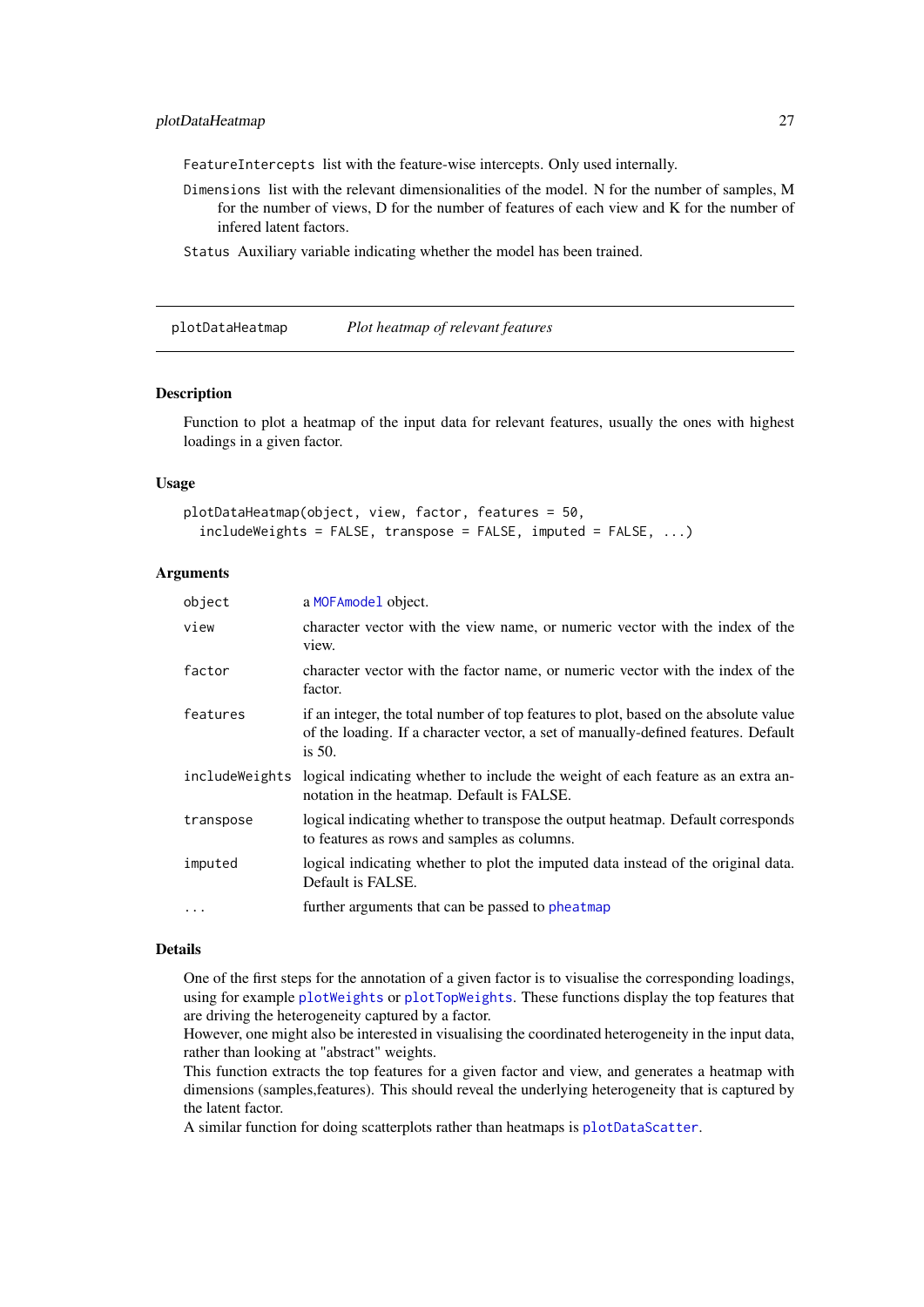#### <span id="page-27-0"></span>Value

plots a heatmap of the data for the top features for a given factor and views

# Examples

```
# Load CLL data
filepath <- system.file("extdata", "CLL_model.hdf5", package = "MOFAdata")
MOFA_CLL <- loadModel(filepath)
# plot top 30 features on Factor 1 in the mRNA view
plotDataHeatmap(MOFA_CLL, view="mRNA", factor=1, features=30)
# without column names (extra arguments passed to pheatmap)
plotDataHeatmap(MOFA_CLL, view="mRNA", factor=1, features=30, show_colnames = FALSE)
# transpose the heatmap
plotDataHeatmap(MOFA_CLL, view="mRNA", factor=1, features=30, transpose=TRUE)
# do not cluster rows (extra arguments passed to pheatmap)
plotDataHeatmap(MOFA_CLL, view="mRNA", factor=1, features=30, cluster_rows=FALSE)
```
plotDataOverview *Plot overview of the input data*

#### Description

Function to do a tile plot showing the dimensionality and the missing value structure of the multiomics data.

#### Usage

```
plotDataOverview(object, colors = NULL)
```
#### Arguments

| object | a MOFAmodel object.                                                                              |
|--------|--------------------------------------------------------------------------------------------------|
| colors | a character vector specifying the colors per view. NULL (default) uses an inter-<br>nal palette. |

#### Details

This function is helpful to get an overview of the dimensionality and the missing value structure of the training data.

It shows the number of samples, the number of views, the number of features, and the structure of missing values.

It is particularly useful to visualise incomplete data sets, where some samples are missing subsets of assays.

# Value

a tile plot of the training data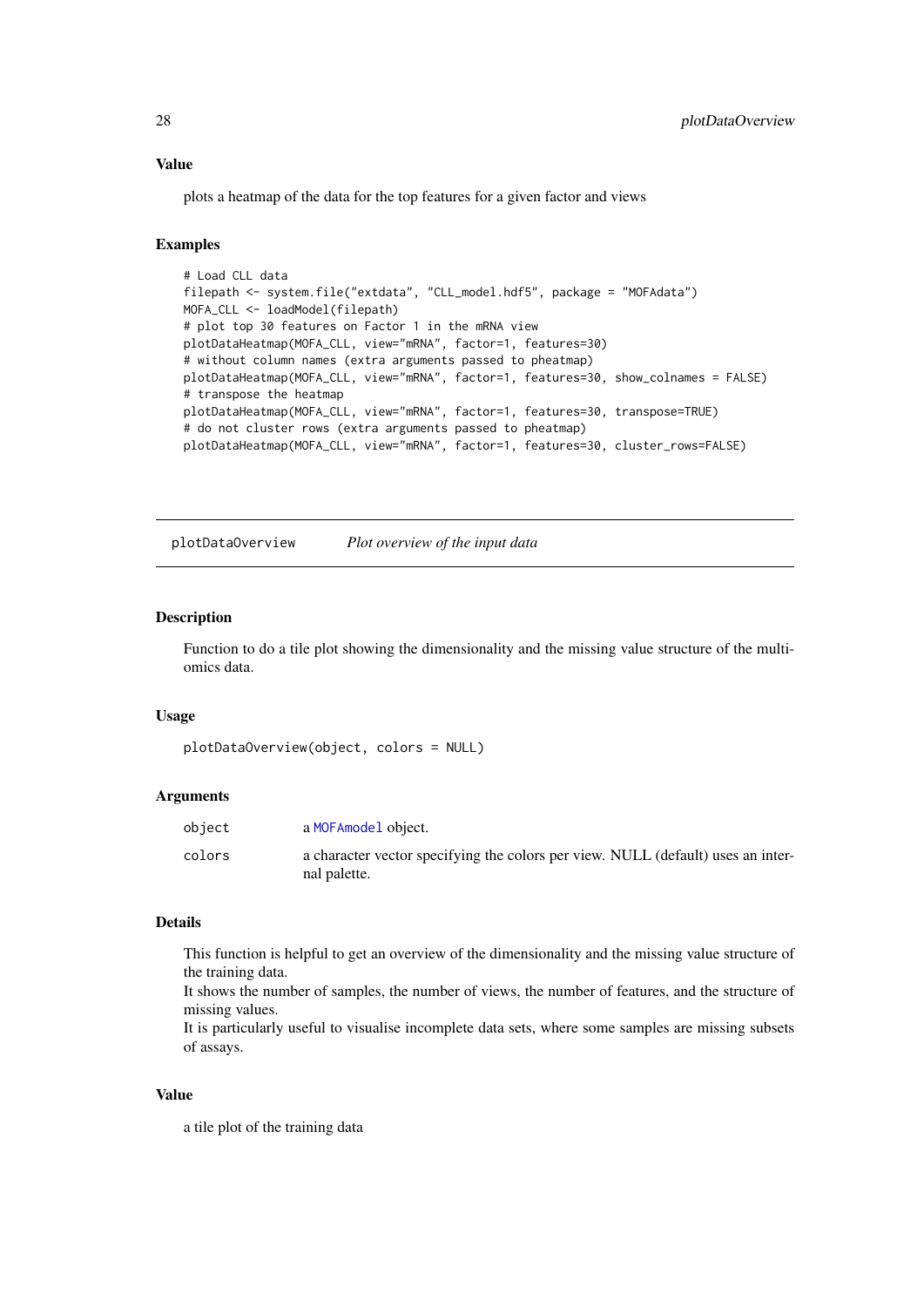#### <span id="page-28-0"></span>plotDataScatter 29

# Examples

```
# Example on the CLL data
filepath <- system.file("extdata", "CLL_model.hdf5", package = "MOFAdata")
MOFA_CLL <- loadModel(filepath)
plotDataOverview(MOFA_CLL)
# Example on the scMT data
filepath <- system.file("extdata", "scMT_model.hdf5", package = "MOFAdata")
MOFA_scMT <- loadModel(filepath)
# using customized colors
plotDataOverview(MOFA_scMT, colors= c("red", "red", "red", "blue"))
```
<span id="page-28-1"></span>plotDataScatter *Scatterplots of feature values against latent factors*

# Description

Function to do a scatterplot of the feature(s) values against the latent factor values.

# Usage

```
plotDataScatter(object, view, factor, features = 10, color_by = NULL,
 name_color = "", shape_by = NULL, name_shape = "",
 showMissing = TRUE)
```
# Arguments

| object      | a MOFAmodel object.                                                                                                                                                                                                                                                                                                                                    |
|-------------|--------------------------------------------------------------------------------------------------------------------------------------------------------------------------------------------------------------------------------------------------------------------------------------------------------------------------------------------------------|
| view        | character vector with a view name, or numeric vector with the index of the view.                                                                                                                                                                                                                                                                       |
| factor      | character vector with a factor name, or numeric vector with the index of the<br>factor.                                                                                                                                                                                                                                                                |
| features    | if an integer, the total number of features to plot (10 by default). If a character<br>vector, a set of manually-defined features.                                                                                                                                                                                                                     |
| color_by    | specifies groups or values used to color the samples. This can be either: (a)<br>a character giving the name of a feature, (b) a character giving the name of a<br>covariate (only if using MultiAssayExperiment as input), or (c) a vector of the<br>same length as the number of samples specifying discrete groups or continuous<br>numeric values. |
| name_color  | name for the color legend                                                                                                                                                                                                                                                                                                                              |
| shape_by    | specifies groups or values used to shape the samples. This can be either: (a) a<br>character giving the name of a feature present in the training data, (b) a character<br>giving the name of a covariate (only if using MultiAssayExperiment as input),<br>or (c) a vector of the same length as the number of samples specifying discrete<br>groups. |
| name_shape  | name for the shape legend                                                                                                                                                                                                                                                                                                                              |
| showMissing | logical indicating whether to show samples with missing values for the color or<br>the shape. Default is TRUE.                                                                                                                                                                                                                                         |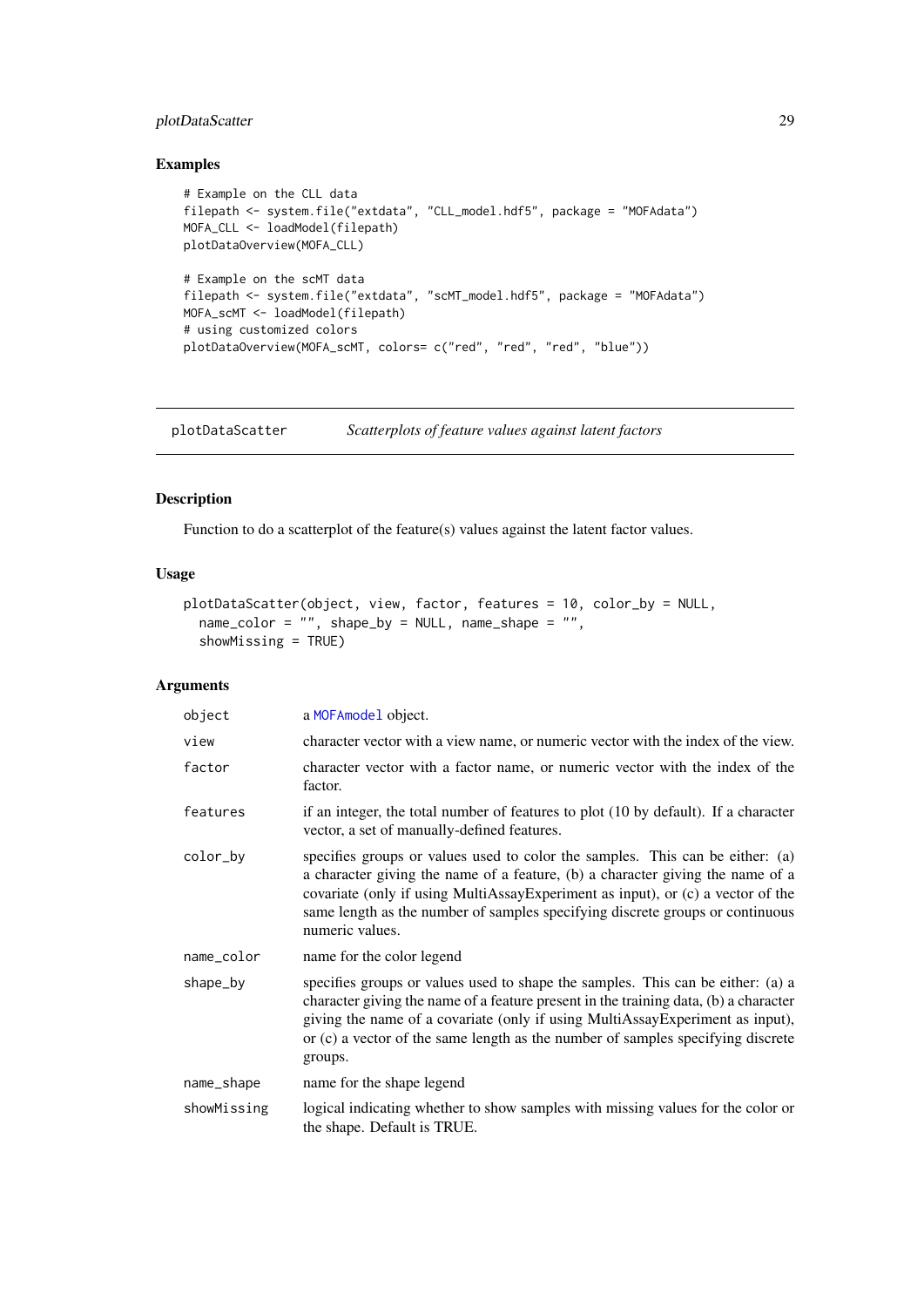# Details

One of the first steps for the annotation of a given factor is to visualise the corresponding loadings, using for example [plotWeights](#page-40-1) or [plotTopWeights](#page-38-1). These functions display the top features that are driving the heterogeneity captured by a factor.

However, one might also be interested in visualising the coordinated heterogeneity in the input data, rather than looking at "abstract" weights.

This function generates scatterplots of features against factors (each dot is a sample), so that you can observe the association between them.

A similar function for doing heatmaps rather than scatterplots is [plotDataHeatmap](#page-26-1).

## Value

a scatterplot of featurea against a factor

#### Examples

```
# Load CLL data
filepath <- system.file("extdata", "CLL_model.hdf5", package = "MOFAdata")
MOFA_CLL <- loadModel(filepath)
# plot scatter for top 5 features on factor 1 in the view mRNA:
plotDataScatter(MOFA_CLL, view="mRNA", factor=1, features=5)
# coloring by the IGHV status (features in Mutations view), not showing samples with missing IGHV:
plotDataScatter(MOFA_CLL, view="mRNA", factor=1, features=5, color_by="IGHV", showMissing=FALSE)
```
plotEnrichment *Plot output of Feature Set Enrichment Analysis*

#### Description

Method to plot the results of the Feature Set Enrichment Analyisis (FSEA)

#### Usage

```
plotEnrichment(object, fsea.results, factor, alpha = 0.1,
 max.pathways = 25, adjust = TRUE)
```
# Arguments

| object       | MOFAmodel object on which FSEA was performed         |
|--------------|------------------------------------------------------|
| fsea.results | output of runEnrichmentAnalysis function             |
| factor       | string with factor name or numeric with factor index |
| alpha        | p.value threshold to filter out feature sets         |
| max.pathways | maximum number of enriched pathways to display       |
| adjust       | use adjusted p-values?                               |

# Value

a ggplot2 object

<span id="page-29-0"></span>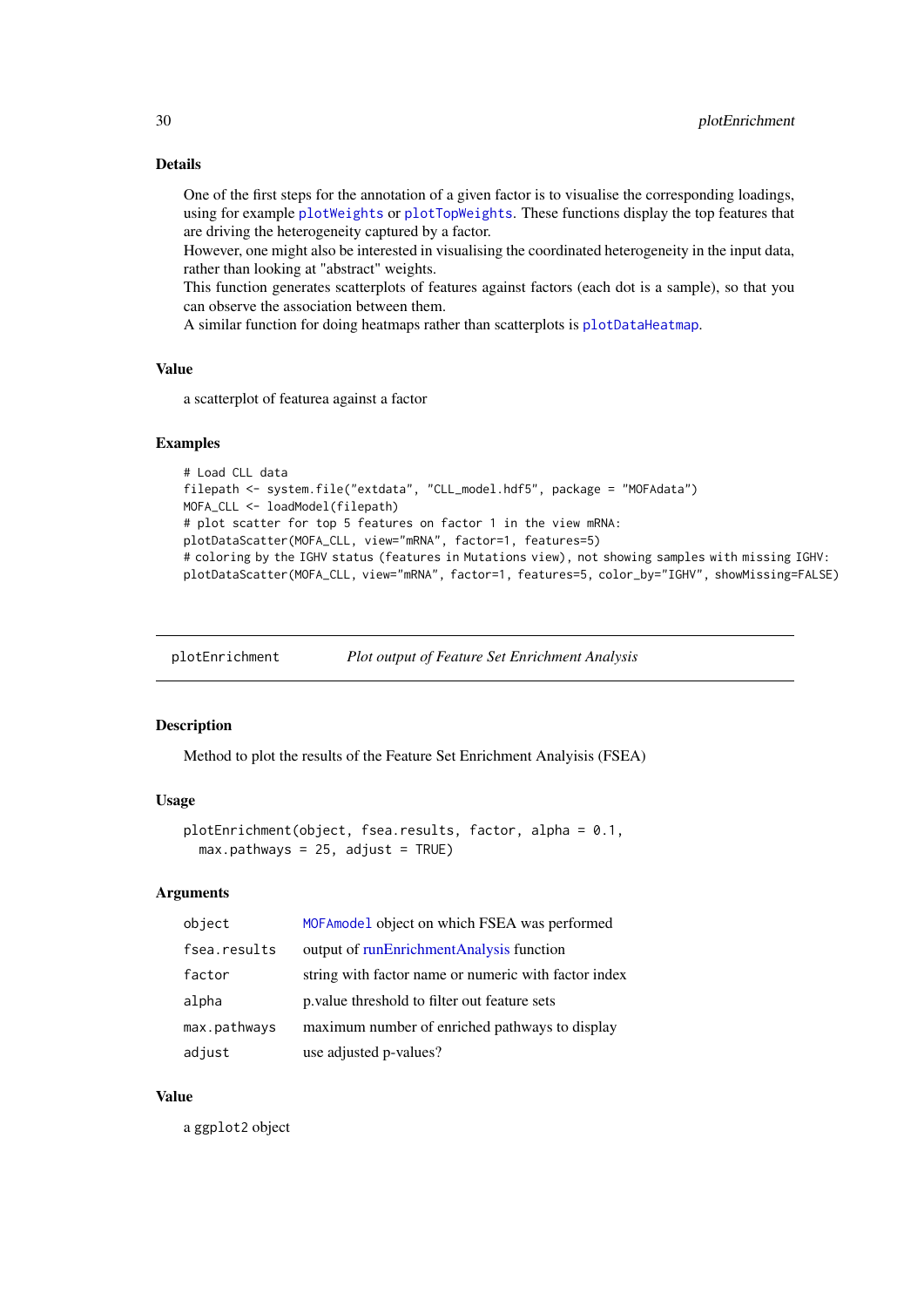#### <span id="page-30-0"></span>plotEnrichmentBars 31

#### Examples

```
# Example on the CLL data
filepath <- system.file("extdata", "CLL_model.hdf5", package = "MOFAdata")
MOFAobject <- loadModel(filepath)
# perform Enrichment Analysis on mRNA data using pre-build Reactome gene sets
data("reactomeGS", package = "MOFAdata")
fsea.results <- runEnrichmentAnalysis(MOFAobject, view="mRNA", feature.sets=reactomeGS)
# Plot top 10 enriched pathwyas on factor 5:
plotEnrichment(MOFAobject, fsea.results, factor=5, max.pathways=10)
```
plotEnrichmentBars *Barplot of Feature Set Enrichment Analysis results*

# Description

Method to generate a barplot with the number of enriched feature sets per factor

#### Usage

```
plotEnrichmentBars(fsea.results, alpha = 0.05)
```
#### Arguments

| fsea.results | output of runEnrichmentAnalysis function                         |
|--------------|------------------------------------------------------------------|
| alpha        | FDR threshold for calling enriched feature sets. Default is 0.05 |

# Value

a [ggplot2](#page-0-0) object

```
# Example on the CLL data
filepath <- system.file("extdata", "CLL_model.hdf5", package = "MOFAdata")
MOFAobject <- loadModel(filepath)
```

```
# perform Enrichment Analysis on mRNA data using pre-build Reactome gene sets
data("reactomeGS", package = "MOFAdata")
fsea.results <- runEnrichmentAnalysis(MOFAobject, view="mRNA", feature.sets=reactomeGS)
```

```
# Plot overview of number of enriched pathways per factor at an FDR of 1%
plotEnrichmentBars(fsea.results, alpha=0.01)
```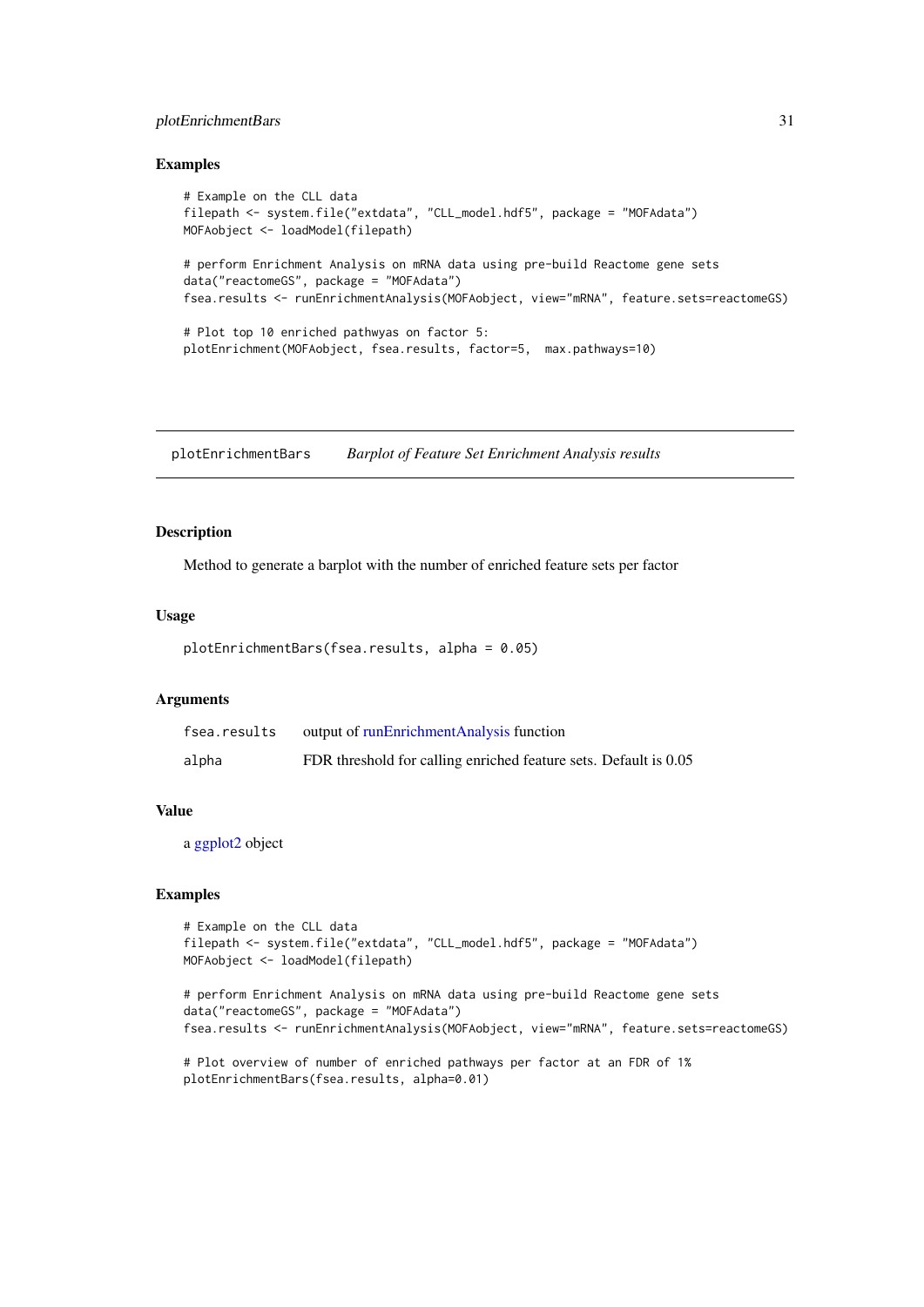#### <span id="page-31-0"></span>plotEnrichmentDetailed

*Plot detailed output of the Feature Set Enrichment Analysis*

#### Description

Method to plot a detailed output of the Feature Set Enrichment Analyisis (FSEA). Each row corresponds to a significant pathway, sorted by statistical significance, and each dot corresponds to a gene.

For each pathway, we display the top genes of the pathway sorted by the corresponding feature statistic (by default, the absolute value of the loading) The top genes with the highest statistic (max.genes argument) are displayed and labeled in black. The remaining genes are colored in grey.

#### Usage

```
plotEnrichmentDetailed(object, factor, feature.sets, fsea.results,
  adjust = TRUE, alpha = 0.1, max.genes = 5, max.pathways = 10,
  text_size = 3)
```
#### Arguments

| object       | MOFA model object on which FSEA was performed                                                                   |
|--------------|-----------------------------------------------------------------------------------------------------------------|
| factor       | string with factor name or numeric with factor index                                                            |
| feature.sets | data structure that holds feature set membership information, as used in the<br>runEnrichmentAnalysis function. |
| fsea.results | output of runEnrichmentAnalysis function                                                                        |
| adjust       | use adjusted p-values?                                                                                          |
| alpha        | p. value threshold to filter out feature sets                                                                   |
| max.genes    | maximum number of genes to display, per pathway                                                                 |
| max.pathways | maximum number of enriched pathways to display                                                                  |
| text_size    | size of the text to label the top genes                                                                         |

# Value

a ggplot2 object

```
# Example on the CLL data
filepath <- system.file("extdata", "CLL_model.hdf5", package = "MOFAdata")
MOFAobject <- loadModel(filepath)
# perform Enrichment Analysis on mRNA data using pre-build Reactome gene sets
data("reactomeGS", package = "MOFAdata")
fsea.results <- runEnrichmentAnalysis(MOFAobject, view="mRNA", feature.sets=reactomeGS)
# Plot detailed output of the enrichment analysis results
plotEnrichmentDetailed(
object = MOFAobject,
factor = 5,
```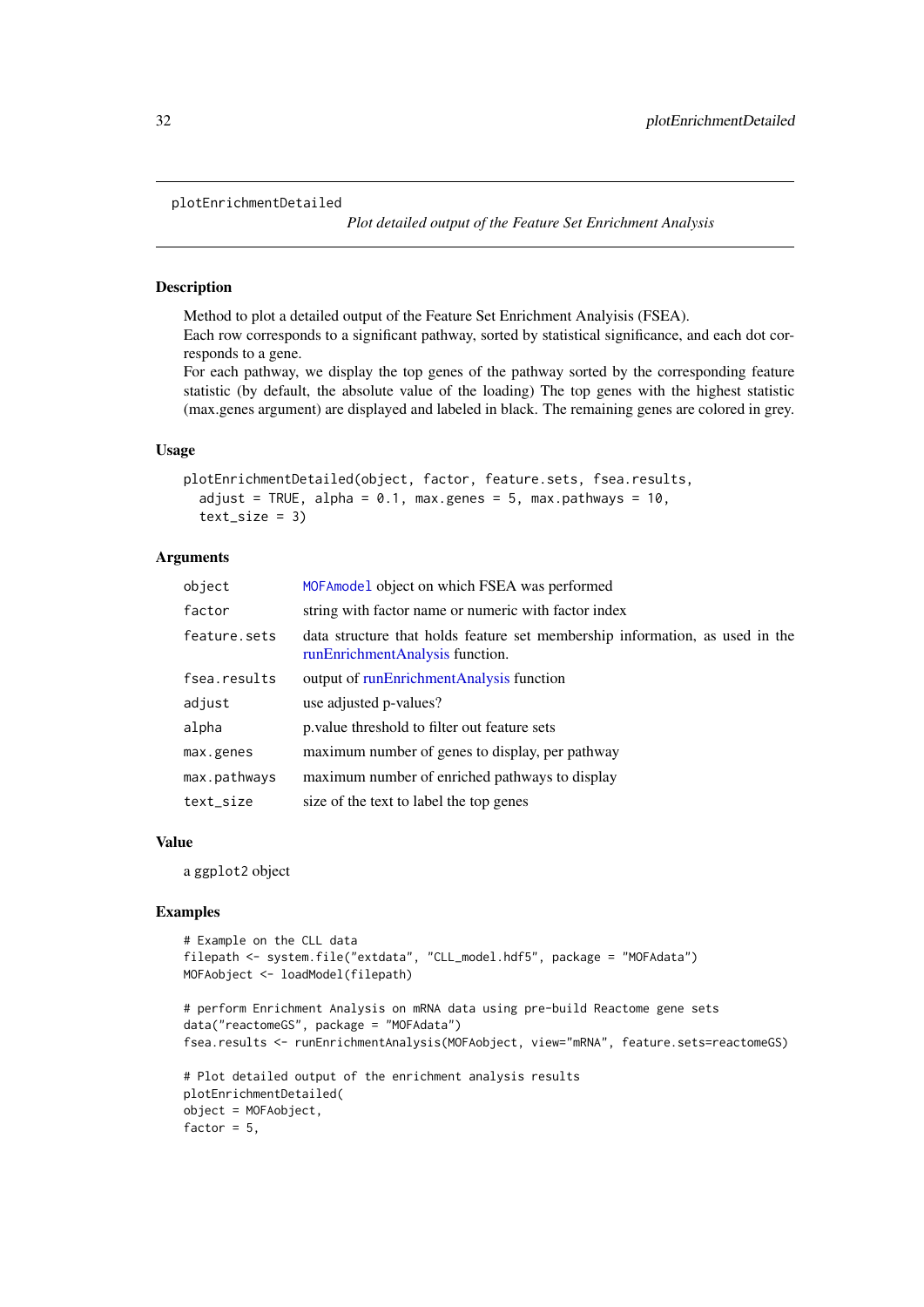```
feature.sets = reactomeGS,
fsea.results = fsea.results,
)
```
plotEnrichmentHeatmap *Heatmap of Feature Set Enrichment Analysis results*

#### Description

This method generates a heatmap with the adjusted p.values that result from the the feature set enrichment analysis. Rows are feature sets and columns are factors.

# Usage

```
plotEnrichmentHeatmap(fsea.results, alpha = 0.05, logScale = TRUE, ...)
```
#### Arguments

| fsea.results | output of runEnrichmentAnalysis function                                                                             |
|--------------|----------------------------------------------------------------------------------------------------------------------|
| alpha        | FDR threshold to filter out unsignificant feature sets which are not represented<br>in the heatmap. Default is 0.05. |
| logScale     | boolean indicating whether to plot the log of the p values.                                                          |
| $\ddots$ .   | extra arguments to be passed to pheatmap function                                                                    |

# Value

produces a heatmap

# Examples

```
# Example on the CLL data
filepath <- system.file("extdata", "CLL_model.hdf5", package = "MOFAdata")
MOFAobject <- loadModel(filepath)
```
# perform Enrichment Analysis on mRNA data using pre-build Reactome gene sets data("reactomeGS", package = "MOFAdata") fsea.results <- runEnrichmentAnalysis(MOFAobject, view="mRNA", feature.sets=reactomeGS)

```
# overview of enriched pathways per factor at an FDR of 1%
plotEnrichmentHeatmap(fsea.results, alpha=0.01)
```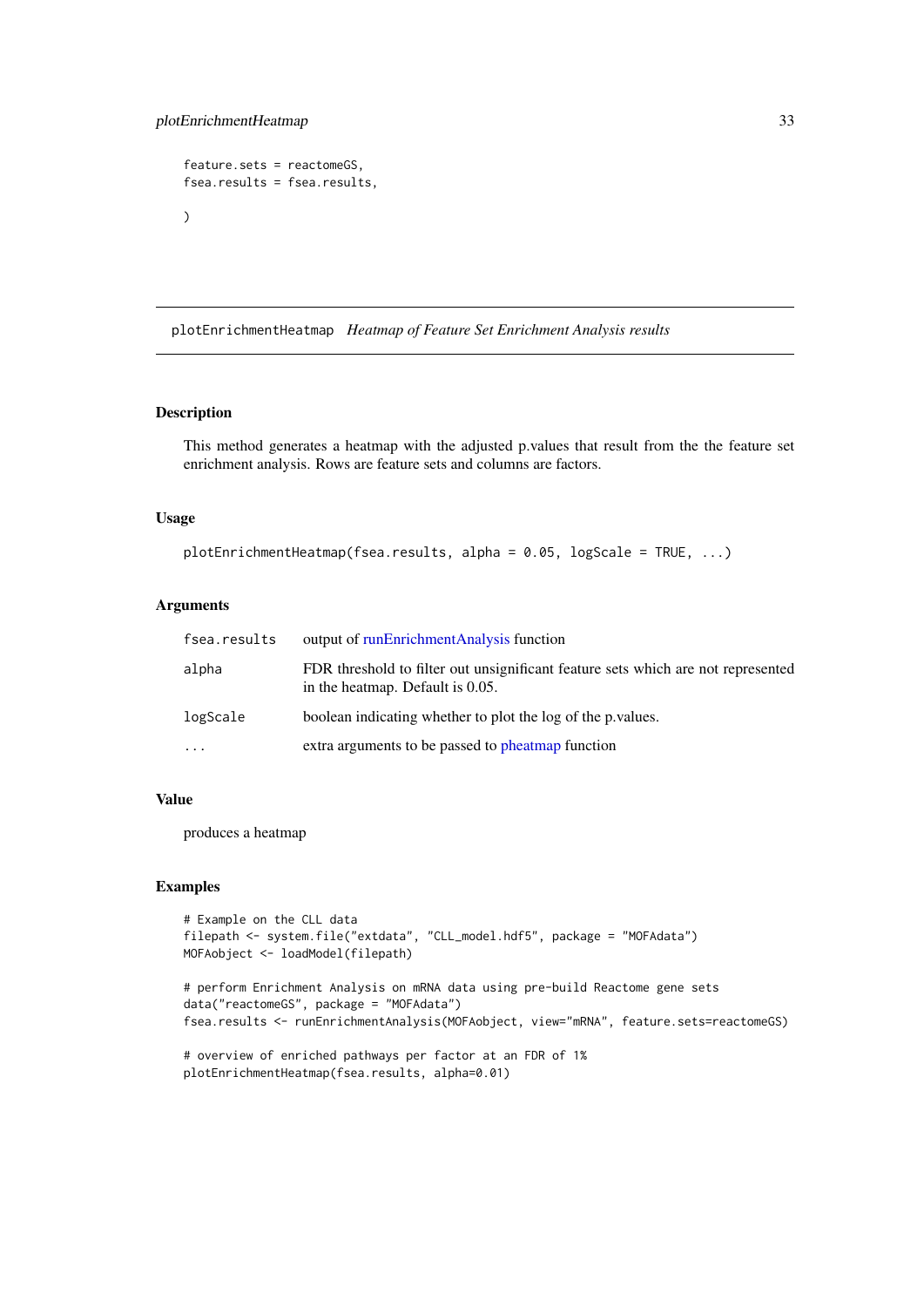<span id="page-33-1"></span><span id="page-33-0"></span>plotFactorBeeswarm *Beeswarm plot of latent factors*

#### Description

Beeswarm plot of the latent factor values.

# Usage

```
plotFactorBeeswarm(object, factors = "all", color_by = NULL,
  shape_by = NULL, name_color = ", name_shape = ",
  showMissing = FALSE)
```
#### Arguments

| object      | a trained MOFAmodel object.                                                                                                                                                                                                                                                                                                                     |
|-------------|-------------------------------------------------------------------------------------------------------------------------------------------------------------------------------------------------------------------------------------------------------------------------------------------------------------------------------------------------|
| factors     | character vector with the factor name(s), or numeric vector with the index of the<br>factor(s) to use. Default is 'all'                                                                                                                                                                                                                         |
| color_by    | specifies groups or values used to color the samples. This can be either: a char-<br>acter giving the name of a feature, a character giving the same of a covariate<br>(only if using MultiAssay Experiment as input), or a vector of the same length<br>as the number of samples specifying discrete groups or continuous numeric val-<br>ues. |
| shape_by    | specifies groups or values used for the shape of samples. See color by for how<br>this can be specified. A maximum of 6 different values can be specified.                                                                                                                                                                                      |
| name_color  | name for color legend (usually only used if color by is not a character itself)                                                                                                                                                                                                                                                                 |
| name_shape  | name for shape legend (usually only used if shape_by is not a character itself)                                                                                                                                                                                                                                                                 |
| showMissing | logical indicating whether to remove samples for which shape_by or color_by<br>is missing.                                                                                                                                                                                                                                                      |

# Details

One of the main steps for the annotation of factors is to visualise and color them using known covariates or phenotypic data.

This function generates a Beeswarm plot of the sample values in a given latent factor. Similar functions are [plotFactorScatter](#page-36-1) for doing scatter plots and [plotFactorHist](#page-35-1) for doing histogram plots

#### Value

Returns a ggplot2 object

```
# Example on the CLL data
filepath <- system.file("extdata", "CLL_model.hdf5", package = "MOFAdata")
MOFA_CLL <- loadModel(filepath)
plotFactorBeeswarm(MOFA_CLL, factors=1:3)
plotFactorBeeswarm(MOFA_CLL, factors=1:2, color_by= "IGHV")
```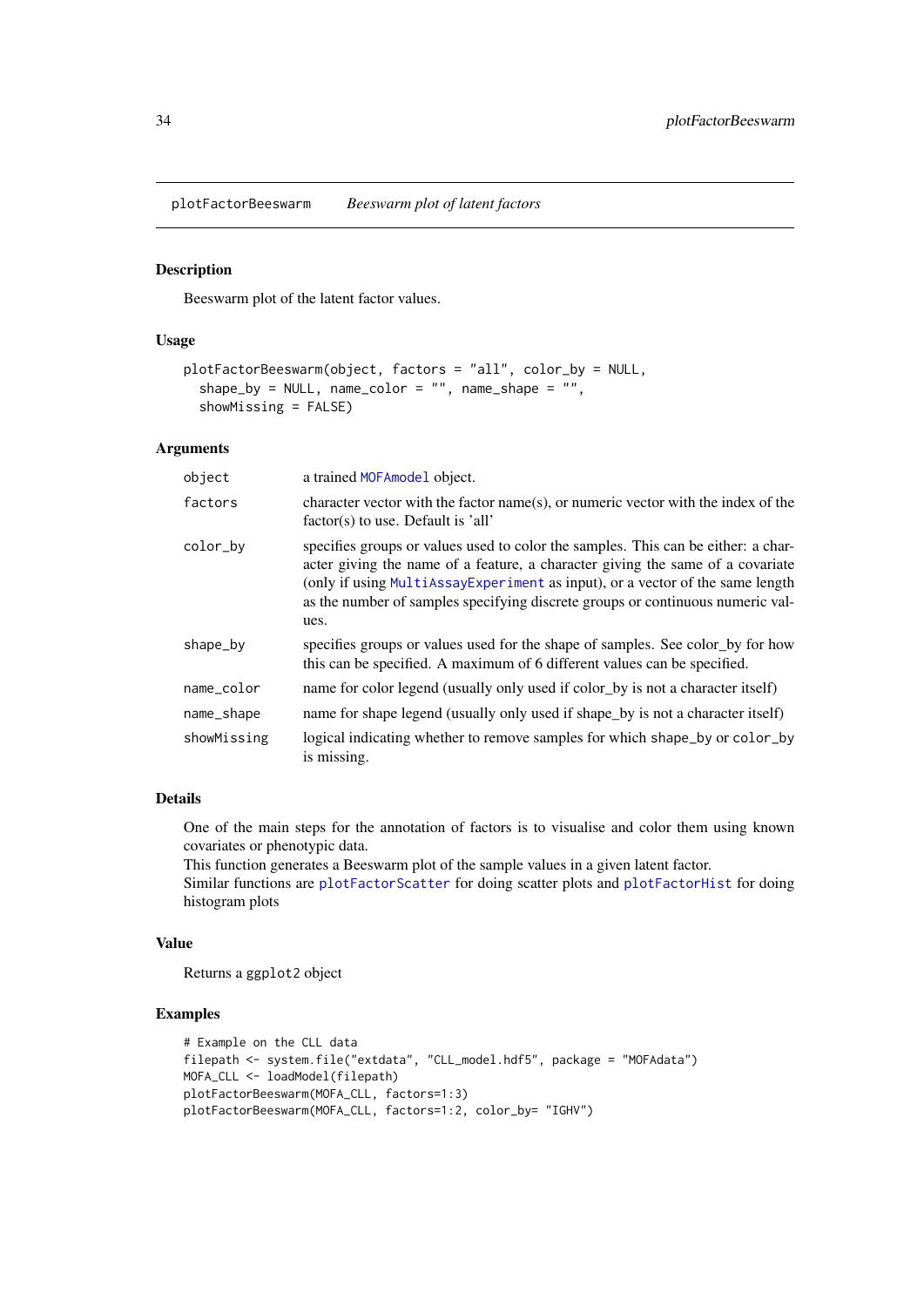#### <span id="page-34-0"></span>plotFactorCor 35

```
# Example on the scMT data
filepath <- system.file("extdata", "scMT_model.hdf5", package = "MOFAdata")
MOFA_scMT <- loadModel(filepath)
plotFactorBeeswarm(MOFA_scMT)
```
plotFactorCor *Plot correlation matrix between latent factors*

### Description

Function to plot the correlation matrix between the latent factors.

# Usage

```
plotFactorCor(object, method = "pearson", ...)
```
#### Arguments

| object                  | a trained MOFA model object.                                                                                           |
|-------------------------|------------------------------------------------------------------------------------------------------------------------|
| method                  | a character indicating the type of correlation coefficient to be computed: pearson<br>(default), kendall, or spearman. |
| $\cdot$ $\cdot$ $\cdot$ | arguments passed to corrplot                                                                                           |

#### Details

This method plots the correlation matrix between the latent factors.

The model encourages the factors to be uncorrelated, so this function usually yields a diagonal correlation matrix.

However, it is not a hard constraint such as in Principal Component Analysis and correlations between factors can occur, particularly with large number factors.

Generally, correlated factors are redundant and should be avoided, as they make interpretation harder. Therefore, if you have too many correlated factors we suggest you try reducing the number of factors.

# Value

Returns a symmetric matrix with the correlation coefficient between every pair of factors.

```
# Example on the CLL data
filepath <- system.file("extdata", "CLL_model.hdf5", package = "MOFAdata")
MOFA_CLL <- loadModel(filepath)
plotFactorCor(MOFA_CLL)
# Example on the scMT data
filepath <- system.file("extdata", "scMT_model.hdf5", package = "MOFAdata")
MOFA_scMT <- loadModel(filepath)
plotFactorCor(MOFA_scMT)
```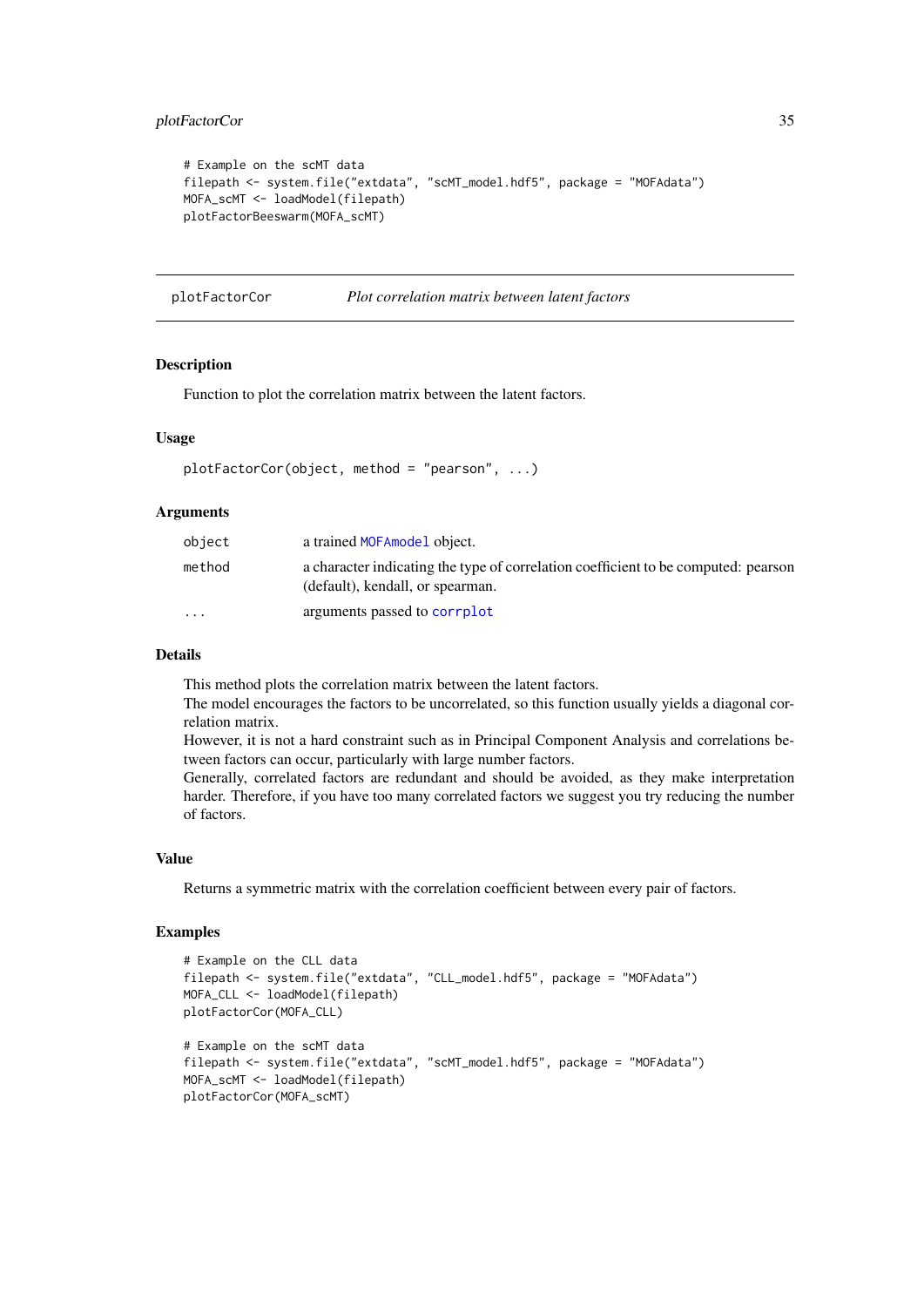<span id="page-35-1"></span><span id="page-35-0"></span>

#### Description

Plot a histogram of latent factor values.

# Usage

```
plotFactorHist(object, factor, group_by = NULL, group_names = "",
  alpha = 0.5, binwidth = NULL, showMissing = FALSE)
```
#### Arguments

| object      | a trained MOFAmodel object.                                                                                                                                                                                                                                           |
|-------------|-----------------------------------------------------------------------------------------------------------------------------------------------------------------------------------------------------------------------------------------------------------------------|
| factor      | character vector with the factor name or numeric vector with the index of the                                                                                                                                                                                         |
|             | factor.                                                                                                                                                                                                                                                               |
| group_by    | specifies groups used to color the samples of the histogram. This can be either:<br>a character giving the name of a feature, the name of a covariate (only if using a<br>MultiAssay Experiment as input, or a vector of the same length as the number<br>of samples. |
| group_names | names for the groups.                                                                                                                                                                                                                                                 |
| alpha       | transparency parameter. Default is 0.5                                                                                                                                                                                                                                |
| binwidth    | binwidth for histogram. Default is NULL, which uses ggplot2 default calcula-<br>tion.                                                                                                                                                                                 |
| showMissing | boolean indicating whether to remove sample for which group_by is missing<br>(default is FALSE)                                                                                                                                                                       |

# Details

One of the first steps for the annotation of factors is to visualise and color them using known covariates such as phenotypic or clinical data.

This method generates a histogram of the sample values in a given latent factor.

Similar functions are [plotFactorScatter](#page-36-1) for doing scatter plots between pairs of factors and [plotFactorBeeswarm](#page-33-1) for doing Beeswarm plots of single factors.

#### Value

Returns a ggplot2 object

```
# Example on the CLL data
filepath <- system.file("extdata", "CLL_model.hdf5", package = "MOFAdata")
MOFA_CLL <- loadModel(filepath)
plotFactorHist(MOFA_CLL, factor=1)
plotFactorHist(MOFA_CLL, factor=1, group_by= "IGHV")
# Example on the scMT data
filepath <- system.file("extdata", "scMT_model.hdf5", package = "MOFAdata")
MOFA_scMT <- loadModel(filepath)
plotFactorHist(MOFA_scMT, factor=2)
```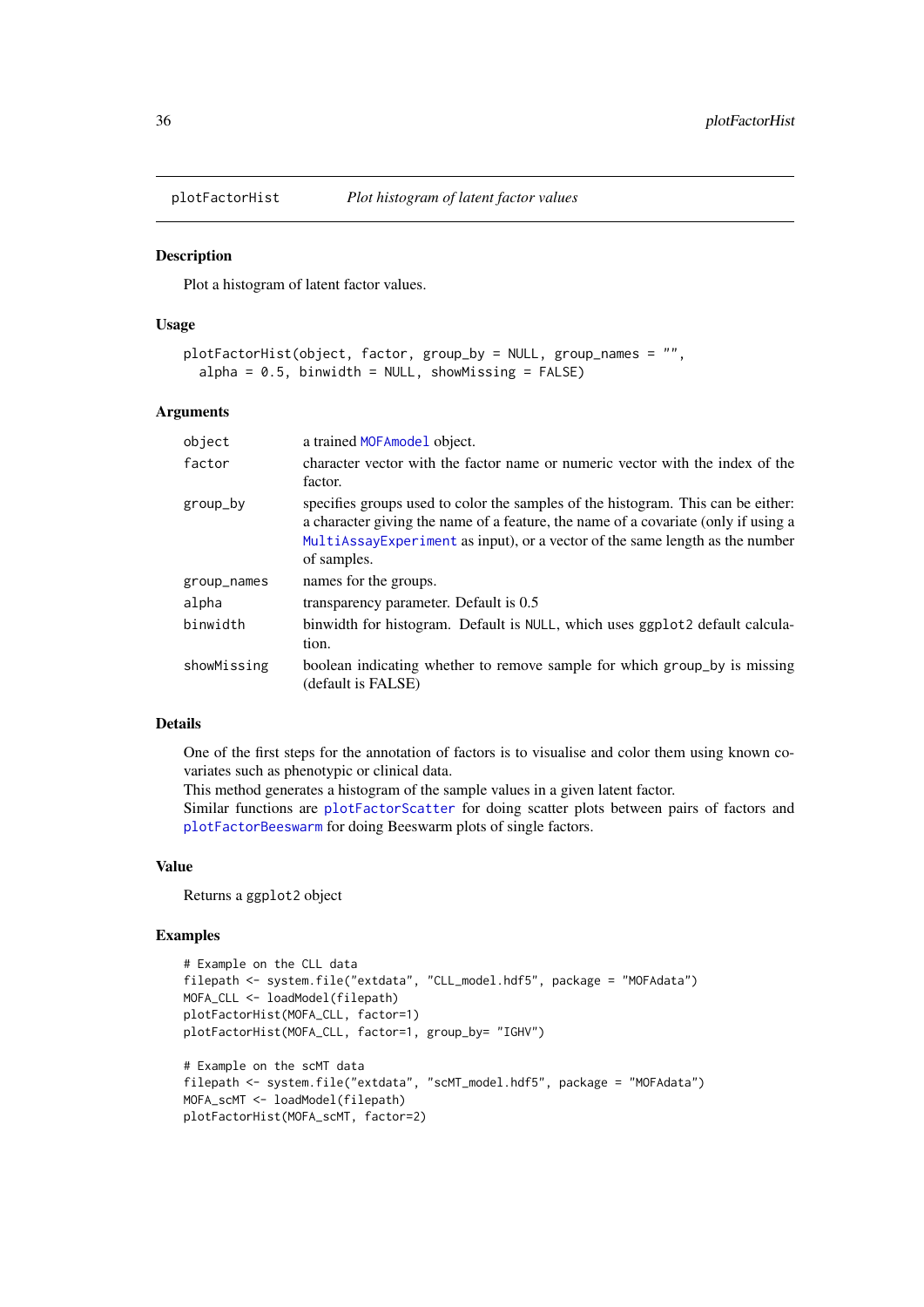<span id="page-36-1"></span><span id="page-36-0"></span>plotFactorScatter *Scatterplot of two latent factors*

# Description

Scatterplot of the values of two latent factors.

# Usage

```
plotFactorScatter(object, factors, color_by = NULL, shape_by = NULL,
  name_color = "", name_shape = "", dot_size = 1.5, dot_alpha = 1,
  showMissing = TRUE)
```
# Arguments

| object      | a trained MOFAmodel object.                                                                                                                                                                                                                                                                                                                                              |
|-------------|--------------------------------------------------------------------------------------------------------------------------------------------------------------------------------------------------------------------------------------------------------------------------------------------------------------------------------------------------------------------------|
| factors     | a vector of length two with the factors to plot. Factors can be specified either as<br>a characters using the factor names, or as numeric with the index of the factors                                                                                                                                                                                                  |
| color_by    | specifies groups or values used to color the samples. This can be either a char-<br>acter giving the name of a feature present in the training data, a character giving<br>the same of a covariate (only if using MultiAssayExperiment as input), or a<br>vector of the same length as the number of samples specifying discrete groups<br>or continuous numeric values. |
| shape_by    | specifies groups or values used to shape the samples. This can be either a char-<br>acter giving the name of a feature present in the training data, a character giving<br>the same of a covariate (only if using MultiAssayExperiment as input), or a<br>vector of the same length as the number of samples specifying discrete groups.                                 |
| name_color  | name for color legend.                                                                                                                                                                                                                                                                                                                                                   |
| name_shape  | name for shape legend.                                                                                                                                                                                                                                                                                                                                                   |
| dot_size    | $dot size$ (default is 1.5).                                                                                                                                                                                                                                                                                                                                             |
| dot_alpha   | dot transparency (default is 1.0, no transparency).                                                                                                                                                                                                                                                                                                                      |
| showMissing | logical indicating whether to include samples for which shape_by or color_by<br>is missing.                                                                                                                                                                                                                                                                              |

# Details

One of the first steps for the annotation of factors is to visualise and group/color them using known covariates such as phenotypic or clinical data. This method generates a single scatterplot for the combination of two latent factors. Similar functions are [plotFactorScatters](#page-37-1) for doing multiple scatter plots and [plotFactorBeeswarm](#page-33-1) for doing Beeswarm plots for single factors.

# Value

Returns a ggplot2 object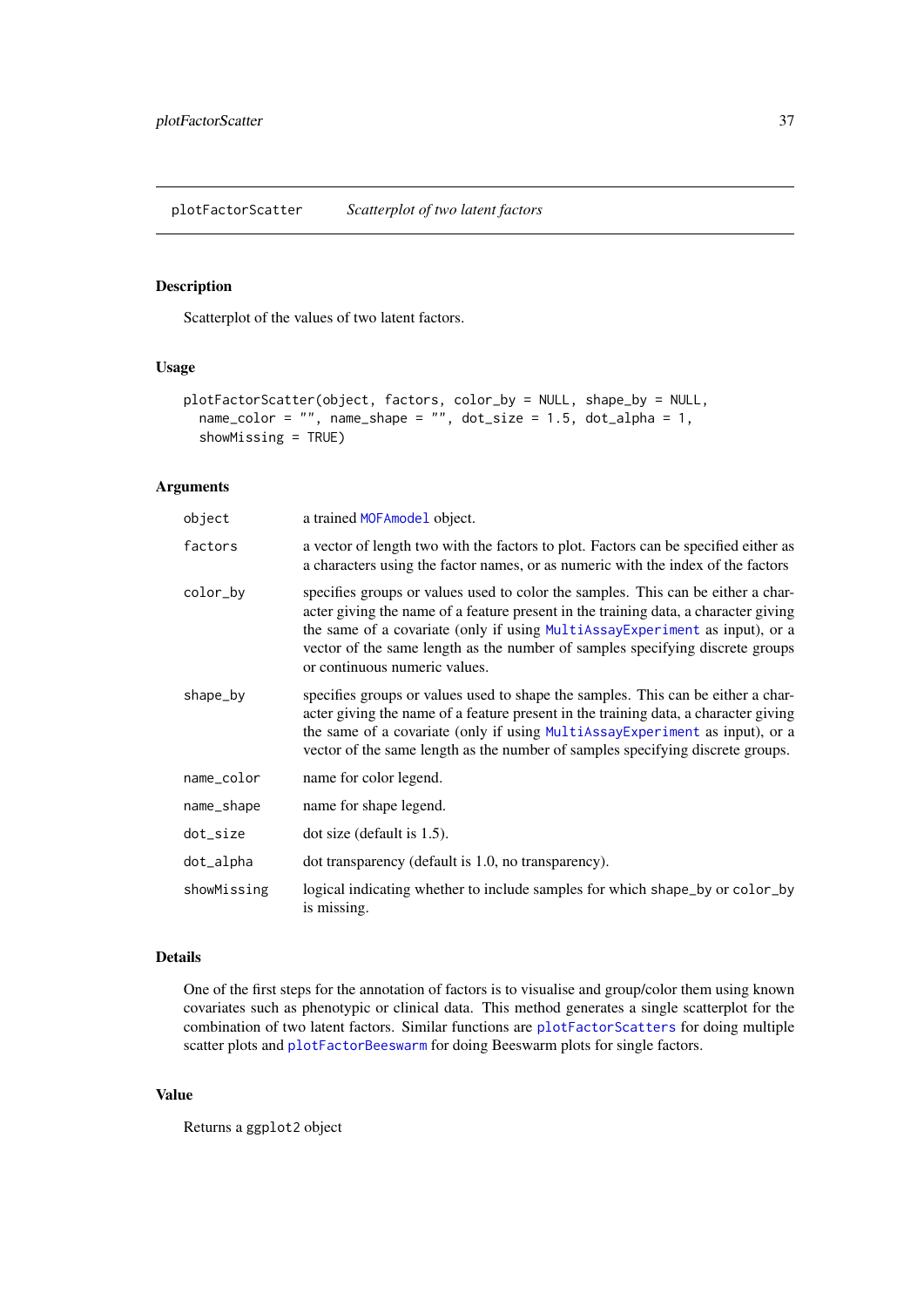#### Examples

```
# Example on the CLL data
filepath <- system.file("extdata", "CLL_model.hdf5", package = "MOFAdata")
MOFA_CLL <- loadModel(filepath)
plotFactorScatter(MOFA_CLL, factors=1:2)
plotFactorScatter(MOFA_CLL, factors=1:2, color_by= "IGHV", shape_by="trisomy12", showMissing=FALSE)
# Example on the scMT data
filepath <- system.file("extdata", "scMT_model.hdf5", package = "MOFAdata")
MOFA_scMT <- loadModel(filepath)
plotFactorScatter(MOFA_scMT, factors=c(1,3))
```
<span id="page-37-1"></span>plotFactorScatters *Pairwise scatterplots of multiple latent factors*

# Description

Scatterplots of the sample values for pair-wise combinations of multiple latent factors.

#### Usage

```
plotFactorScatters(object, factors = "all", showMissing = TRUE,
 color\_by = NULL, name_color = "", shape_by = NULL,
 name shape = "")
```
#### Arguments

| object      | a MOFAmodel object.                                                                                                                                                                                                                                                                                                                                                       |  |
|-------------|---------------------------------------------------------------------------------------------------------------------------------------------------------------------------------------------------------------------------------------------------------------------------------------------------------------------------------------------------------------------------|--|
| factors     | character vector with the factor name(s), or numeric vector with the index of the<br>factor(s) to use. Default is 'all'                                                                                                                                                                                                                                                   |  |
| showMissing | logical indicating whether to include samples for which shape_by or color_by<br>is missing                                                                                                                                                                                                                                                                                |  |
| color_by    | specifies groups or values used to color the samples. This can be either: a char-<br>acter giving the name of a feature present in the training data, a character giving<br>the same of a covariate (only if using MultiAssayExperiment as input), or a<br>vector of the same length as the number of samples specifying discrete groups<br>or continuous numeric values. |  |
| name_color  | name for color legend (usually only used if color by is not a character itself)                                                                                                                                                                                                                                                                                           |  |
| shape_by    | specifies groups or values used to shape the samples. This can be either: a<br>character giving the name of a feature present in the training data, a character<br>giving the same of a covariate (only if using MultiAssayExperiment as input),<br>or a vector of the same length as the number of samples specifying discrete<br>groups.                                |  |
| name_shape  | name for shape legend (usually only used if shape_by is not a character itself)                                                                                                                                                                                                                                                                                           |  |

# Details

One of the first steps for the annotation of factors is to visualise and overlap them with known covariates such as phenotypic or clinical data. This method generates multiple scatterplots for pairwise combinations of several latent factors. Similar functions are [plotFactorScatter](#page-36-1) for doing single scatter plots and [plotFactorBeeswarm](#page-33-1) for doing Beeswarm plots for single factors.

<span id="page-37-0"></span>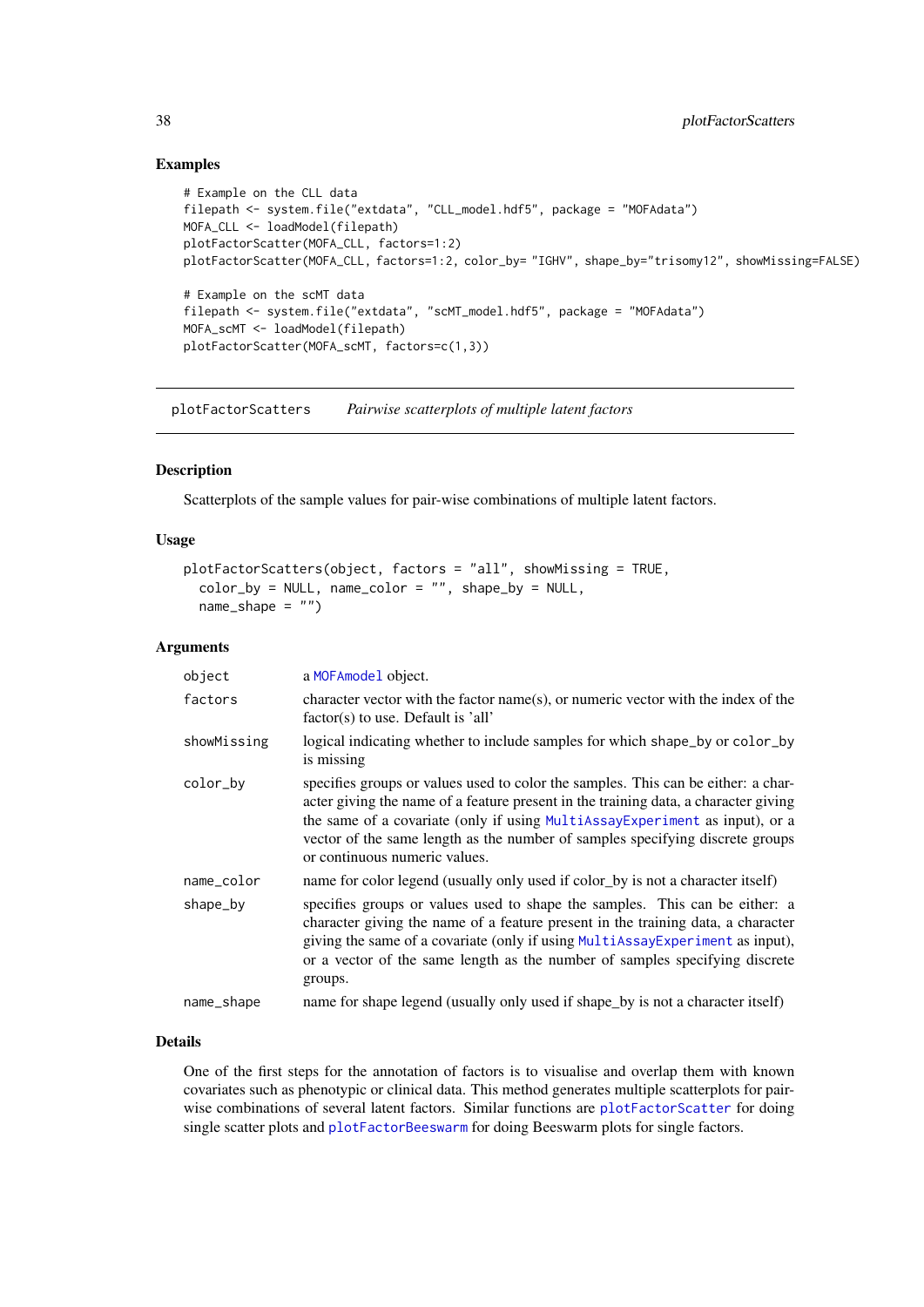#### <span id="page-38-0"></span>plotTopWeights 39

#### Value

ggplot2 object

#### Examples

```
# Example on the CLL data
filepath <- system.file("extdata", "CLL_model.hdf5", package = "MOFAdata")
MOFA_CLL <- loadModel(filepath)
plotFactorScatters(MOFA_CLL, factors=1:3)
plotFactorScatters(MOFA_CLL, factors=1:3, color_by= "IGHV")
# Example on the scMT data
filepath <- system.file("extdata", "scMT_model.hdf5", package = "MOFAdata")
MOFA_scMT <- loadModel(filepath)
plotFactorScatters(MOFA_scMT)
```
<span id="page-38-1"></span>plotTopWeights *Plot top weights*

#### Description

Plot top weights for a given latent factor in a given view.

# Usage

```
plotTopWeights(object, view, factor, nfeatures = 10, abs = TRUE,
  scale = TRUE, sign = "both")
```
# Arguments

| object    | a trained MOFAmodel object.                                                                                                 |
|-----------|-----------------------------------------------------------------------------------------------------------------------------|
| view      | character vector with the view name, or numeric vector with the index of the<br>view to use.                                |
| factor    | character vector with the factor name, or numeric vector with the index of the<br>factor to use.                            |
| nfeatures | number of top features to display. Default is 10.                                                                           |
| abs       | logical indicating whether to use the absolute value of the weights. Default is<br>TRUE.                                    |
| scale     | logical indicating whether to scale all loadings from 0 to 1. Default is TRUE.                                              |
| sign      | can be 'positive', 'negative' or 'both' to show only positive, negative or all<br>weigths, respectively. Default is 'both'. |

#### Details

The weights, or the loadings, provide the mapping between the high-dimensional space (the genes) and the low-dimensional space (the factors).

They define a score for each gene on each factor, such that genes with no association with the factor are expected to have values close to zero, whereas genes with strong association with the factor are expected to have large absolute values.

The sign of the loading indicates the direction of the effect: A positive loading indicates that the feature is more active in the cells with positive factor values, while a negative loading indicates that the feature is more active in the cells with negative factor values.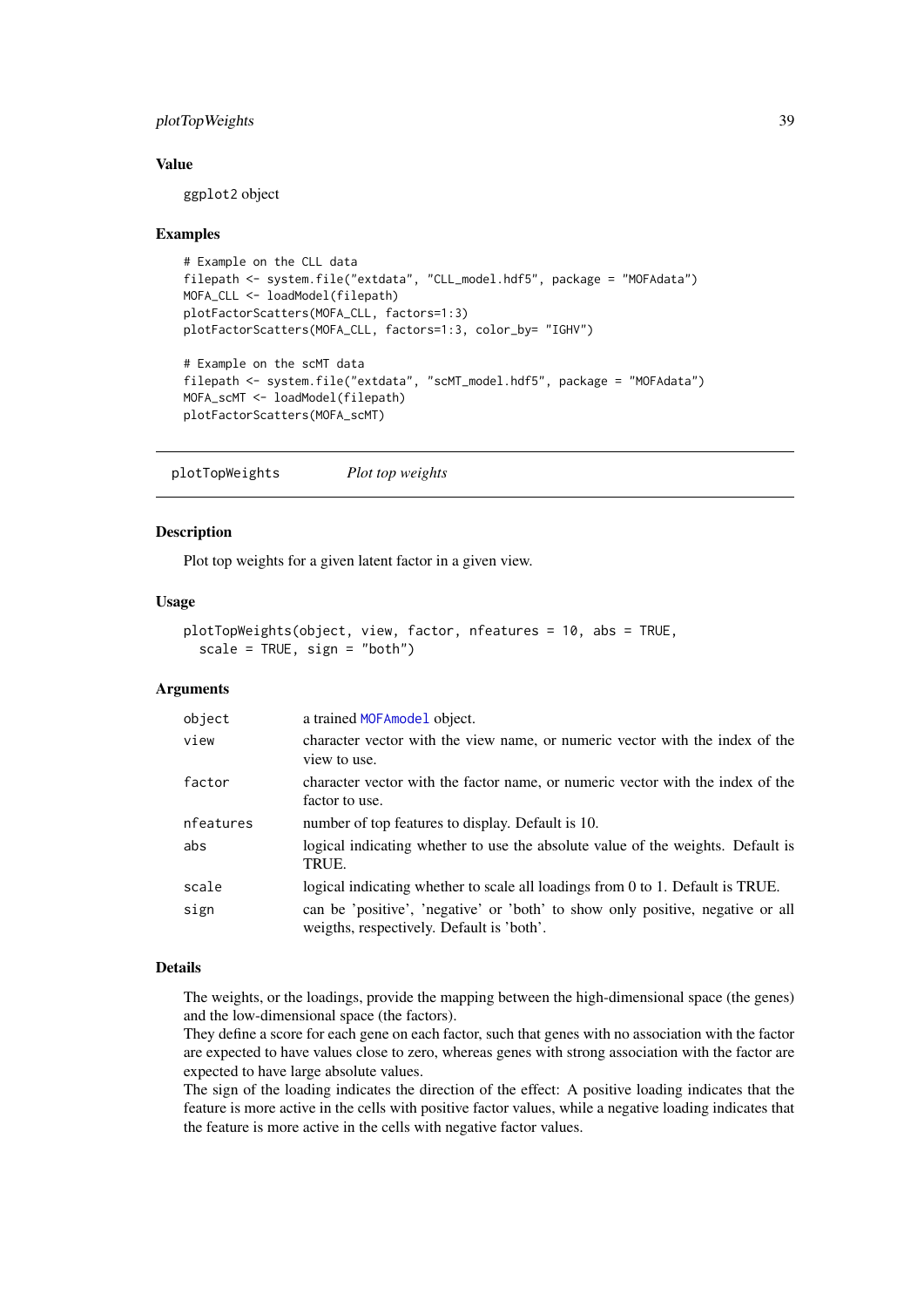#### Value

Returns a ggplot2 object

#### Examples

```
# Example on the CLL data
filepath <- system.file("extdata", "CLL_model.hdf5", package = "MOFAdata")
MOFA_CLL <- loadModel(filepath)
plotTopWeights(MOFA_CLL, view="Mutations", factor=1, nfeatures=3)
plotTopWeights(MOFA_CLL, view="Mutations", factor=1, nfeatures=3, sign = "positive")
plotTopWeights(MOFA_CLL, view="Mutations", factor=1, nfeatures=3, sign = "negative")
# Example on the scMT data
filepath <- system.file("extdata", "scMT_model.hdf5", package = "MOFAdata")
MOFA_scMT <- loadModel(filepath)
plotTopWeights(MOFA_scMT, view="RNA expression", factor=1)
```
<span id="page-39-1"></span>plotVarianceExplained *Plot variance explained by the model*

#### Description

Method to plot variance explained (R-squared) by the MOFA model for each view and latent factor. As a measure of variance explained for gaussian data we adopt the coefficient of determination (R2).

For details on the computation see the help of the [calculateVarianceExplained](#page-2-1) function

#### Usage

```
plotVarianceExplained(object, cluster = TRUE, ...)
```
#### Arguments

| obiect                  | a MOFAmodel object.                                                  |
|-------------------------|----------------------------------------------------------------------|
| cluster                 | logical indicating whether to do hierarchical clustering on the plot |
| $\cdot$ $\cdot$ $\cdot$ | extra arguments to be passed to calculate Variance Explained         |

# Value

ggplot object

```
# Using an existing trained model on the CLL data
filepath <- system.file("extdata", "CLL_model.hdf5", package = "MOFAdata")
MOFA_CLL <- loadModel(filepath)
plotVarianceExplained(MOFA_CLL)
# Using an existing trained model on the scMT data
filepath <- system.file("extdata", "scMT_model.hdf5", package = "MOFAdata")
MOFA_scMT <- loadModel(filepath)
plotVarianceExplained(MOFA_scMT)
```
<span id="page-39-0"></span>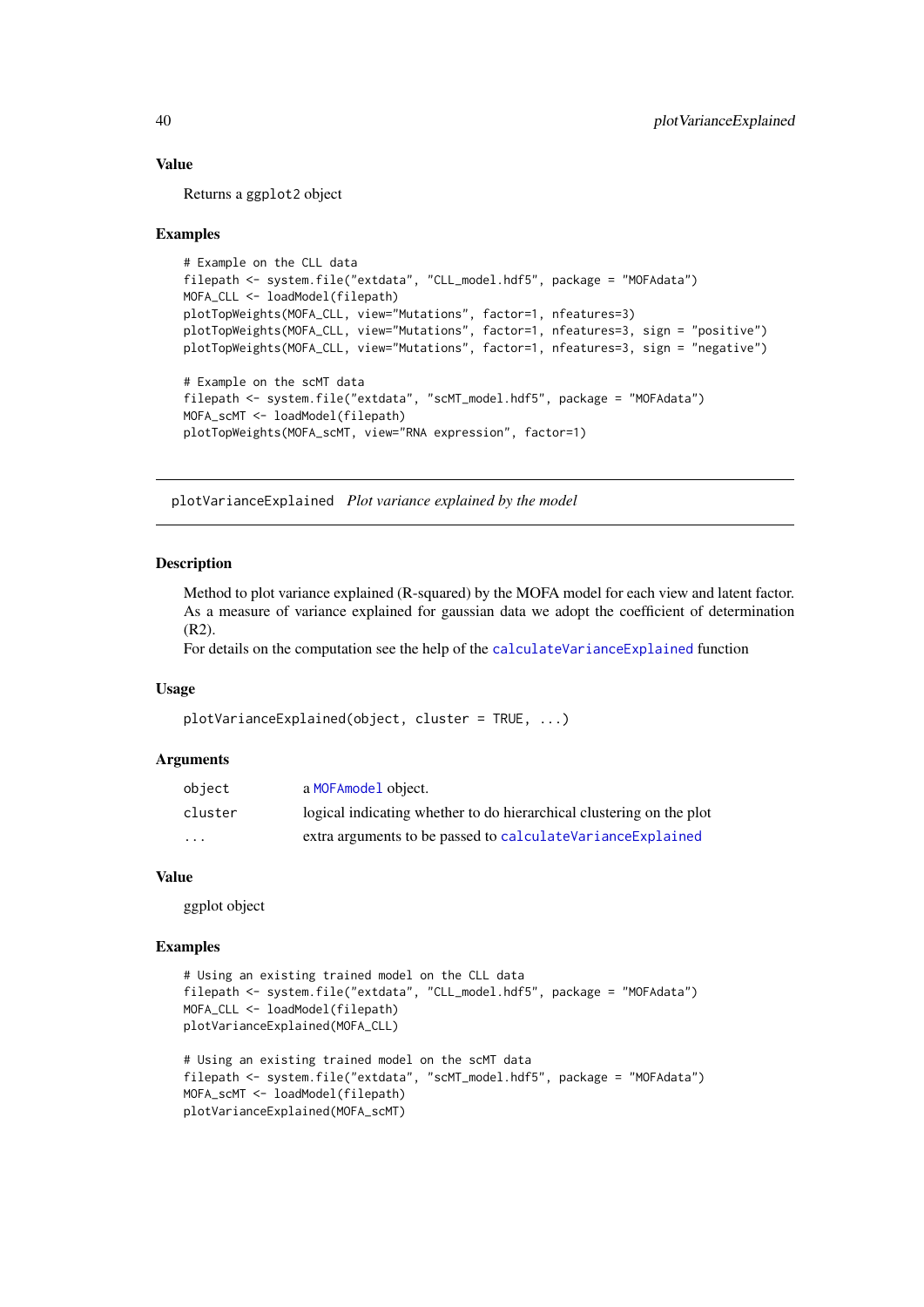<span id="page-40-1"></span><span id="page-40-0"></span>

#### Description

An important step to annotate factors is to visualise the feature loadings. This function plots all loadings for a given latent factor and view, optionally labeling the top ones. A similar function is [plotTopWeights](#page-38-1), which displays only the top features with highest loading.

#### Usage

```
plotWeights(object, view, factor, nfeatures = 10, abs = FALSE,
 manual = NULL, color\_manual = NULL, scale = TRUE)
```
# Arguments

| a MOFAmodel object.                                                                                                                                                                                                                                                   |  |
|-----------------------------------------------------------------------------------------------------------------------------------------------------------------------------------------------------------------------------------------------------------------------|--|
| character vector with the view name, or numeric vector with the index of the<br>view to use.                                                                                                                                                                          |  |
| character vector with the factor name, or numeric vector with the index of the<br>factor to use.                                                                                                                                                                      |  |
| number of top features to label.                                                                                                                                                                                                                                      |  |
| logical indicating whether to use the absolute value of the weights.                                                                                                                                                                                                  |  |
| A list of character vectors with features to be manually labelled (i.e. list(c("feature1","feature2").<br>c("feature3","feature4")). Each character vector specifies a set of features that<br>will be highlighted with the same color, as specified in color_manual. |  |
| a character vector with colors, one for each character vector of manual                                                                                                                                                                                               |  |
| logical indicating whether to scale all loadings from 0 to 1.                                                                                                                                                                                                         |  |
|                                                                                                                                                                                                                                                                       |  |

# Details

The weights, or the loadings, provide the mapping between the high-dimensional space (the genes) and the low-dimensional space (the factors).

They define a score for each gene on each factor, such that genes with no association with the factor are expected to have values close to zero, whereas genes with strong association with the factor are expected to have large absolute values.

The sign of the loading indicates the direction of the effect: A positive loading indicates that the feature is more active in the cells with positive factor values, while a negative loading indicates that the feature is more active in the cells with negative factor values.

# Value

a plot of all feature loadings for the given factor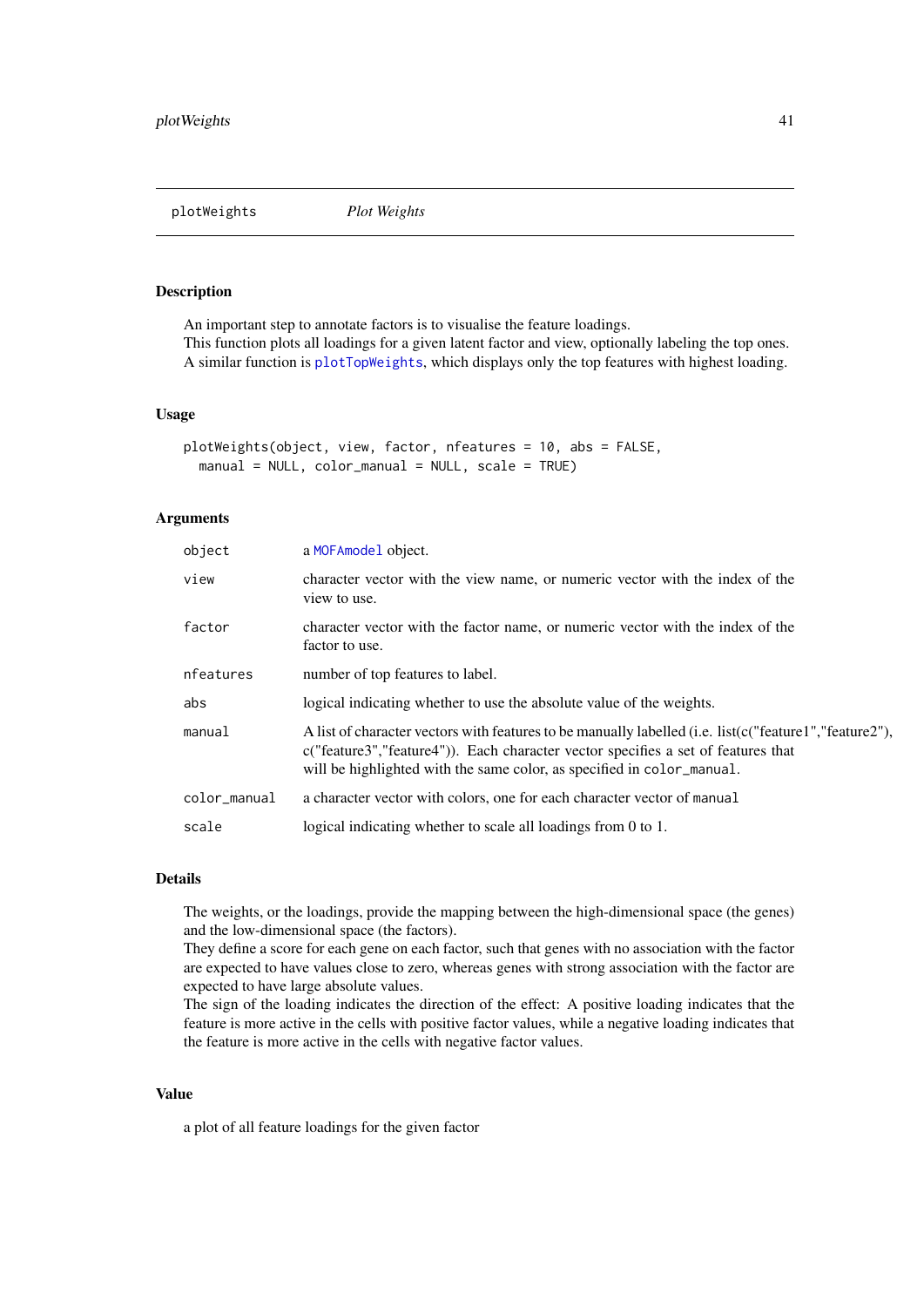# Examples

```
# Example on the CLL data
filepath <- system.file("extdata", "CLL_model.hdf5", package = "MOFAdata")
MOFA_CLL <- loadModel(filepath)
plotWeights(MOFA_CLL, view="Mutations", factor=1)
# Highlight specific features
plotWeights(MOFA_CLL, view="Mutations", factor=1,
 manual=list(c("IGHV"), c("TP53", "del17p13")),
 color_manual=c("blue","red")
)
# Example on the scMT data
filepath <- system.file("extdata", "scMT_model.hdf5", package = "MOFAdata")
MOFA_scMT <- loadModel(filepath)
plotWeights(MOFA_scMT, view="RNA expression", factor=1, nfeatures=15)
```
plotWeightsHeatmap *Plot heatmap of the weights*

# Description

Function to visualize the loadings for a given set of factors in a given view. This is useful to visualize the overall pattern of the weights but not to individually characterise the factors.

To inspect the loadings of individual factors, use the functions [plotWeights](#page-40-1) and [plotTopWeights](#page-38-1)

#### Usage

```
plotWeightsHeatmap(object, view, features = "all", factors = "all",
  threshold = 0, ...)
```
# Arguments

| object    | a trained MOFAmodel object.                                                                                                 |
|-----------|-----------------------------------------------------------------------------------------------------------------------------|
| view      | character vector with the view name(s), or numeric vector with the index of the<br>view(s) to use. Default is 'all'         |
| features  | character vector with the feature name(s), or numeric vector with the index of<br>the feature(s) to use. Default is 'all'   |
| factors   | character vector with the factor name(s), or numeric vector with the index of the<br>factor(s) to use. Default is 'all'     |
| threshold | threshold on absolute weight values, so that loadings with a magnitude below<br>this threshold (in all factors) are removed |
|           | extra arguments passed to pheatmap.                                                                                         |

<span id="page-41-0"></span>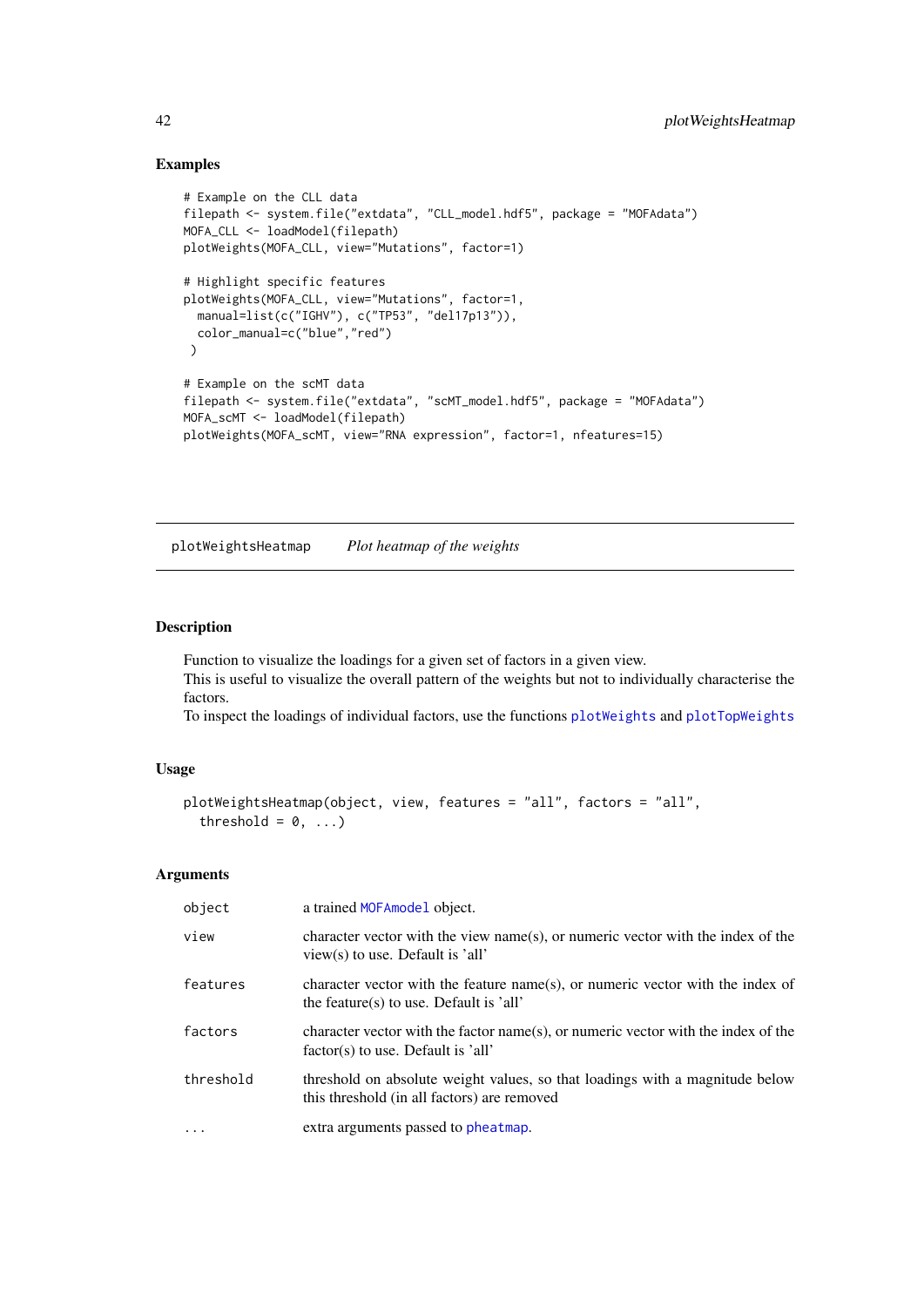#### <span id="page-42-0"></span>predict the contract of the contract of the contract of the contract of the contract of the contract of the contract of the contract of the contract of the contract of the contract of the contract of the contract of the co

#### Details

The weights, or the loadings, provide the mapping between the high-dimensional space (the genes) and the low-dimensional space (the factors).

They define a score for each gene on each factor, such that genes with no association with the factor are expected to have values close to zero, whereas genes with strong association with the factor are expected to have large absolute values.

The sign of the loading indicates the direction of the effect: A positive loading indicates that the feature is more active in the cells with positive factor values, while a negative loading indicates that the feature is more active in the cells with negative factor values.

# Value

produces a heatmap of feature weights for all factors

# Examples

```
# Example on the CLL data
filepath <- system.file("extdata", "CLL_model.hdf5", package = "MOFAdata")
MOFA_CLL <- loadModel(filepath)
plotWeightsHeatmap(MOFA_CLL, view="Mutations")
plotWeightsHeatmap(MOFA_CLL, view="Mutations", factors=1:3)
```

```
# Example on the scMT data
filepath <- system.file("extdata", "scMT_model.hdf5", package = "MOFAdata")
MOFA_scMT <- loadModel(filepath)
plotWeightsHeatmap(MOFA_scMT, view="RNA expression")
```
predict *Do predictions using a fitted MOFA model*

#### Description

This function uses the factors and the corresponding weights to do data predictions.

#### Usage

```
predict(object, views = "all", factors = "all", type = c("inRange",
  "response", "link"))
```
#### Arguments

| object  | a MOFAmodel object.                                                                                                                              |  |
|---------|--------------------------------------------------------------------------------------------------------------------------------------------------|--|
| views   | character vector with the view name(s), or numeric vector with the view in-<br>$dex$ (es). Default is "all".                                     |  |
| factors | character vector with the factor name(s) or numeric vector with the factor in-<br>$dex$ (es). Default is "all".                                  |  |
| type    | type of prediction returned, either:                                                                                                             |  |
|         | • response: gives the response vector, the mean for Gaussian and Poisson,<br>and success probabilities for Bernoulli.                            |  |
|         | • link: gives the linear predictions.                                                                                                            |  |
|         | • in Range: rounds the fitted values of integer-valued distributions (Poisson<br>and Bernoulli) to the next integer. This is the default option. |  |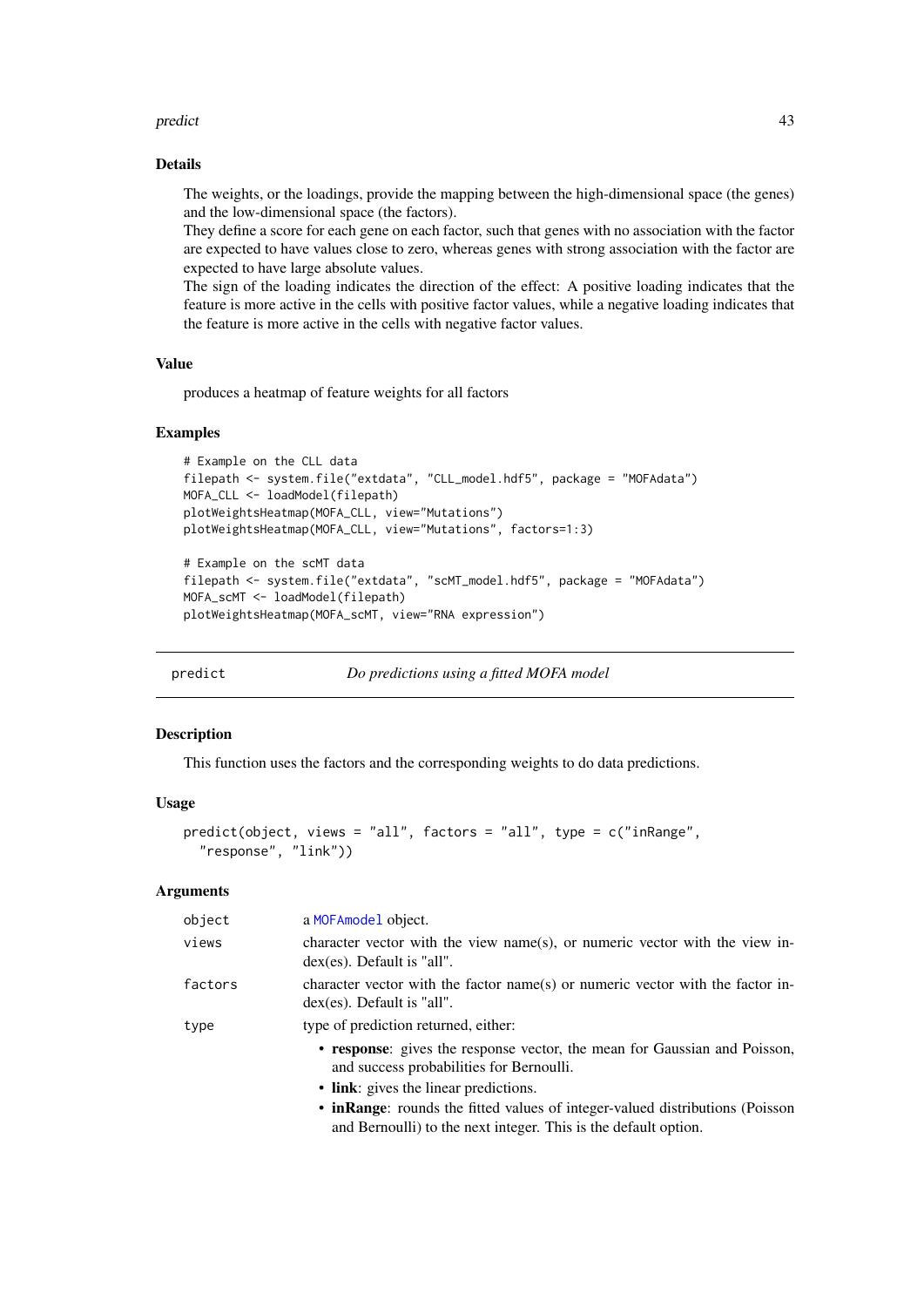#### <span id="page-43-0"></span>Details

Matrix factorization models generate a denoised and condensed low-dimensional representation of the data which capture the main sources of heterogeneity of the data. Such representation can be used to do predictions (data reconstruction) and imputation (see [impute](#page-20-1)). For mathematical details, see the Methods section of the MOFA article.

#### Value

Returns a list with data predictions.

#### Examples

library(ggplot2)

```
# Example on the CLL data
filepath <- system.file("extdata", "CLL_model.hdf5", package = "MOFAdata")
MOFA_CLL <- loadModel(filepath)
# predict drug response data using all factors
predictedDrugs <- predict(MOFA_CLL, view="Drugs")
# predict all views using all factors (default)
predictedAll <- predict(MOFA_CLL)
# predict Mutation data using all factors, returning Bernoulli probabilities
predictedMutations <- predict(MOFA_CLL, view="Mutations", type="response")
# predict Mutation data using all factors, returning binary classes
predictedMutationsBinary <- predict(MOFA_CLL, view="Mutations", type="inRange")
# Compare the predictions with the true data
pred <- as.numeric(predictedAll$Drugs)
true <- as.numeric(getTrainData(MOFA_CLL)$Drugs)
qplot(pred,true) + geom_hex(bins=100) + coord_equal() +
   geom_abline(intercept=0, slope=1, col="red")
# Example on the scMT data
filepath <- system.file("extdata", "scMT_model.hdf5", package = "MOFAdata")
MOFA_scMT <- loadModel(filepath)
# Predict all views using all factors (default)
predictedAll <- predict(MOFA_scMT)
# Compare the predictions with the true data
view <- "RNA expression"
pred <- as.numeric(predictedAll[[view]])
true <- as.numeric(getTrainData(MOFA_scMT)[[view]])
qplot(pred,true) + geom_hex(bins=100) + coord_equal() +
   geom_abline(intercept=0, slope=1, col="red")
```
<span id="page-43-1"></span>prepareMOFA *prepare a MOFAobject for training*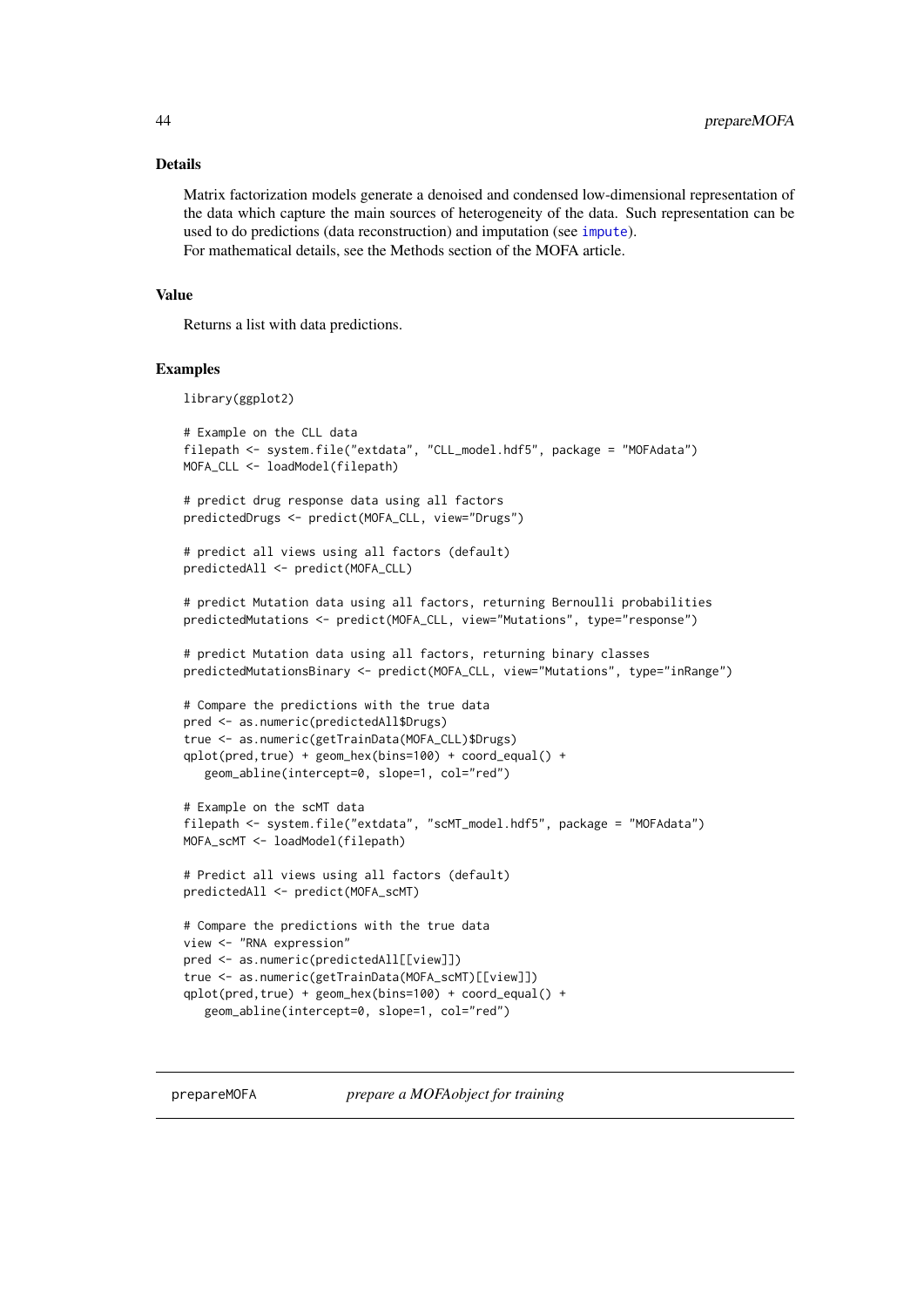#### <span id="page-44-0"></span>qualityControl 45

# Description

Function to prepare a [MOFAmodel](#page-25-1) object for training. Here, data, input/output option are specified and data, model and training options can be set.

# Usage

```
prepareMOFA(object, DataOptions = NULL, ModelOptions = NULL,
 TrainOptions = NULL)
```
# Arguments

| object       | an untrained MOFAmodel                                                                                          |
|--------------|-----------------------------------------------------------------------------------------------------------------|
| DataOptions  | list of DataOptions (see getDefaultDataOptions details). If NULL, default<br>data options are used.             |
| ModelOptions | list of ModelOptions (see getDefaultModelOptions for details). If NULL,<br>default model options are used.      |
| TrainOptions | list of TrainOptions (see getDefaultTrainOptions for details). If NULL, de-<br>fault training options are used. |

# Value

Returns an untrained [MOFAmodel](#page-25-1) with specified data, model and training options. Next step is to train the model with [runMOFA](#page-48-1)

# Examples

```
# load data
data("CLL_data", package = "MOFAdata")
#create a MOFAmodel object
MOFAobject <- createMOFAobject(CLL_data)
# set options
TrainOptions <- getDefaultTrainOptions()
ModelOptions <- getDefaultModelOptions(MOFAobject)
DataOptions <- getDefaultDataOptions()
# prepare MOFAmodel object for training
MOFAobject <- prepareMOFA(MOFAobject,
DataOptions = DataOptions,
ModelOptions = ModelOptions,
TrainOptions = TrainOptions
)
MOFAobject
```
qualityControl *qualityControl*

### Description

Function to do quality control on a [MOFAmodel](#page-25-1) object.

# Usage

```
qualityControl(object, verbose = FALSE)
```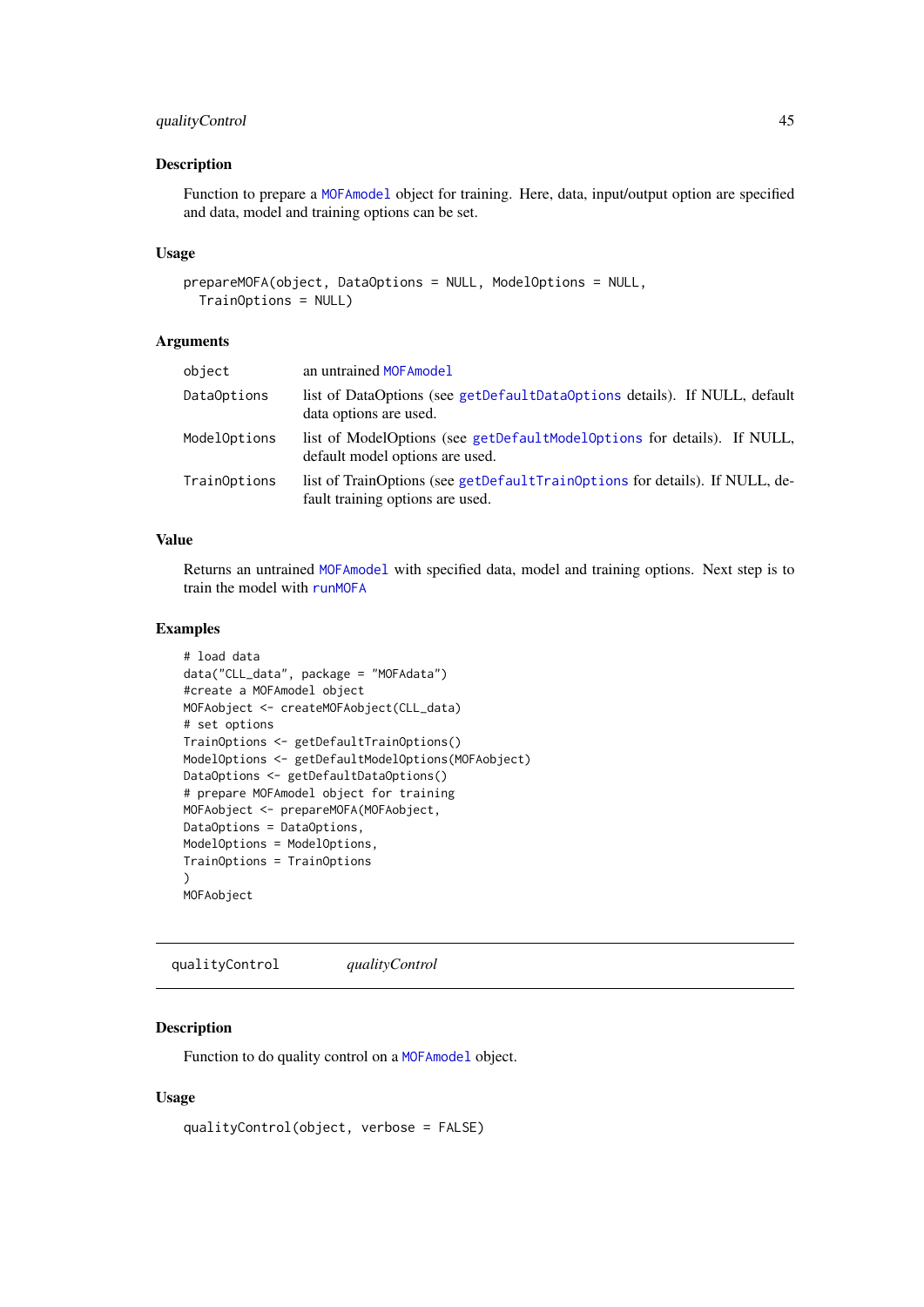#### <span id="page-45-0"></span>Arguments

| object  | a trained MOFA model object.                             |
|---------|----------------------------------------------------------|
| verbose | logical indicating whether to generate a verbose output. |

# Value

none

# Examples

```
# load a trained MOFAmodel object
filepath <- system.file("extdata", "CLL_model.hdf5", package = "MOFAdata")
MOFAobject <- loadModel(filepath)
# do quality control
qualityControl(MOFAobject, verbose=TRUE)
```
regressCovariates *regress out a covariate from the training data*

# Description

Function to regress out a covariate from the training data.

If you have technical sources of variability (i.e. batch effects) that you do not want to be captured by factors in the model, you should regress them out before fitting MOFA. This function performs a simple linear regression model, extracts the residuals, and replaces the original data in the TrainingData slot.

Why is this important? If big technical factors exist, the model will "focus" on capturing the variability driven by these factors, and smaller sources of variability could be missed.

But... can we not simply add those covariates to the model? Technically yes, but we extensively tested this functionality and it was not yielding good results.

The reason is that covariates are usually discrete labels that do not reflect the underlying molecular biology. For example, if you introduce age as a covariate, but the actual age is different from the "molecular age", the model will simply learn a new factor that corresponds to this "latent" molecular age, and it will drop the covariate from the model.

We recommend factors to be learnt in a completely unsupervised manner and subsequently relate them to the covariates via visualisation or via a simple correlation analysis (see our vignettes for more details).

#### Usage

```
regressCovariates(object, views, covariates, min_observations = 5)
```
#### Arguments

| object     | an untrained MOFAmodel                                                                                                                                                                                                                                                                                                                 |  |
|------------|----------------------------------------------------------------------------------------------------------------------------------------------------------------------------------------------------------------------------------------------------------------------------------------------------------------------------------------|--|
| views      | the view( $s$ ) to regress out the covariates.                                                                                                                                                                                                                                                                                         |  |
| covariates | a vector (one covariate) or a data frame (for multiple covariates) where each row<br>corresponds to one sample, sorted in the same order as in the input data matrices.<br>You can check the order by doing sampleNames(MOFAobject). If required, fill<br>missing values with NA, which will be ignored when fitting the linear model. |  |
|            |                                                                                                                                                                                                                                                                                                                                        |  |

min\_observations

number of non-missing observations required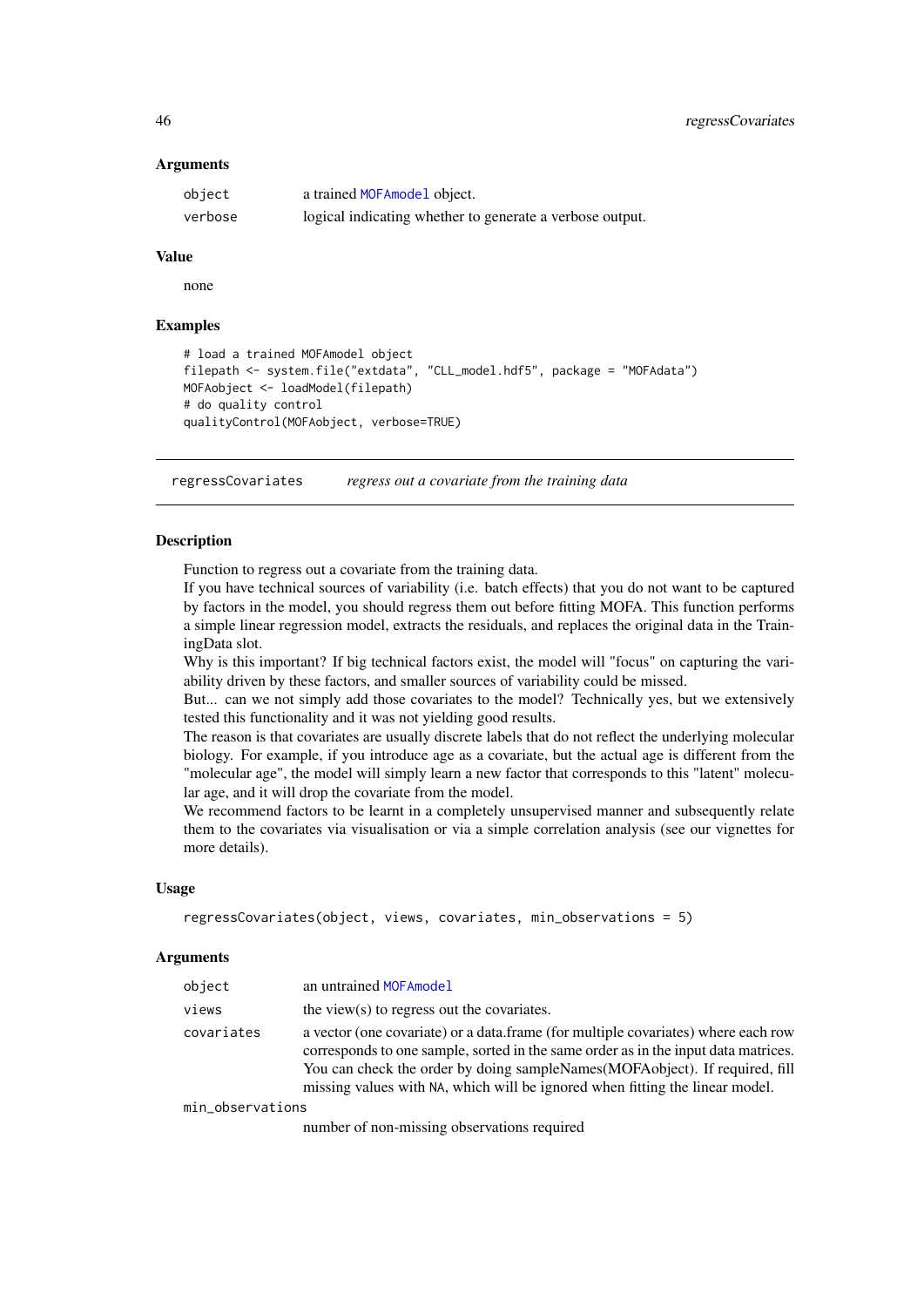#### <span id="page-46-0"></span>runEnrichmentAnalysis 47

#### Value

Returns an untrained [MOFAmodel](#page-25-1) where the specified covariates have been regressed out in the training data.

# Examples

```
data("CLL_data", package = "MOFAdata")
data("CLL_covariates", package = "MOFAdata")
library(MultiAssayExperiment)
mae_CLL <- MultiAssayExperiment(
experiments = CLL_data,
colData = CLL_covariates
)
MOFAobject <- createMOFAobject(mae_CLL)
MOFAobject <- prepareMOFA(MOFAobject)
MOFAobject_reg <- regressCovariates(
object = MOFAobject,
views = c("Drugs","Methylation","mRNA"),
covariates = InputData(MOFAobject)$Gender
\lambda# MOFA object with training data after regressing out the specified covariate
MOFAobject_reg
```
<span id="page-46-1"></span>runEnrichmentAnalysis *Feature Set Enrichment Analysis*

# Description

Method to perform feature set enrichment analysis on the feature loadings. The input is a data structure containing the feature set membership, usually relating biological pathways to genes.

The output is a matrix of dimensions (number gene sets,number factors) with p-values and other statistics.

# Usage

```
runEnrichmentAnalysis(object, view, feature.sets, factors = "all",
 local statistic = c("loading", "cor", "z"),
 global.statistic = c("mean.diff", "rank.sum"),
 statistical.test = c("parametric", "cor.adj.parametric",
  "permutation"), transformation = c("abs.value", "none"),
 min.size = 10, nperm = 1000, cores = 1, p.adj.method = "BH",
 alpha = 0.1)
```
# Arguments

| object       | a MOFAmodel object.                                                                                                                                                                                                         |
|--------------|-----------------------------------------------------------------------------------------------------------------------------------------------------------------------------------------------------------------------------|
| view         | name of the view to perform enrichment on. Make sure that the feature names<br>of the feature set file match the feature names in the MOFA model.                                                                           |
| feature.sets | data structure that holds feature set membership information. Must be either a<br>binary membership matrix (rows are feature sets and columns are features) or a<br>list of feature set indexes (see vignette for details). |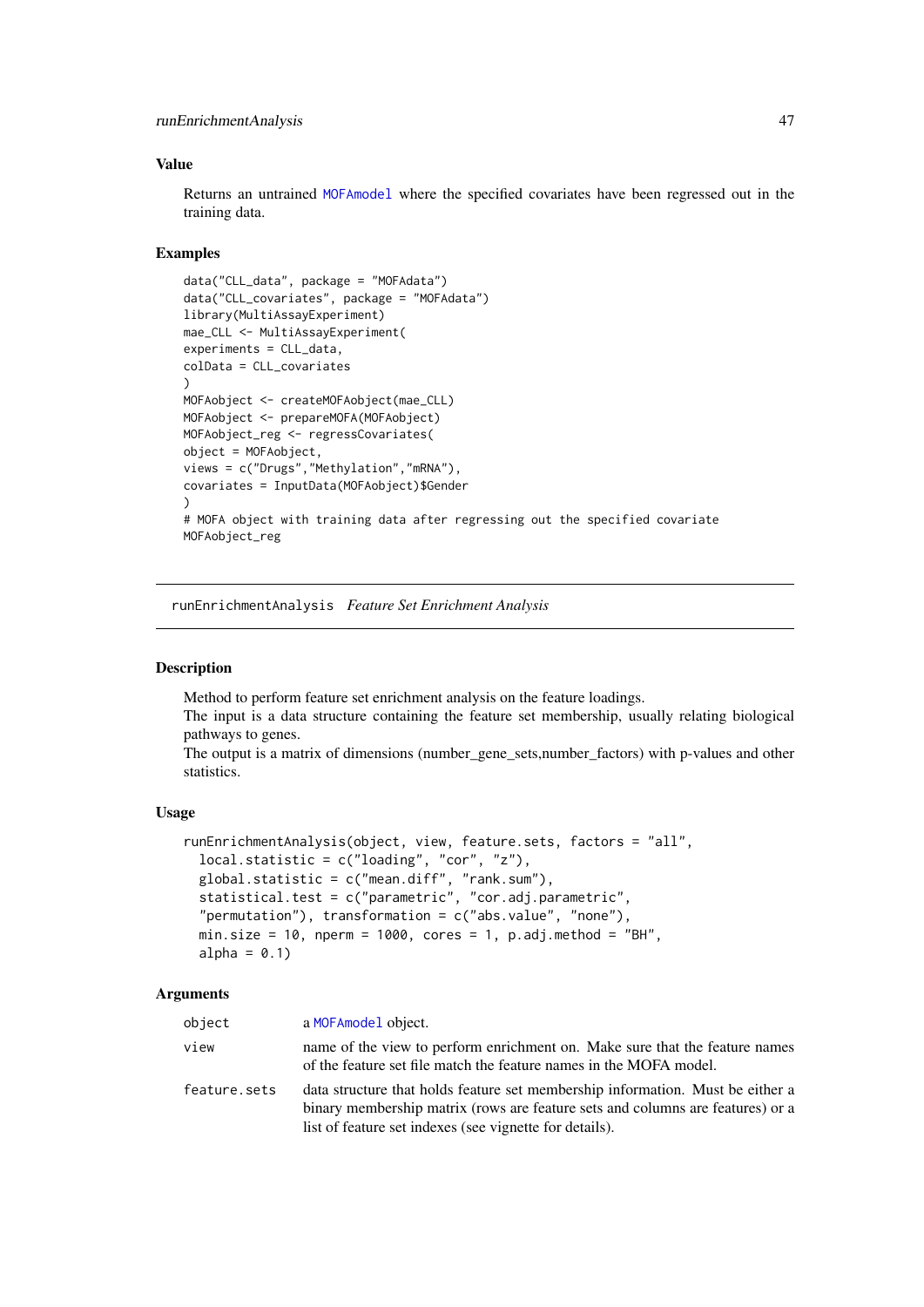<span id="page-47-0"></span>

| factors          | character vector with the factor names to perform enrichment on. Alternatively,<br>a numeric vector with the index of the factors. Default is all factors.                                                                                                                                                                                                                                     |  |  |
|------------------|------------------------------------------------------------------------------------------------------------------------------------------------------------------------------------------------------------------------------------------------------------------------------------------------------------------------------------------------------------------------------------------------|--|--|
| local.statistic  |                                                                                                                                                                                                                                                                                                                                                                                                |  |  |
|                  | the feature statistic used to quantify the association between each feature and<br>each factor. Must be one of the following: loading (the output from MOFA,<br>default), cor (the correlation coefficient between the factor and each feature), z<br>(a z-scored derived from the correlation coefficient).                                                                                   |  |  |
| global.statistic |                                                                                                                                                                                                                                                                                                                                                                                                |  |  |
|                  | the feature set statisic computed from the feature statistics. Must be one of the<br>following: "mean.diff" (difference in means between the foreground set and the<br>background set, default) or "rank.sum" (difference in rank sums between the<br>foreground set and the background set).                                                                                                  |  |  |
| statistical.test |                                                                                                                                                                                                                                                                                                                                                                                                |  |  |
|                  | the statistical test used to compute the significance of the feature set statistics<br>under a competitive null hypothesis. Must be one of the following: "parametric"<br>(very liberal, default), "cor.adj.parametric" (very conservative, adjusts for the<br>inter-gene correlation), "permutation" (non-parametric, the recommended one if<br>you can do sufficient number of permutations) |  |  |
| transformation   | optional transformation to apply to the feature-level statistics. Must be one of<br>the following "none" or "abs.value" (default).                                                                                                                                                                                                                                                             |  |  |
| min.size         | Minimum size of a feature set (default is 10).                                                                                                                                                                                                                                                                                                                                                 |  |  |
| nperm            | number of permutations. Only relevant if statistical test is set to "permutation".<br>Default is 1000.                                                                                                                                                                                                                                                                                         |  |  |
| cores            | number of cores to run the permutation analysis in parallel. Only relevant if<br>statistical.test is set to "permutation". Default is 1.                                                                                                                                                                                                                                                       |  |  |
| p.adj.method     | Method to adjust p-values factor-wise for multiple testing. Can be any method<br>in p.adjust.methods(). Default uses Benjamini-Hochberg procedure.                                                                                                                                                                                                                                             |  |  |
| alpha            | FDR threshold to generate lists of significant pathways. Default is 0.1                                                                                                                                                                                                                                                                                                                        |  |  |

# Details

This function relates the factors to pre-defined biological pathways by performing a gene set enrichment analysis on the loadings. The general idea is to compute an activity score for every pathway in each factor based on its corresponding gene loadings.

This function is particularly useful when a factor is difficult to characterise based only on the genes with the highest loading.

We provide several pre-build gene set matrices in the MOFAdata package. See https://github.com/bioFAM/MOFAdata for details.

The function we implemented is based on the [pcgse](#page-0-0) function with some modifications. Please read this paper https://www.ncbi.nlm.nih.gov/pmc/articles/PMC4543476 for details on the math.

# Value

a list with the following elements:

| feature.statistics |                                       |  |
|--------------------|---------------------------------------|--|
|                    | feature statistics                    |  |
|                    | set.statistics feature-set statistics |  |
| pval               | raw p-values                          |  |
| pval.adj           | adjusted p-values                     |  |
| sigPathways        | a list with enriched pathways         |  |
|                    |                                       |  |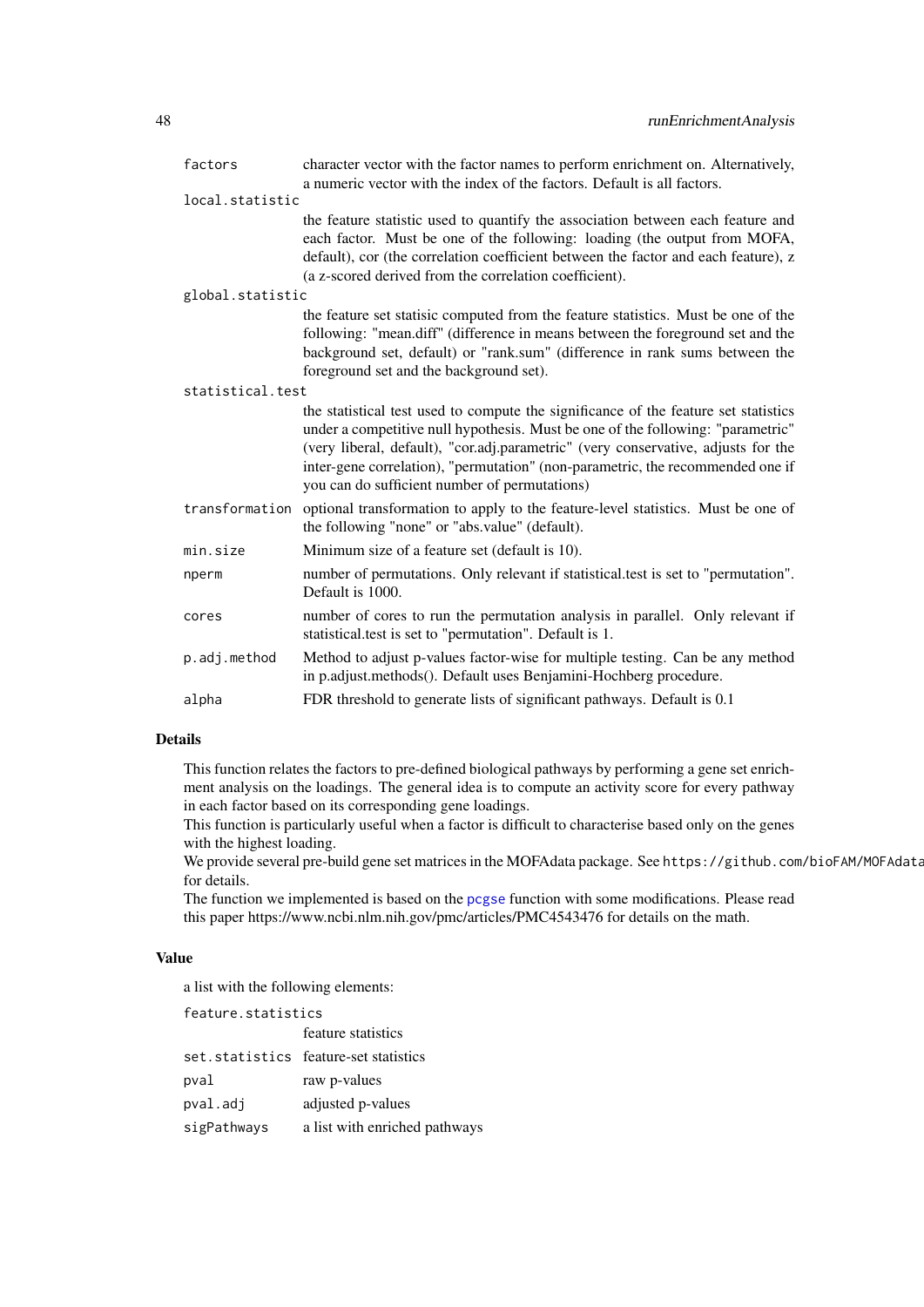#### <span id="page-48-0"></span>runMOFA  $\sim$  49

#### Examples

```
# Example on the CLL data
filepath <- system.file("extdata", "CLL_model.hdf5", package = "MOFAdata")
MOFAobject <- loadModel(filepath)
# perform Enrichment Analysis on mRNA data using pre-build Reactome gene sets
data("reactomeGS", package = "MOFAdata")
fsea.results <- runEnrichmentAnalysis(MOFAobject, view="mRNA", feature.sets=reactomeGS)
# heatmap of enriched pathways per factor at 1% FDR
plotEnrichmentHeatmap(fsea.results, alpha=0.01)
# plot number of enriched pathways per factor at 1% FDR
plotEnrichmentBars(fsea.results, alpha=0.01)
# plot top 10 enriched pathways on factor 5:
plotEnrichment(MOFAobject, fsea.results, factor=5, max.pathways=10)
```
runMOFA *train a MOFA model*

#### Description

Function to train an untrained [MOFAmodel](#page-25-1) object.

# Usage

runMOFA(object, outfile = NULL)

#### Arguments

| object  | an untrained MOFAmodel object |
|---------|-------------------------------|
| outfile | output .hdf5 file             |

#### Details

In this step the R package is calling the mofapy Python package, where the the training is performed. The interface with Python is done with the [reticulate](#page-0-0) package. If you have several versions of Python installed and Rstudio is not detecting the correct one, you can change it using reticulate::use\_python.

#### Value

a trained [MOFAmodel](#page-25-1) object

```
data <- makeExampleData()
# create and prepare the MOFAmodel
MOFAobject <- createMOFAobject(data)
MOFAobject <- prepareMOFA(MOFAobject)
# fit the model (takes some time)
## Not run:
# MOFAobject <- runMOFA(MOFAobject)
```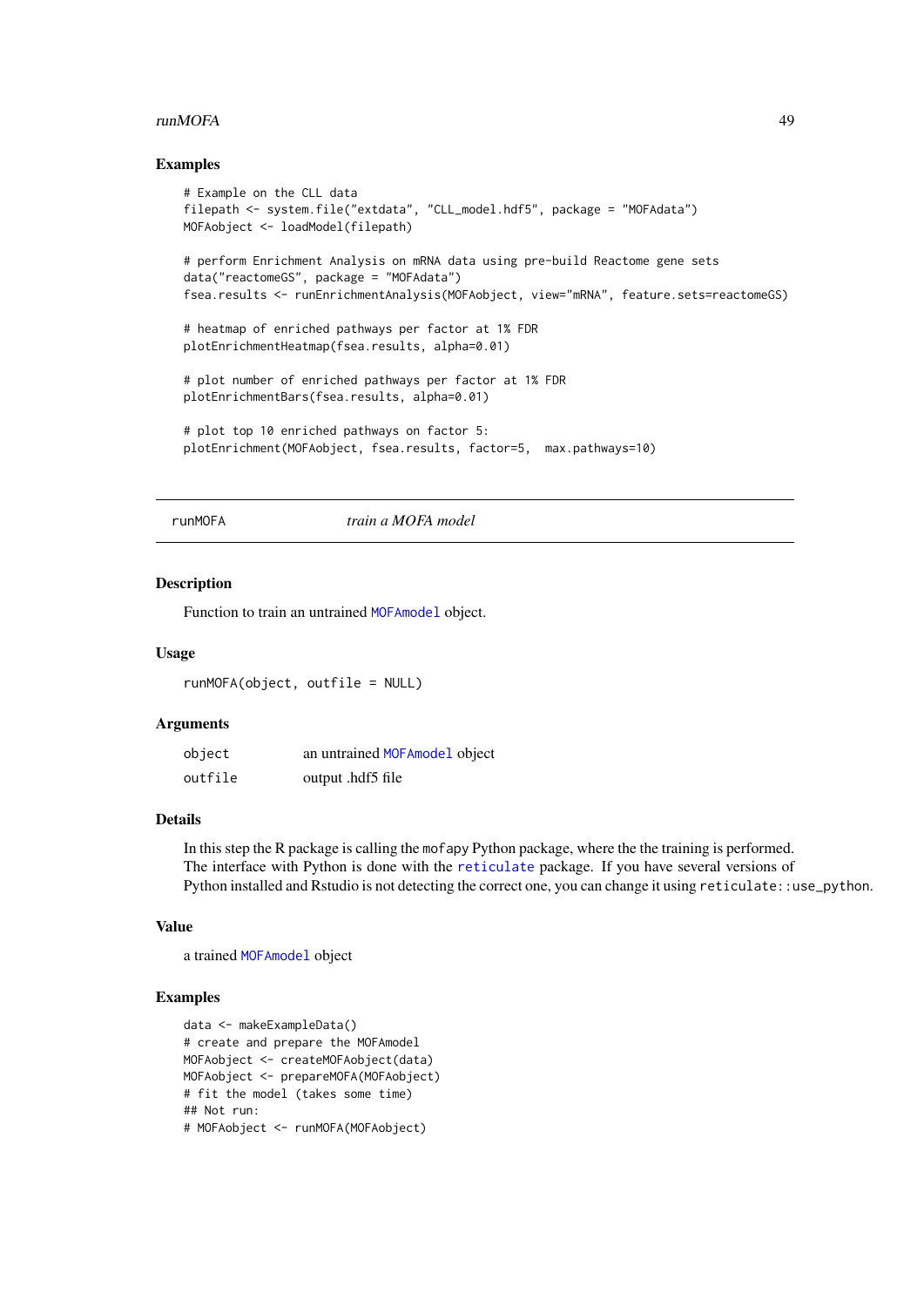# MOFAobject

## End(Not run)

#### Description

Function to set and retrieve sample names.

#### Usage

```
sampleNames(object)
```
sampleNames(object) <- value

## S4 method for signature 'MOFAmodel' sampleNames(object)

## S4 replacement method for signature 'MOFAmodel, vector' sampleNames(object) <- value

#### Arguments

| object | a MOFAmodel object.                |
|--------|------------------------------------|
| value  | a character vector of sample names |

#### Value

character vector with the sample names

#### Examples

```
data("CLL_data", package = "MOFAdata")
MOFAobject <- createMOFAobject(CLL_data)
head(sampleNames(MOFAobject))
```
selectModel *Select the best model from a list of trained* [MOFAmodel](#page-25-1) *objects*

#### Description

Different trained objects of [MOFAmodel](#page-25-1) are compared in terms of the final value of the ELBO statistics and the model with the highest ELBO value is selected.

# Usage

```
selectModel(models, plotit = TRUE)
```
<span id="page-49-0"></span>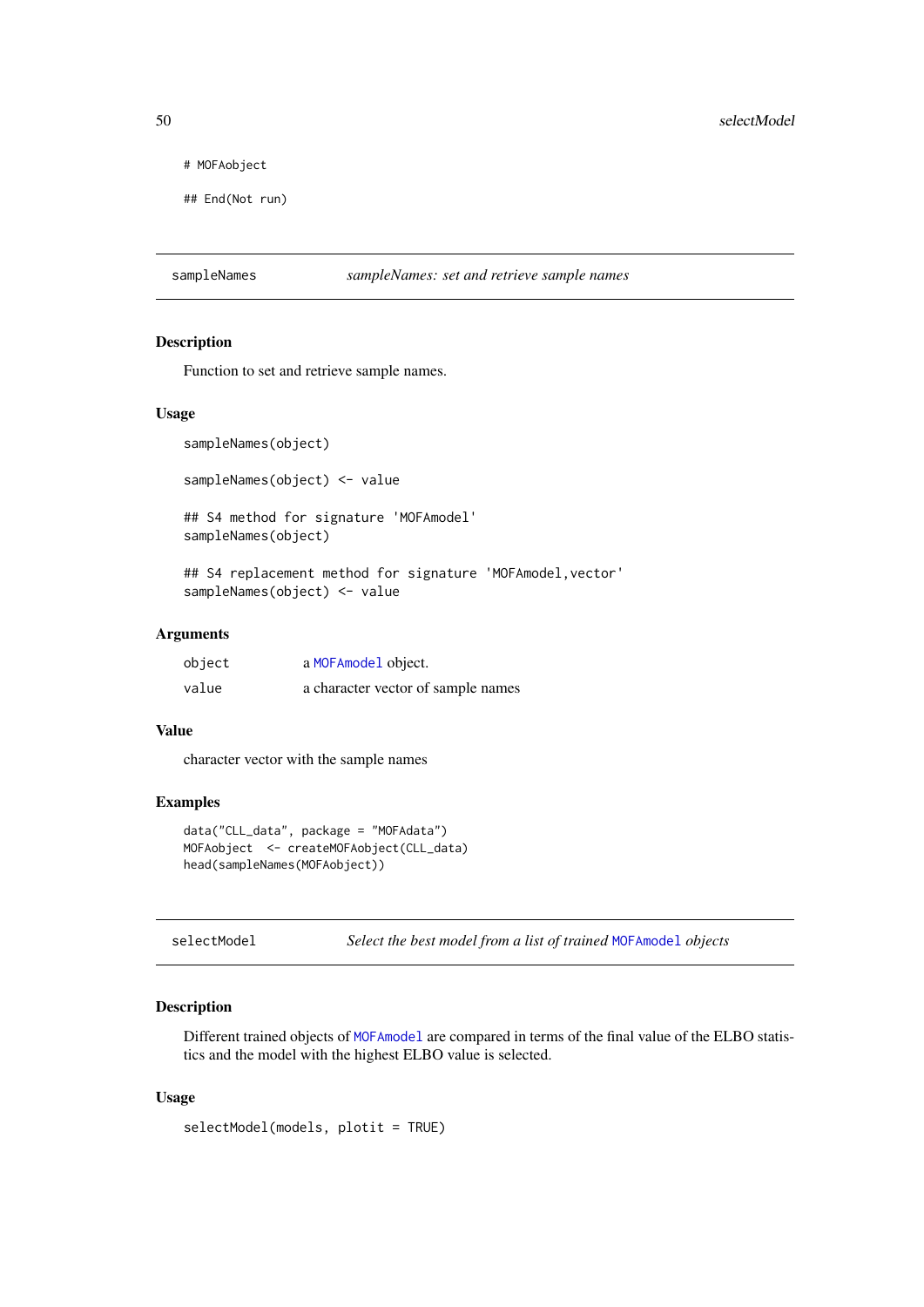#### <span id="page-50-0"></span>Status 51

# Arguments

| models | a list containing MOFA model objects.                                                                                  |
|--------|------------------------------------------------------------------------------------------------------------------------|
| plotit | show a plot of the characteristics of the compared MOFA model objects (ELBO)<br>value and number of inferred factors)? |

# Value

a single [MOFAmodel](#page-25-1) with the best ELBO statistics from the provided list

# Examples

```
# Simulate Data
data <- makeExampleData()
# Create MOFA model
MOFAobject <- createMOFAobject(data)
# Prepare MOFA model
MOFAobject <- prepareMOFA(MOFAobject)
# Train several instances of MOFA models
n_inits <- 3
MOFAlist <- lapply(seq_len(n_inits), function(i) runMOFA(MOFAobject, outfile=tempfile()))
selectModel(MOFAlist)
```
Status *Status: set and retrieve training status*

# Description

Function to set and retrieve taining status.

# Usage

```
Status(object)
Status(object) <- value
## S4 method for signature 'MOFAmodel'
Status(object)
## S4 replacement method for signature 'MOFAmodel, character'
```

```
Status(object) <- value
```
# Arguments

| object | a MOFAmodel object.                                             |
|--------|-----------------------------------------------------------------|
| value  | character indicating whether the object is trained or untrained |

# Value

character indicating whether the object is trained or untrained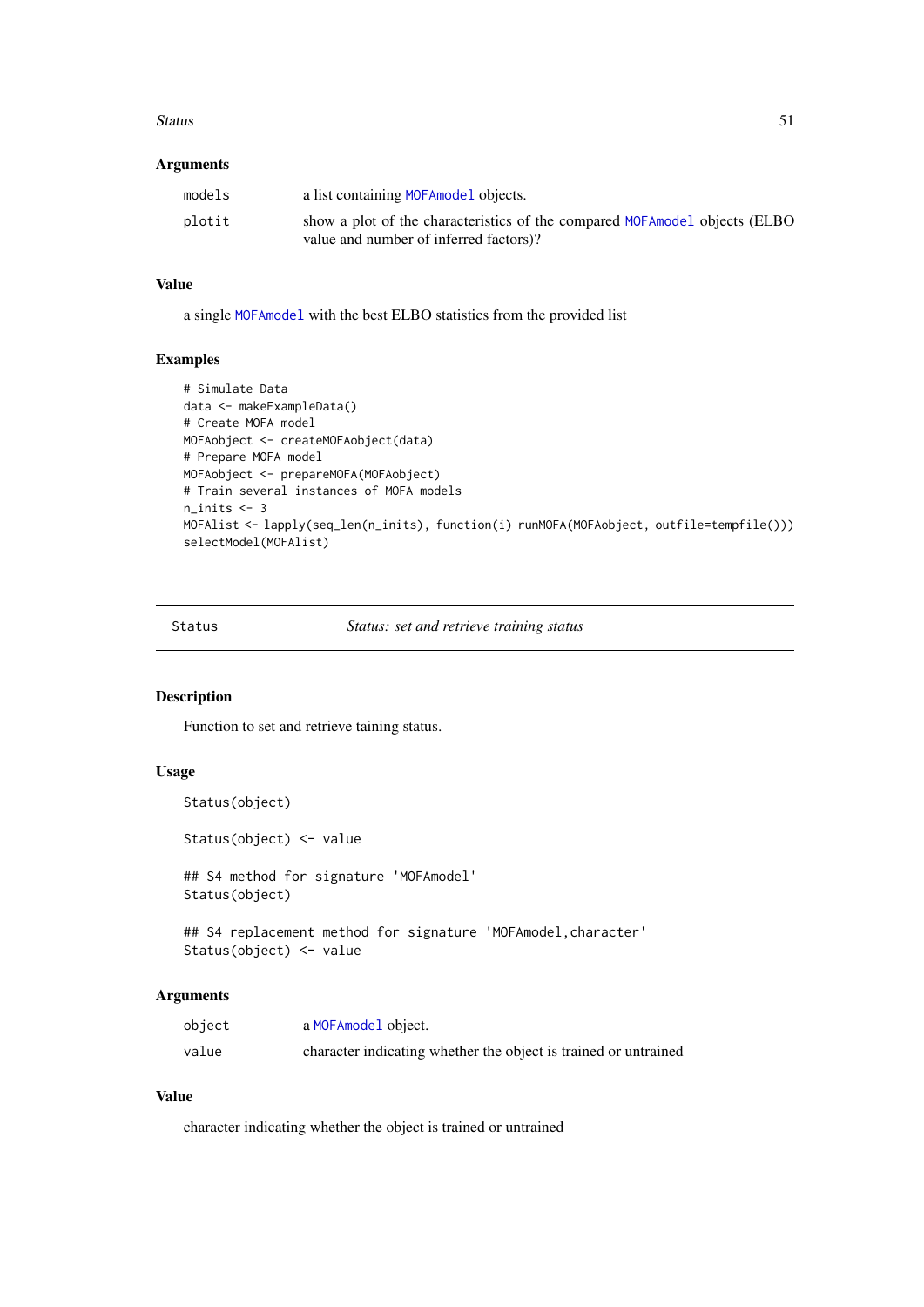# Examples

```
# load a trained MOFAmodel object
filepath <- system.file("extdata", "scMT_model.hdf5", package = "MOFAdata")
MOFAobject <- loadModel(filepath)
Status(MOFAobject)
```
<span id="page-51-1"></span>subsetFactors *Subset factors*

# Description

Method to subset (or sort) factors.

Some factors might not be interesting for the downstream analysis and the user can choose to remove them. This has no effect on the values of the other factors. For example, this could be done if the model contains factors which are inactive in all views.

# Usage

subsetFactors(object, factors)

#### Arguments

| object  | a MOFAmodel object.                                                                                       |
|---------|-----------------------------------------------------------------------------------------------------------|
| factors | character vector with the factor names $(LF1,LF2,)$ , or numeric vector with the<br>index of the factors. |

# Value

[MOFAmodel](#page-25-1) object with a subset of factors

```
# Using an existing trained model on the CLL data
filepath <- system.file("extdata", "CLL_model.hdf5", package = "MOFAdata")
MOFA_CLL <- loadModel(filepath)
MOFA_CLL_small <- subsetFactors(MOFA_CLL, factors=c(1,2,3))
MOFA_CLL_small
MOFA_CLL_small <- subsetFactors(MOFA_CLL, factors=c("LF1","LF2","LF3"))
MOFA_CLL_small
```
<span id="page-51-0"></span>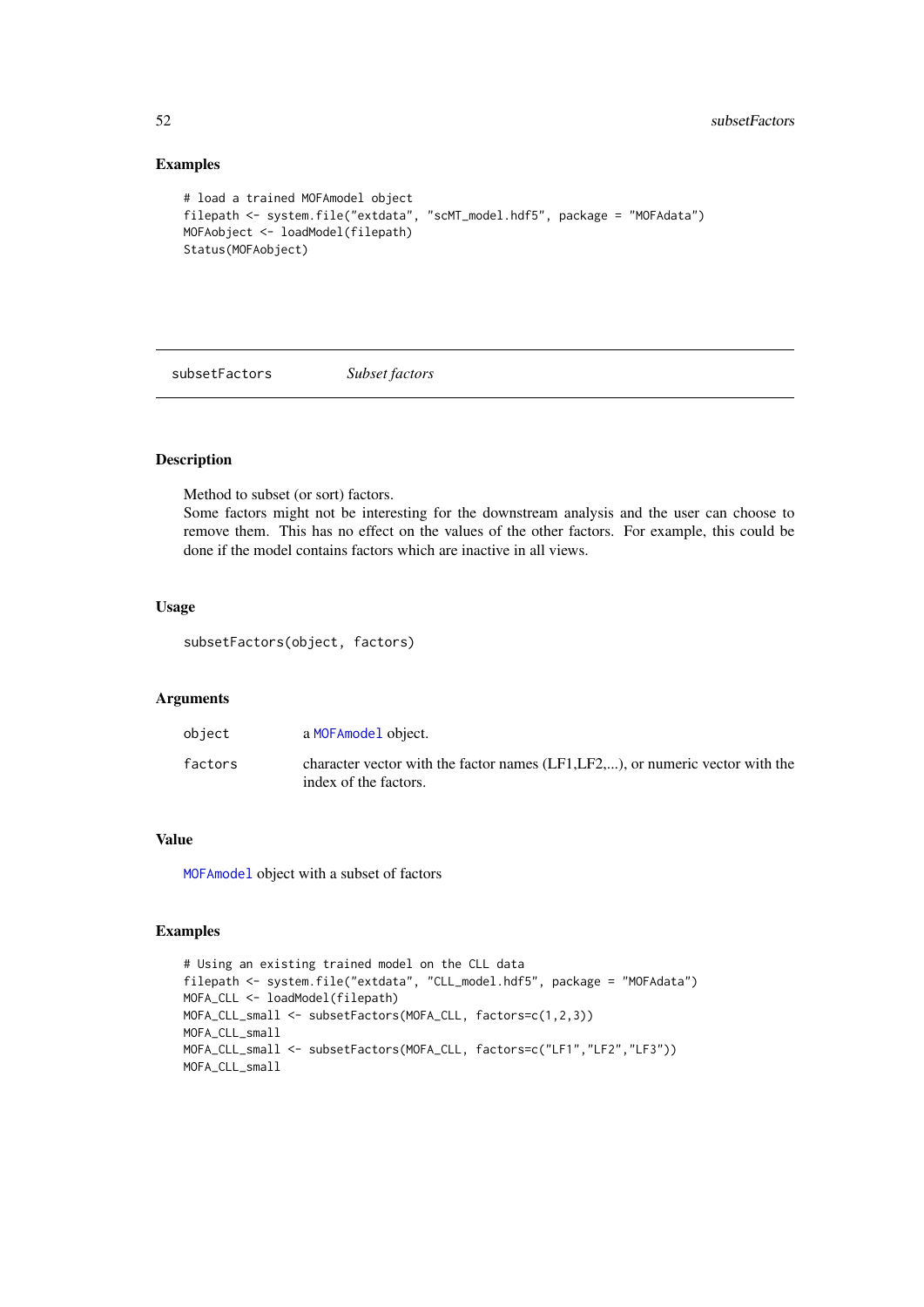<span id="page-52-0"></span>subsetSamples *Subset samples*

#### Description

Method to subset (or sort) samples.

This function can remove samples from the model. For example, you might want to observe the effect of Factor 1 on a subset of samples. You can create a new [MOFAmodel](#page-25-1) excluding some samples and then visualise the effect of Factor 1 on the remaining ones, for instance via [plotDataHeatmap](#page-26-1) or [plotFactorScatter](#page-36-1).

This functionality is only for exploratory purposes. In the case of outliers, we strongly recommend removing them before training the model.

#### Usage

subsetSamples(object, samples)

#### Arguments

| object  | a MOFAmodel object.                                                            |
|---------|--------------------------------------------------------------------------------|
| samples | character vector with the sample names, numeric vector with the sample indices |
|         | or logical vector with the samples to be kept as TRUE.                         |

# Value

[MOFAmodel](#page-25-1) object with a subset of samples

# Examples

```
# Using an existing trained model on the CLL data
filepath <- system.file("extdata", "CLL_model.hdf5", package = "MOFAdata")
MOFA_CLL <- loadModel(filepath)
# Subset samples via character vector
MOFA_CLL_small <- subsetSamples(MOFA_CLL, samples=c("H045","H109","H024","H056"))
MOFA_CLL_small
# Subset samples via numeric vector
MOFA_CLL_small <- subsetSamples(MOFA_CLL, samples=1:10)
MOFA_CLL_small
```
subsetViews *Subset views*

#### Description

Method to subset (or sort) views. This function can remove entire views from the model. For example, you might want to generate the [plotVarianceExplained](#page-39-1) plot excluding a particular view. This functionality is only for exploratory purposes. If some view(s) are not of interest we strongly recommend removing them before training the model.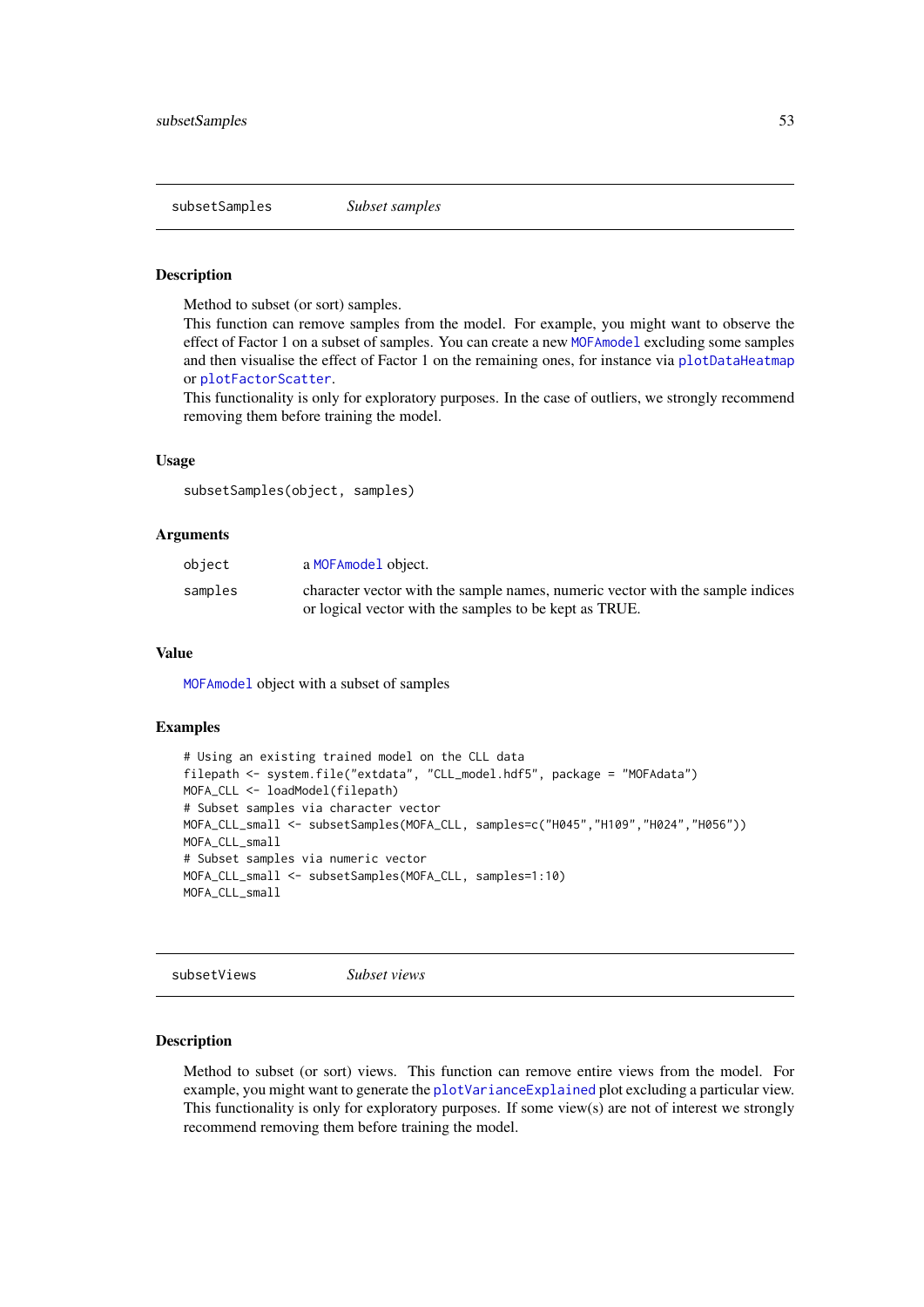#### Usage

subsetViews(object, views)

#### Arguments

| object | a MOFAmodel object.                                                           |
|--------|-------------------------------------------------------------------------------|
| views  | character vector with the view names, numeric vector with the view indices or |
|        | logical vector with the view to be kept as TRUE.                              |

# Value

[MOFAmodel](#page-25-1) object with a subset of views

# Examples

```
# Using an existing trained model on the CLL data
filepath <- system.file("extdata", "CLL_model.hdf5", package = "MOFAdata")
MOFA_CLL <- loadModel(filepath)
# Subset views via character vector
MOFA_CLL_small <- subsetViews(MOFA_CLL, views=c("Drugs","Methylation"))
MOFA_CLL_small
# Subset views via numeric vector
MOFA_CLL_small <- subsetViews(MOFA_CLL, views=2:3)
MOFA_CLL_small
```
trainCurveELBO *Training curve for Evidence Lower Bound (ELBO)*

# Description

MOFA inference is done using the variational Bayes algorithm, which maximises a quantity called the Evidence Lower Bound (ELBO). The ELBO is supposed to increase monotonically up to convergence, but it can decrease substantially when dropping inactive factors. For more details read the supplementary methods. The frequency of ELBO computation as well as the convergence criteria are defined as hyperparameters in [prepareMOFA](#page-43-1).

All Training statistics, including the ELBO, can be fetch from the TrainStats slot of [MOFAmodel](#page-25-1) .

# Usage

```
trainCurveELBO(object, logScale = FALSE)
```
#### Arguments

| object   | a MOFAmodel object.                               |
|----------|---------------------------------------------------|
| logScale | boolean indicating whether to apply log transform |

# Value

plot of ELBO values during training

<span id="page-53-0"></span>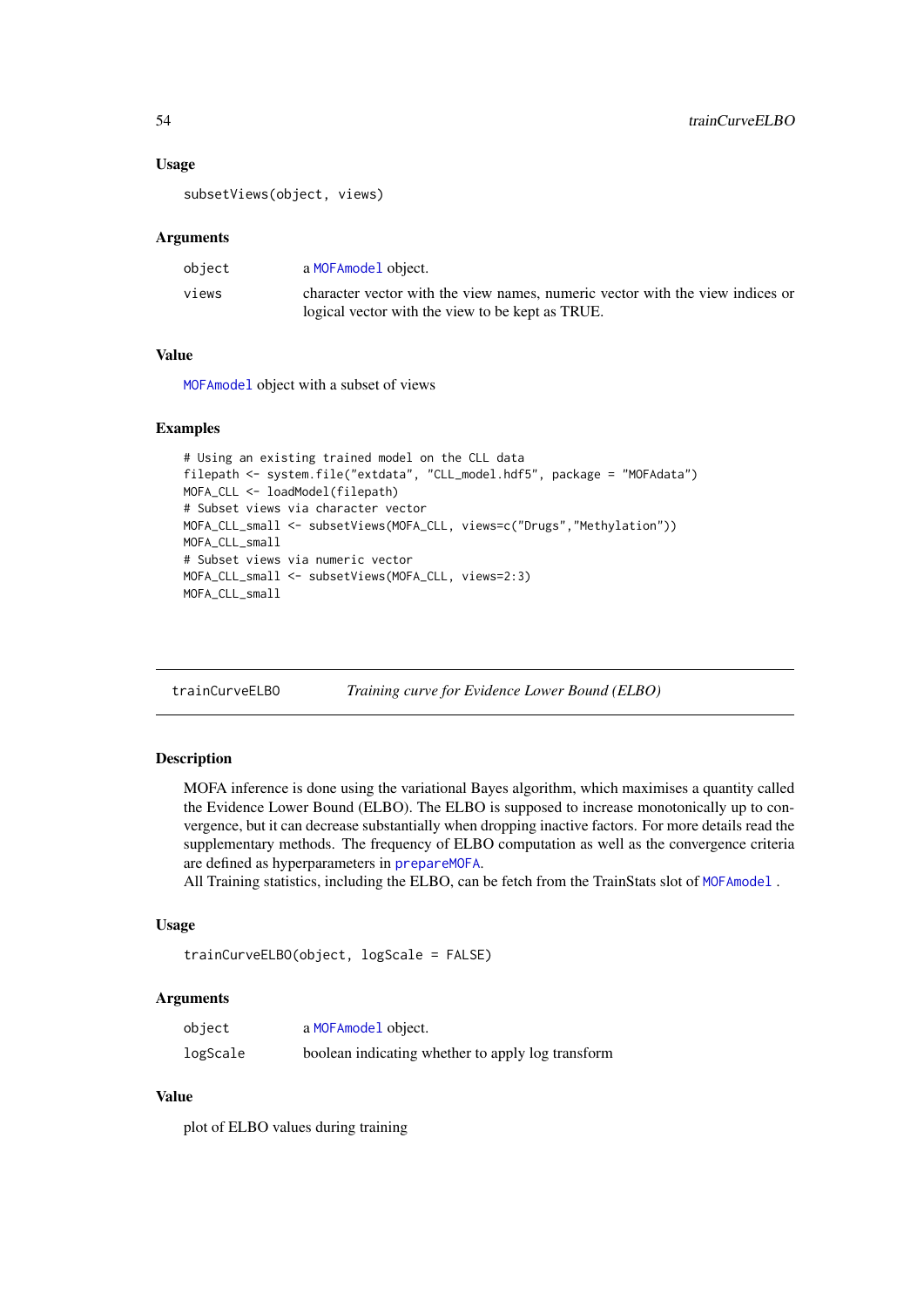#### <span id="page-54-0"></span>trainCurveFactors 55

#### Examples

```
# Example on the CLL data
filepath <- system.file("extdata", "CLL_model.hdf5", package = "MOFAdata")
MOFA_CLL <- loadModel(filepath)
trainCurveELBO(MOFA_CLL)
trainCurveELBO(MOFA_CLL, logScale= TRUE)
# Example on the scMT data
filepath <- system.file("extdata", "scMT_model.hdf5", package = "MOFAdata")
MOFA_scMT <- loadModel(filepath)
trainCurveELBO(MOFA_scMT)
```
trainCurveFactors *Training curve for the number of active factors*

#### Description

The MOFA model starts with an initial number of factors and inactive factors can be dropped during training if they explain small amounts of variation (as defined in [getDefaultModelOptions](#page-13-1)). This allows the model to automatically infer the dimensionality of the latent space. The corresponding hyperparameters are defined in [prepareMOFA](#page-43-1).

All training statistics, including the number of active factors, can be fetch from the TrainStats slot of [MOFAmodel](#page-25-1) .

# Usage

```
trainCurveFactors(object)
```
#### Arguments

object a [MOFAmodel](#page-25-1) object.

#### Value

plot of number of active factors during training

```
# Example on the CLL data
filepath <- system.file("extdata", "CLL_model.hdf5", package = "MOFAdata")
MOFA_CLL <- loadModel(filepath)
trainCurveFactors(MOFA_CLL)
# Example on the scMT data
filepath <- system.file("extdata", "scMT_model.hdf5", package = "MOFAdata")
MOFA_scMT <- loadModel(filepath)
trainCurveFactors(MOFA_scMT)
```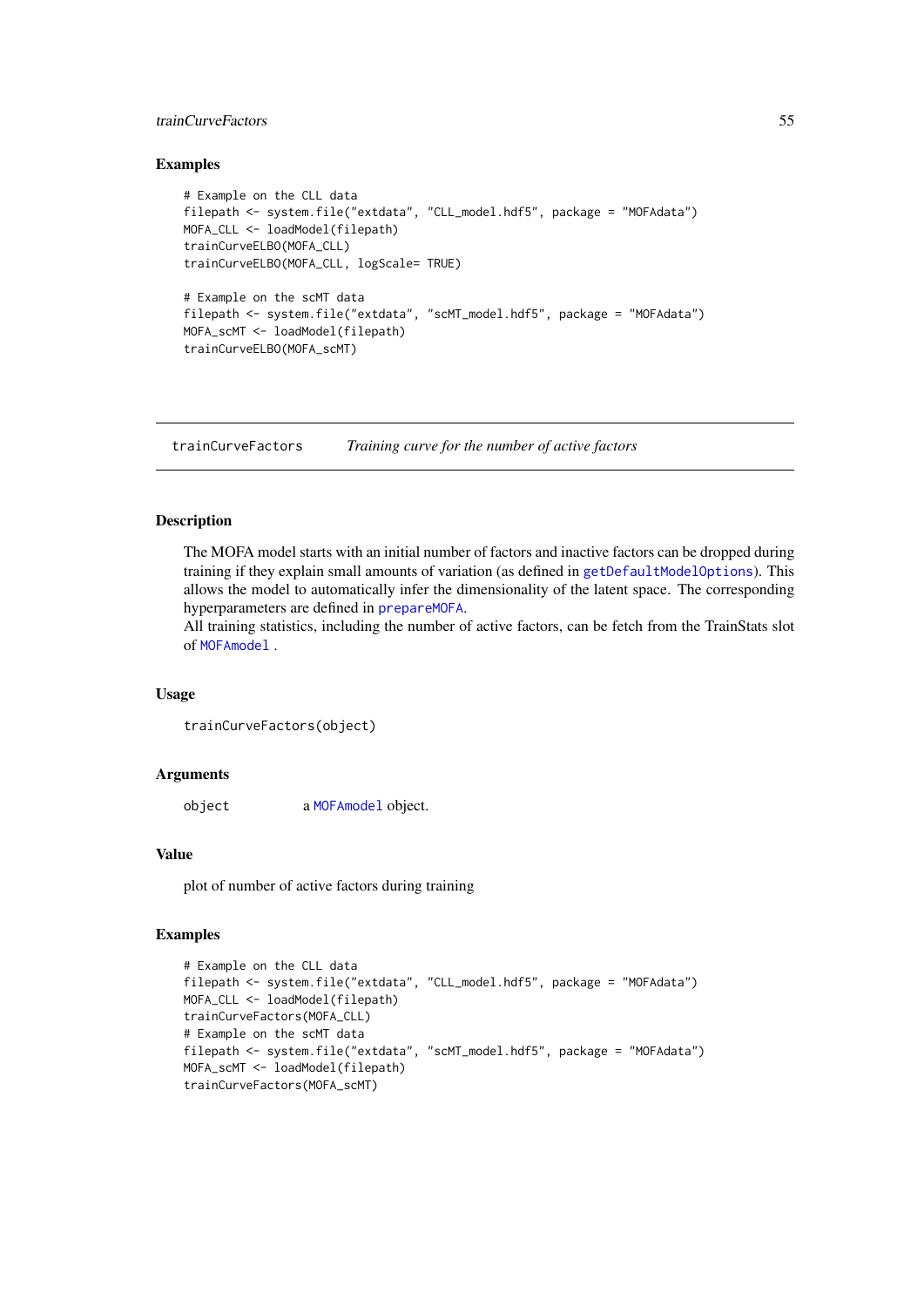<span id="page-55-0"></span>

# Description

Function to set and retrieve taining data.

# Usage

TrainData(object)

TrainData(object) <- value

## S4 method for signature 'MOFAmodel' TrainData(object)

## S4 replacement method for signature 'MOFAmodel, list' TrainData(object) <- value

# Arguments

| object | a MOFAmodel object.                             |
|--------|-------------------------------------------------|
| value  | a list of matrices containing the training data |

#### Value

list of matrices containing the training data

# Examples

```
# load a trained MOFAmodel object
filepath <- system.file("extdata", "scMT_model.hdf5", package = "MOFAdata")
MOFAobject <- loadModel(filepath)
str(TrainData(MOFAobject))
```
TrainOptions *TrainOptions: set and retrieve training options*

# Description

Function to set and retrieve training options.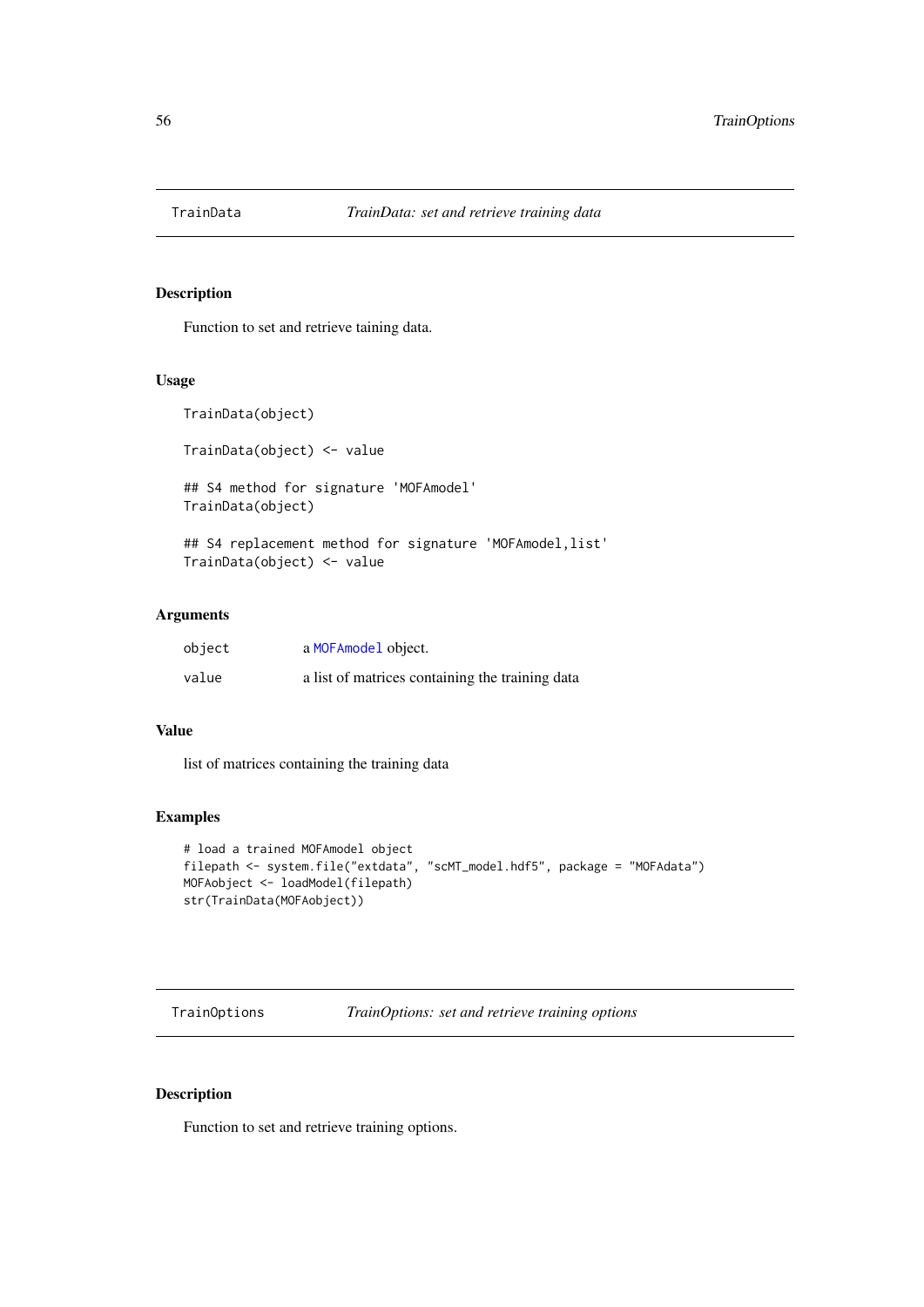#### <span id="page-56-0"></span>TrainStats 57

# Usage

```
TrainOptions(object)
TrainOptions(object) <- value
## S4 method for signature 'MOFAmodel'
TrainOptions(object)
```

```
## S4 replacement method for signature 'MOFAmodel, list'
TrainOptions(object) <- value
```
# Arguments

| object | a MOFAmodel object.          |
|--------|------------------------------|
| value  | a list with training options |

# Value

list of training options

# Examples

```
# load a trained MOFAmodel object
filepath <- system.file("extdata", "scMT_model.hdf5", package = "MOFAdata")
MOFAobject <- loadModel(filepath)
TrainOptions(MOFAobject)
```

| TrainStats |  | TrainStats: set and retrieve training statistcs |  |  |
|------------|--|-------------------------------------------------|--|--|
|------------|--|-------------------------------------------------|--|--|

# Description

Function to set and retrieve taining statistics

# Usage

```
TrainStats(object)
```

```
TrainStats(object) <- value
```
## S4 method for signature 'MOFAmodel' TrainStats(object)

```
## S4 replacement method for signature 'MOFAmodel, list'
TrainStats(object) <- value
```
#### Arguments

| object | a MOFAmodel object.                                             |
|--------|-----------------------------------------------------------------|
| value  | list of different training statistics (EBLO, number of factors) |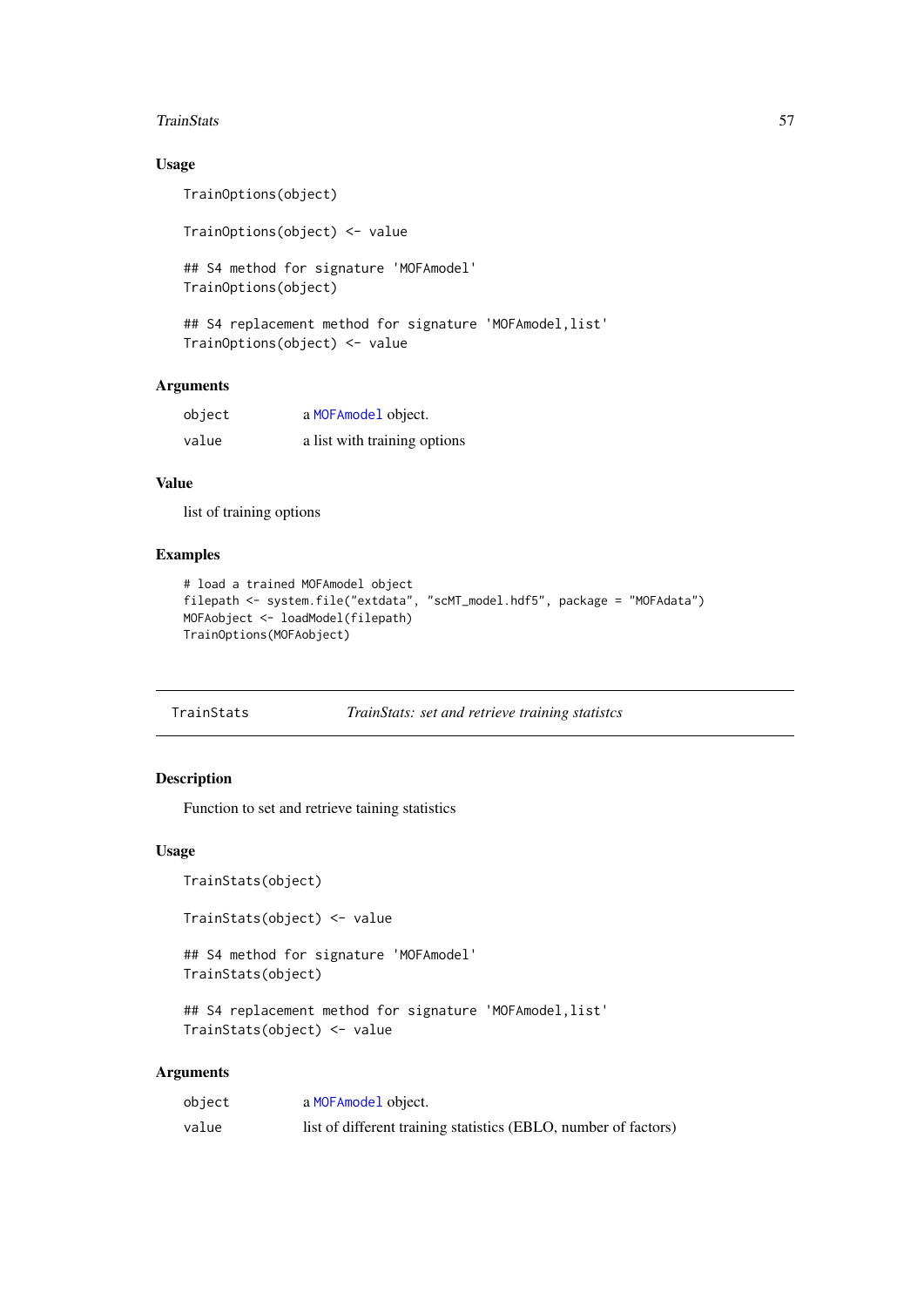# Value

list of different training statistics (EBLO, number of factors)

#### Examples

```
# load a trained MOFAmodel object
filepath <- system.file("extdata", "scMT_model.hdf5", package = "MOFAdata")
MOFAobject <- loadModel(filepath)
str(TrainStats(MOFAobject))
```
viewNames *viewNames: set and retrieve view names*

#### Description

Function to set and retrieve view names.

# Usage

viewNames(object)

viewNames(object) <- value

## S4 method for signature 'MOFAmodel' viewNames(object)

## S4 replacement method for signature 'MOFAmodel, character' viewNames(object) <- value

# Arguments

| object | a MOFAmodel object.                           |
|--------|-----------------------------------------------|
| value  | character vector with the names for each view |

# Value

character vector with the names for each view

```
data("CLL_data", package = "MOFAdata")
MOFAobject <- createMOFAobject(CLL_data)
viewNames(MOFAobject)
viewNames(MOFAobject) <- c("DrugResponses", viewNames(MOFAobject)[2:4])
viewNames(MOFAobject)
```
<span id="page-57-0"></span>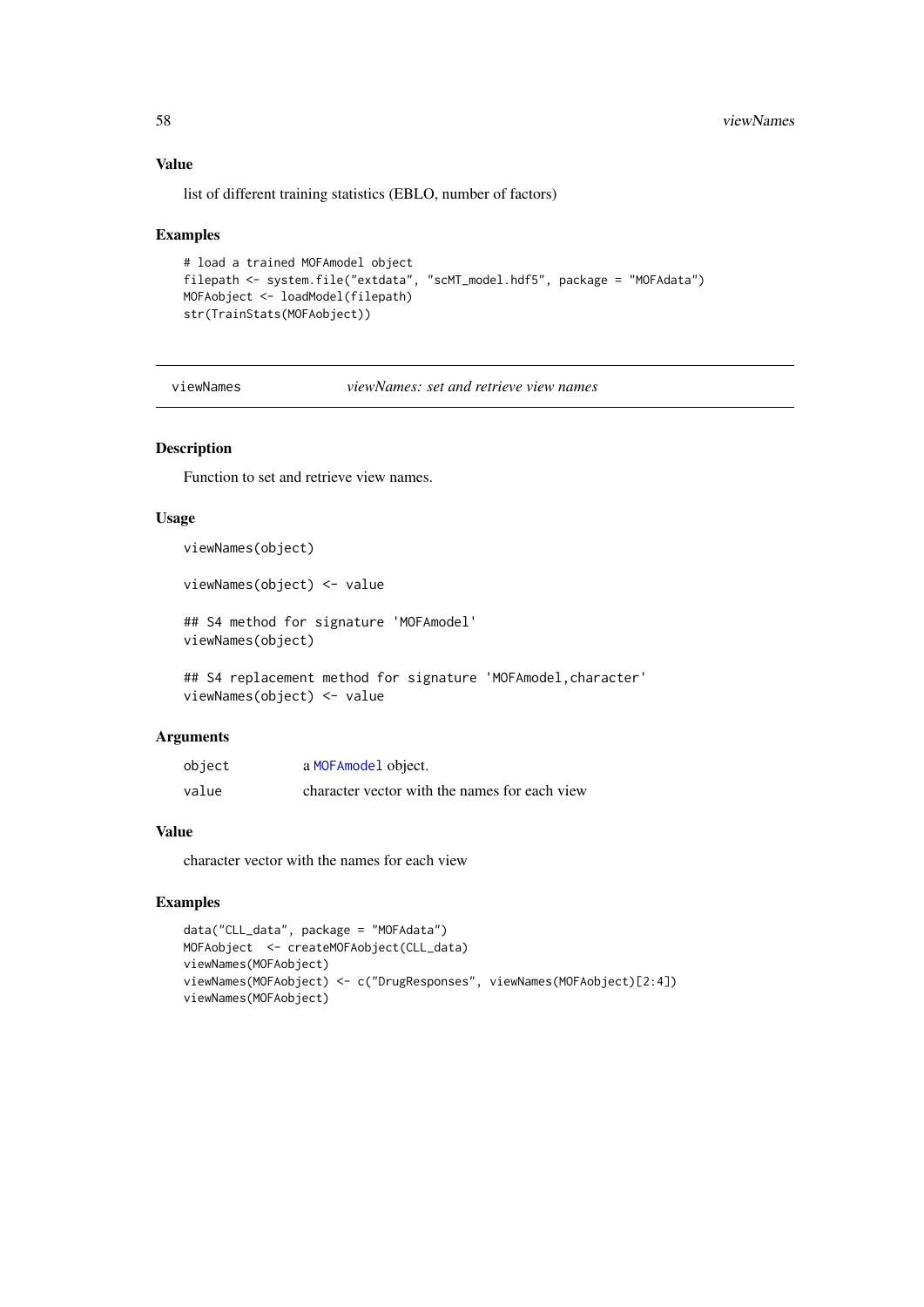# <span id="page-58-0"></span>Index

calculateVarianceExplained, [3,](#page-2-0) *[40](#page-39-0)* clusterSamples, [4](#page-3-0) compareFactors, [5](#page-4-0) compareModels, [6](#page-5-0) corrplot, *[35](#page-34-0)* createMOFAobject, [7,](#page-6-0) *[12](#page-11-0)* DataOptions, [8](#page-7-0) DataOptions,MOFAmodel-method *(*DataOptions*)*, [8](#page-7-0) DataOptions<- *(*DataOptions*)*, [8](#page-7-0) DataOptions<-,MOFAmodel,list-method *(*DataOptions*)*, [8](#page-7-0) Dimensions, [9](#page-8-0) Dimensions,MOFAmodel-method *(*Dimensions*)*, [9](#page-8-0) Dimensions<- *(*Dimensions*)*, [9](#page-8-0) Dimensions<-,MOFAmodel,list-method *(*Dimensions*)*, [9](#page-8-0) Expectations, [9](#page-8-0) Expectations,MOFAmodel-method *(*Expectations*)*, [9](#page-8-0) Expectations<- *(*Expectations*)*, [9](#page-8-0) Expectations<-,MOFAmodel,list-method *(*Expectations*)*, [9](#page-8-0) factorNames, [10](#page-9-0) factorNames,MOFAmodel-method *(*factorNames*)*, [10](#page-9-0) factorNames<- *(*factorNames*)*, [10](#page-9-0) factorNames<-,MOFAmodel,vector-method *(*factorNames*)*, [10](#page-9-0) FeatureIntercepts, [11](#page-10-0) FeatureIntercepts,MOFAmodel-method *(*FeatureIntercepts*)*, [11](#page-10-0) FeatureIntercepts<- *(*FeatureIntercepts*)*, [11](#page-10-0) FeatureIntercepts<-,MOFAmodel,list-method *(*FeatureIntercepts*)*, [11](#page-10-0) featureNames, [12](#page-11-0) featureNames,MOFAmodel-method *(*featureNames*)*, [12](#page-11-0) featureNames<- *(*featureNames*)*, [12](#page-11-0)

featureNames<-,MOFAmodel,list-method *(*featureNames*)*, [12](#page-11-0) getCovariates, [12](#page-11-0) getDefaultDataOptions, [13,](#page-12-0) *[45](#page-44-0)* getDefaultModelOptions, [14,](#page-13-0) *[45](#page-44-0)*, *[55](#page-54-0)* getDefaultTrainOptions, [15,](#page-14-0) *[45](#page-44-0)* getDimensions, [15](#page-14-0) getELBO, [16](#page-15-0) getExpectations, [17](#page-16-0) getFactors, [18](#page-17-0) getImputedData, [19](#page-18-0) getTrainData, [19](#page-18-0) getWeights, [20](#page-19-0) ggplot2, *[31](#page-30-0)* impute, *[19](#page-18-0)*, [21,](#page-20-0) *[44](#page-43-0)* ImputedData, [22](#page-21-0) ImputedData,MOFAmodel-method *(*ImputedData*)*, [22](#page-21-0) ImputedData<- *(*ImputedData*)*, [22](#page-21-0) ImputedData<-,MOFAmodel,list-method *(*ImputedData*)*, [22](#page-21-0) InputData, [23](#page-22-0) InputData,MOFAmodel-method *(*InputData*)*, [23](#page-22-0) InputData<- *(*InputData*)*, [23](#page-22-0) InputData<-,MOFAmodel,MultiAssayExperiment-method *(*InputData*)*, [23](#page-22-0) kmeans, *[4,](#page-3-0) [5](#page-4-0)* loadModel, [24](#page-23-0) makeExampleData, [24](#page-23-0) ModelOptions, [25](#page-24-0) ModelOptions,MOFAmodel-method *(*ModelOptions*)*, [25](#page-24-0) ModelOptions<- *(*ModelOptions*)*, [25](#page-24-0) ModelOptions<-,MOFAmodel,list-method *(*ModelOptions*)*, [25](#page-24-0) MOFA, [26](#page-25-0) MOFA-package *(*MOFA*)*, [26](#page-25-0) MOFAmodel, *[3](#page-2-0)[–14](#page-13-0)*, *[16](#page-15-0)[–25](#page-24-0)*, [26,](#page-25-0) *[27](#page-26-0)[–30](#page-29-0)*, *[32](#page-31-0)*,

*[34](#page-33-0)[–43](#page-42-0)*, *[45](#page-44-0)[–47](#page-46-0)*, *[49](#page-48-0)[–58](#page-57-0)*